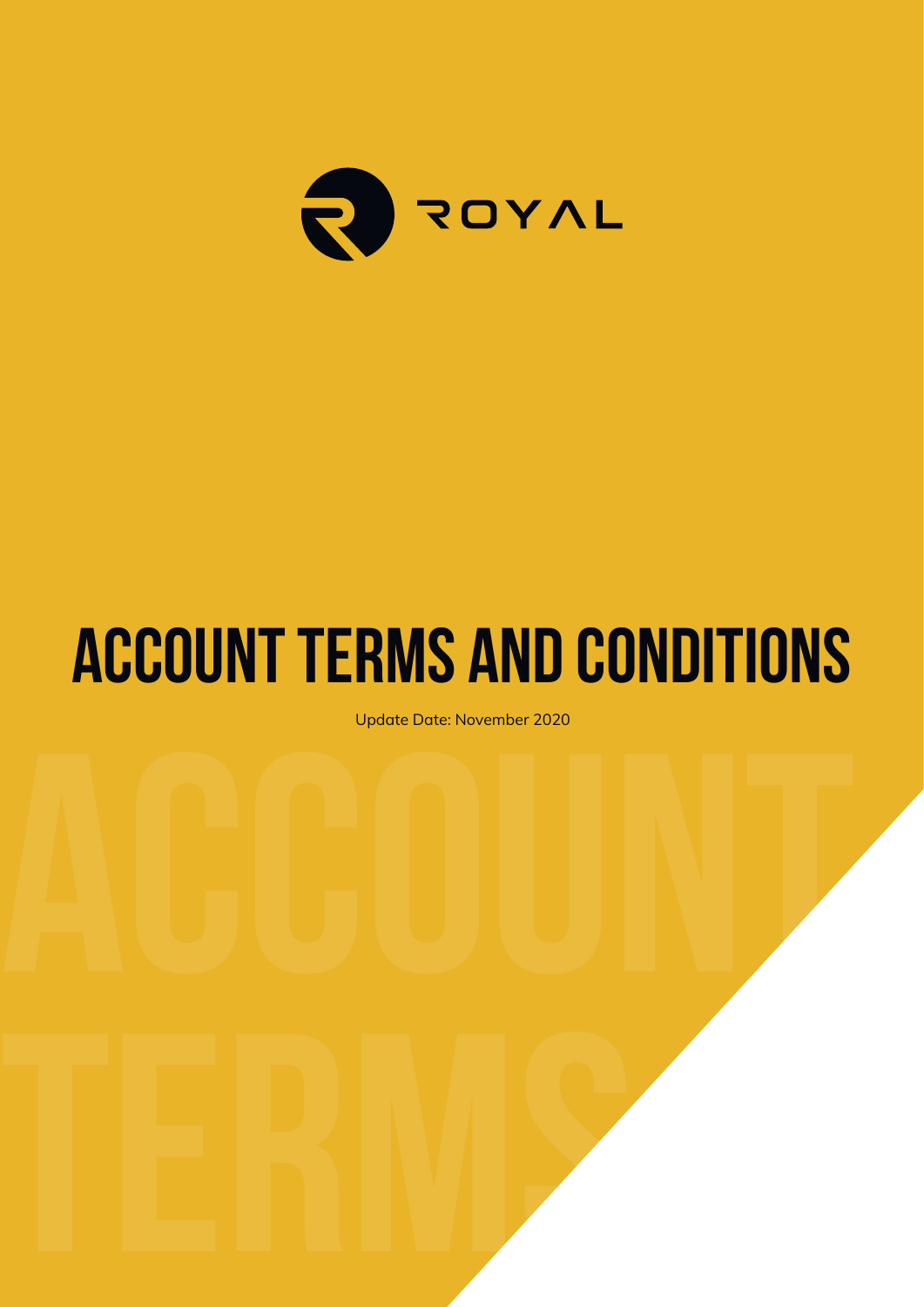

## **1. INTRODUCTION**

1.0 Royal CM Limited (CR No: 700284) is registered at Govant Building PO BOX 1276 Port Vila Vanuatu. Royal is licensed by the Vanuatu Financial Services Commission to carry on the business of dealing in securities.

In this document the terminology used refers to "we", "us", "our" it shall refer to Royal CM Limited and where the terminology used refers to ''you'', ''the client'', ''your'' it shall refer to the individual to whom this document pertains to.

1.1 These terms govern your Account with Royal. The particular terms which apply to you will depend on the Financial Products or financial services provided to you by Royal. All of the Financial Products or financial services are subject to the general terms in this document and to the Schedules which apply to particular financial services you may receive or particular Financial Products you may transact from time to time.

1.2 In relation to your Account, a reference to "Terms" is a reference to the terms in this document (including the Schedules) which are applicable to you, as amended from time to time.

1.3 In order to establish your Account, you will need to complete and return to Royal your completed Application Form. Royal may, in its absolute discretion, accept or decline to provide any one or more Financial Products or financial services that you have selected in your Application Form.

1.4 These Terms will apply to you in respect of your Account from the earlier of (a) the time Royal accepts your application in the Application Form in respect of a particular Financial Product or financial service; (b) the time Royal otherwise agrees to provide the Financial Product or financial service to you; or (c) the time you first place an Order in respect of a Financial Product with Royal or otherwise instruct Royal to provide the financial service to you.

1.5 You acknowledge and agree that you have read and understood all documentation provided to you by us including these Terms and any product disclosure statement (PDS) in relation to any Financial Products which you request Royal to make available to you in relation to your Account. You authorise Royal to open an Account for you.

1.6 You acknowledge that you have received, read and understood our Financial Services Guide (FSG) and PDS. Our FSG and PDS may change from time to time. A copy of the current FSG and PDS can be obtained on our website or on request.

1.7 You acknowledge that all dealings in Financial Products and the performance by us of our obligations under these Terms are subject to the Companies Act.

1.8 You acknowledge that we will not provide legal, tax, financial or accounting advice to you as part of the services that we provide to you in accordance with these Terms. By these Terms we do not act in a fiduciary capacity and Royal does not owe any fiduciary obligations to you in respect of its services provided to you in connection with these Terms except as expressly stated in these Terms.

1.9 These Terms do not constitute personal financial advice, nor a recommendation or opinion that a particular Financial Product or service is appropriate for you.

1.10 A liability of Royal accrues solely to that entity. Royal is not the agent, fiduciary, joint venture or guarantor of any other person.

1.11 Royal has discretions under these Terms which can affect your Transactions. You do not have any power to direct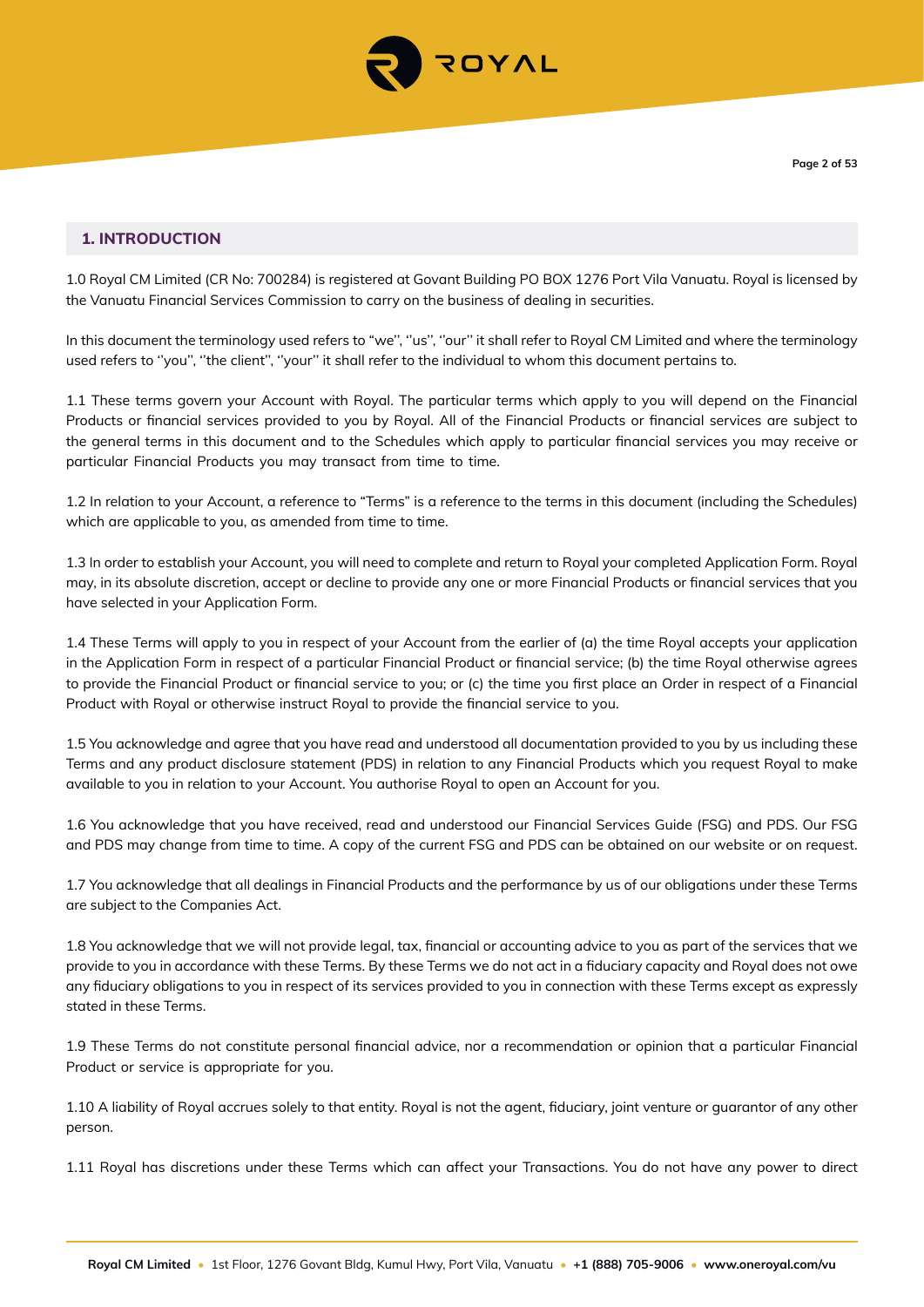

how we exercise our discretions. When exercising our discretions, we will comply with our legal obligations. We will have regard to our policies and to managing all risks (including financial, credit and legal risks) for ourselves and all of our clients, our obligations to our counterparties, market conditions and our reputation. We will try to act reasonably in exercising our discretions, but we are not obliged to act in your best interests or to avoid or minimize a loss in your Account.

## **2. INTERPRETATION**

2.1 Unless the context otherwise requires, any expressions or phrases not otherwise defined within these Terms have the meaning given to them in the Rules relevant to the Financial Product or financial service.

2.2 In these Terms, unless otherwise indicated, the following words and expressions have the meaning set out below:

Account means an account held in your name or for your benefit with Royal including all Transactions recorded in them, for the purposes of these Terms.

Account Value means the current value of your Account which is calculated by Royal by combining:

- (a) the equivalent balance of your Account in the Trust Account;
- (b) indicative costs to Close (e.g., Transaction Fees, Finance Charges); and
- (c) the values of Transactions not yet booked (if any).

Applicable Laws means, in relation to a matter, all laws, legislation, regulation and subsidiary regulation, instruments and Orders of a regulatory authority or a court, rules and procedures of a Financial Market which apply to the relevant matter including for example, and without limitation, the Companies Act and regulations made pursuant to the Companies Act.

Application Form means the application form by which a person applies to become a Client of Royal and to open an Account. It can be in electronic form.

Authorised Person means the person (if any) described as your authorised agent in the Application Form or another person notified by you to us under clause 5.

Base Rate means the amount nominated by Royal for this term from time to time, as notified to you (including through the Online Service) or posted on its website.

Black Swan Event means an event or occurrence with reference to the Underlying Security which deviates beyond what is normally expected of a situation and that would be extremely difficult to predict and which in the opinion of Royal has a material impact on the Royal Contract.

Business Day means a weekday which is not a public holiday in Vanuatu.

Claim means any or all, actual or potential claim, action, complaint, suit, cause of action, arbitration, debt due, costs, claim, entitlement, allegation, demand in respect of damages and any other benefit verdict and judgment whether both at law or in equity or arising under the provisions of any statute, award or determination whether known at the date of these Terms or not.

Client means the person who is (or persons who are) recorded as having an Account.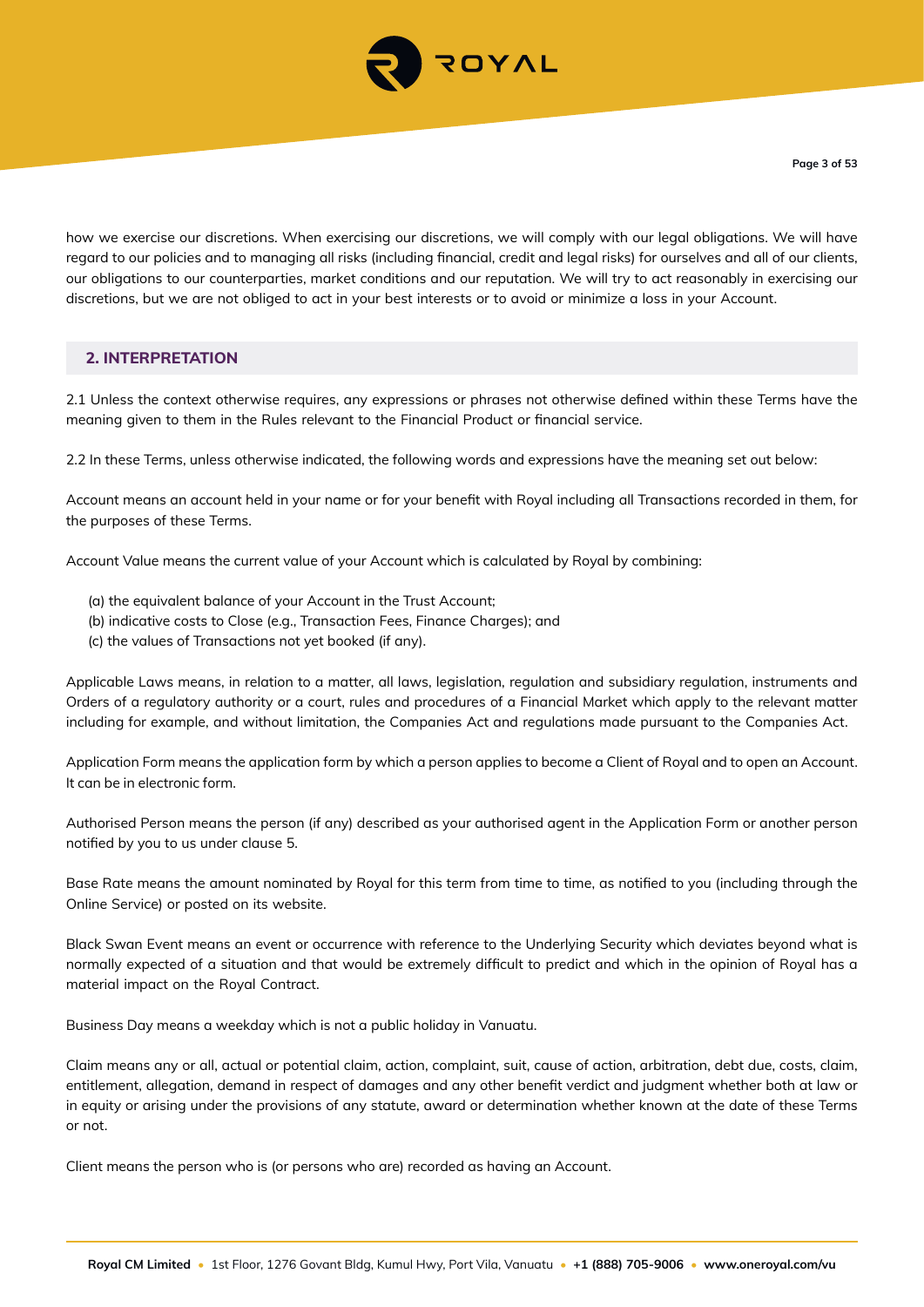

Close Out, Closed Out and Closing Out in relation to a Transaction means discharging or satisfying the obligations of the Client and Royal under the transaction and this includes matching up the Transaction with a Transaction of the same kind under which the Client has assumed an offsetting opposite position.

Closing Date means the date on which the Transaction is agreed to be Closed Out, or earlier, if deemed to be Closed Out in accordance with these Terms.

Confirmation means any confirmation of a Transaction issued by us to you and includes an electronically transmitted confirmation or a substantially continuously available account statement which contains the information which would be in a confirmation.

Contract Size means the standard volume per 1 Lot expressed either in ounces or number of contracts.

Companies Act means the Companies Act and regulations made under it, as amended from time to time.

CS Facility means a clearing and settlement facility, for example, any clearing or settlement facility through which Transactions are cleared or settled), whether located in Vanuatu or overseas.

Current Market Price means the price available to Royal from its Hedge Counterparty or as quoted on the trading platform.

Default has the meaning in clause 24.1 and, if applicable, as supplemented by a term in a Schedule.

Derivative means a financial instrument with a value that is reliant upon or derived from, an underlying financial asset, index or security. The derivative itself is a contract between two or more parties, and the derivative derives its price from fluctuations in the underlying asset.

An exchange means a marketplace where securities, commodities, derivatives and other financial instruments are traded. Exchanges give companies, governments, and other groups a platform from which to sell securities to the investing public. Finance Charge means a charge payable in accordance with clause 13.

Finance Charge Adjustment and Finance Credit Adjustment means the amount charged or credited (as applicable) to your Account by Royal for Transactions.

Finance Rate displayed as a swap long percentage or swap short percentage on the website or the Online Service means the interest rate percentage for the cost of funding the Open Position Overnight nominated by Royal for this defined term from time to time, as notified to you (including through the Online Service) or posted on its website.

Financial Market means a financial market within the meaning of the Companies Act (which includes, for example, any market on which prices of Financial Products are quoted), whether located in Vanuatu or overseas.

Financial Product is a product offered to investors based on an underlying security or group of securities that is purchased with the expectation of earning a favorable return.

Foreign Exchange means local and foreign currencies.

Forward Purchase and similar expressions mean the purchase of a currency (or other agreed security or commodity at a Price agreed at the time of the purchase, which purchase is to be settled at a future time.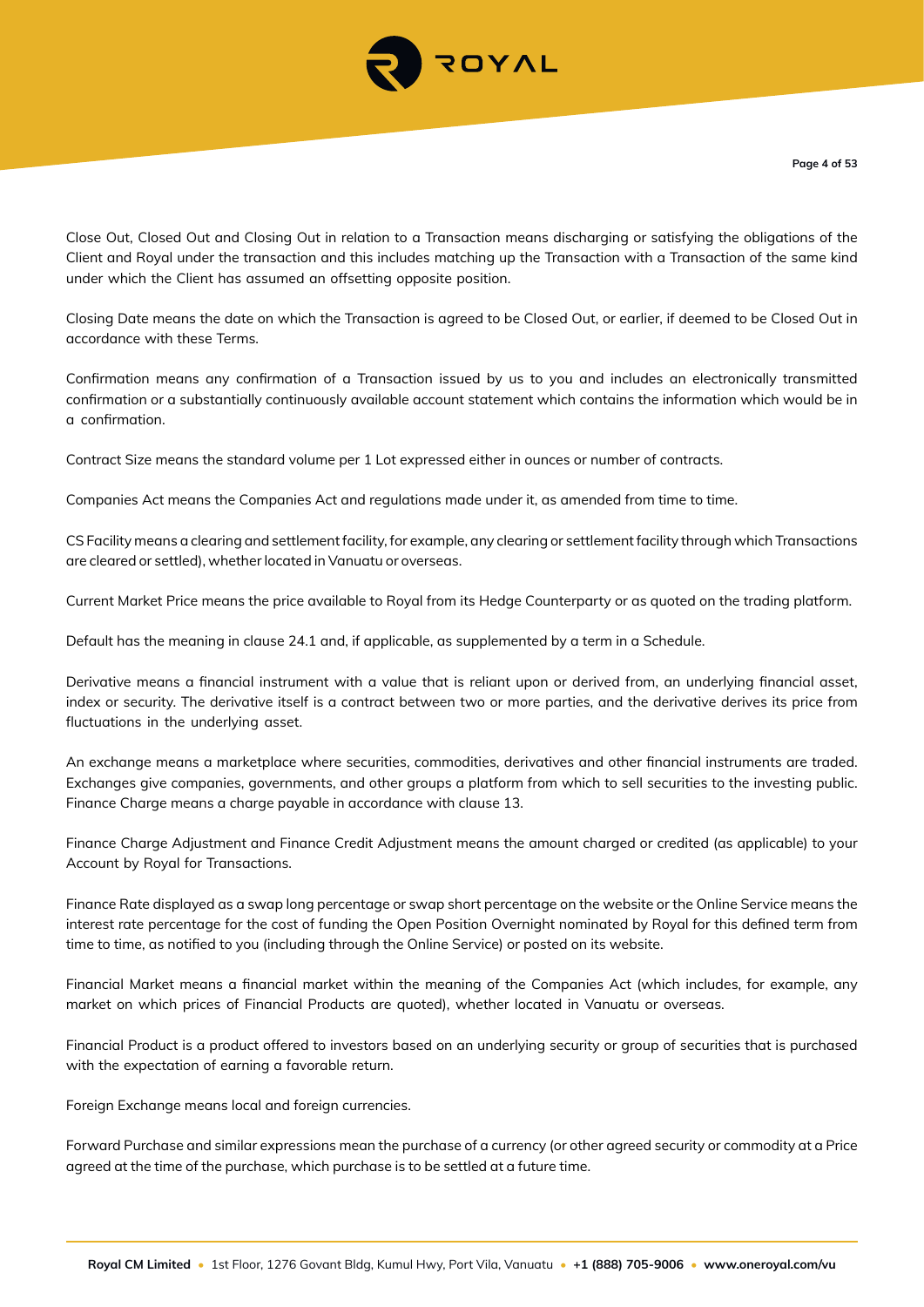

Free Margin means the value of funds that are available for opening and maintaining a position. It is calculated by Royal by subtracting from the Account Value the required Margin.

FSG is defined in clause 1.6.

Hedge Counterparty means a person with whom Royal may enter into a hedge contract to hedge Royal's exposure to Synthetic Equities or other Financial Products.

Initial Margin means the amount which you are required to pay to Royal (depending on your Financial Product or financial service), as the initial Margin Cover for any Transaction which you propose to enter into.

Liquidation Level means the minimum Margin Cover allowable before there might be automatic Close Out of all or some of your Open Positions.

Long Party means the party to a Transaction (including a Synthetic Equity) who is treated as having notionally bought the Underlying Security (or, in the case of an index Synthetic Equity, a right in respect of payment arising from a change in the level of an index).

Loss means a damage, loss, cost, expense or liability incurred by the person concerned, however it arises and whether it is present or future, fixed or unascertained, actual or contingent.

Lot means the unit that represents the volume of a Transaction, taking into consideration the Contract Size. It can be represented as a portion of a Lot, subject to the minimum lot size, for example (0.1 of a lot) being referred to as a mini Lot or (0.01 of a Lot) being referred to as a micro Lot. For example, 1 Lot in EURUSD equals 100,000 EUR being the Sold Currency unit and 0.1 Lot is therefore 10,000 units of Sold Currency.

Margin means the amount of cash or other assets paid to Royal and credited to your Account as Margin.

Margin Cover means the amount of Margin available for margin trading on your Account. It is calculated by Royal by subtracting from the Account Value: (i) the required Margin; and (ii) a percentage of the value of Open Positions.

Online Service is defined in clause 8.1.

Open Contract has the meaning given to Open Contract and Open Position.

Open Position means, at any time, a Transaction which has not been Closed Out, or settled prior to the time agreed for settlement.

Order means any Order placed by you with us to purchase or sell or otherwise deal in Financial Products.

OTC Transaction means a Transaction which is an over- the-counter contract (in contrast with an exchange-traded contract).

Overnight means continuing beyond the end of a trading day at 17:00 EST/EDT depending on whether Daylight Savings time needs to be considered

PDS is defined in clause 1.5.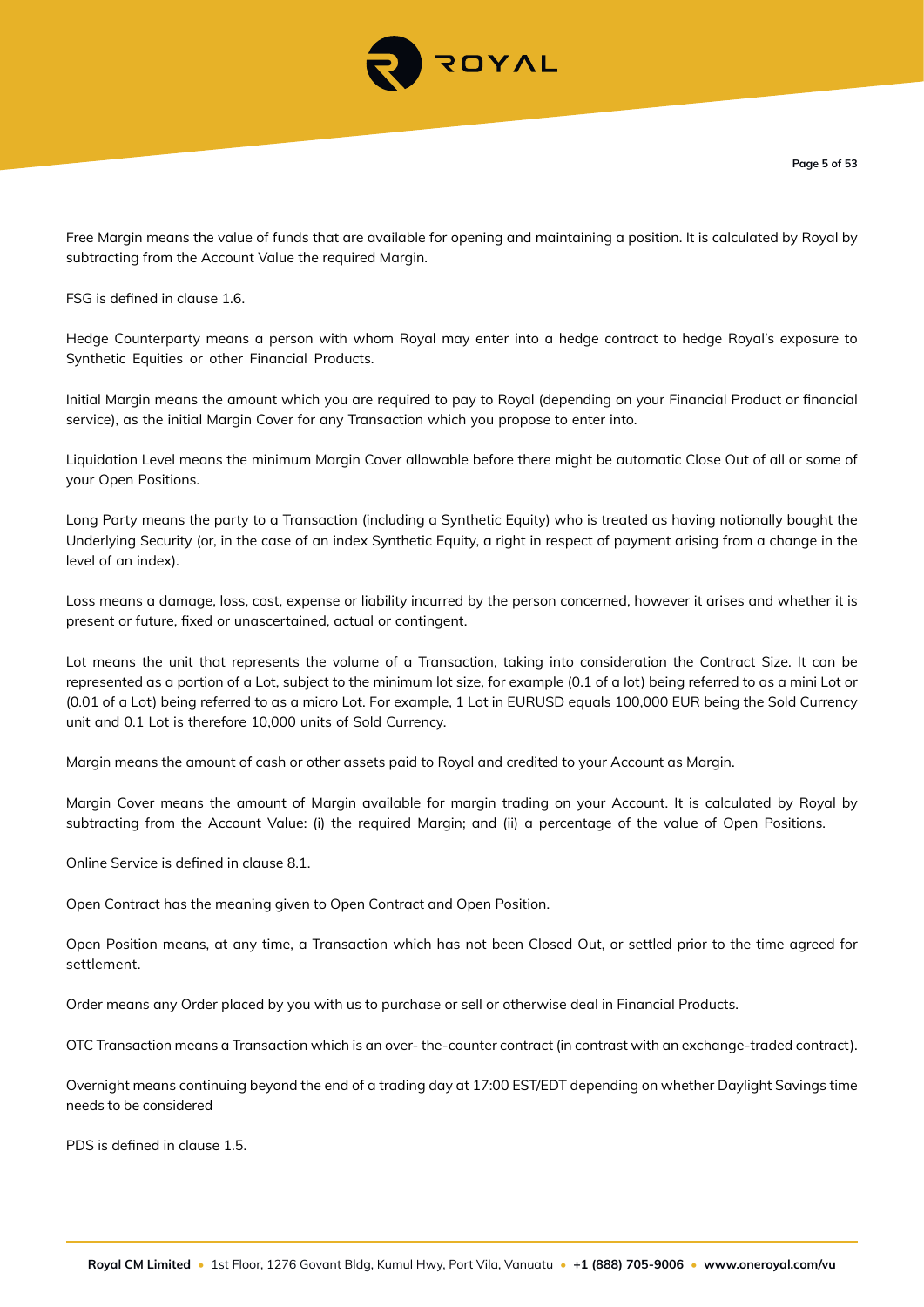

Pip Value means the smallest increment by which a unit of currency changes and is quoted depending on the number of decimal places in which the currency is quoted. For example, a USD/JPY Foreign Exchange Transaction is quoted with only two decimal places.

Price means, in relation to a Transaction, the price or rate quoted by Royal as finally determined when an Order is implemented. Royal Contract means a contract for the parties to pay in cash the difference in prices/index level of securities on the Terms, whose term continues until the Closing Date.

Rules, in relation to a Financial Market or a CS Facility, means the operating rules, procedures, customs and usages of the of the Financial Market or CS Facility (as applicable).

Security Information means any of your email address, logon code, password or trading password.

Segregation or segregated means, in relation to an account or an asset, that:

- (a) the party holding the assets in the account:
	- (i) holds the asset separately from its own property;
	- (ii) holds the account separately from its own accounts;
	- (iii) does not record or deposit any assets of its own in the account;
- (b) records in relation to such an asset or account must:
	- (i) be kept separate from records in relation to any other account of the holding party or any Others;
	- (ii) record separately the particulars associated with that asset and account;
	- (iii) record separately in respect of each client particulars of the amount or property deposited in or withdrawn from the account;
	- (iv) ensure that assets in the account are separately classified;
	- (v) correctly record and explain dealings in relation to the assets in the account.

The account must be described as the Trust Account, the Client moneys trust account, the Clients' segregated trust account or a custody account, as the case may be.

Settlement Time means the time by which a Transaction must be settled, as set out in the Confirmation for the Transaction.

Short Party means the party to a Transaction (including a Synthetic Equity) who is treated as having notionally sold the Underlying Security.

Swap Rate means the rate nominated by Royal for this defined term from time to time, as notified to you (including through the Online Service) or posted on its website.

Synthetic Equity means a Transaction, being a Derivative, which derives its value by reference to one or more Underlying Securities and is on the Terms including the relevant Schedule.

Tax means any present or future tax, levy, impost, deduction, charge, duty, compulsory loan or withholding (together with any related interest, penalty, fine or expense in connection with any of them) levied or imposed by any Government agency, other than any imposed on overall net income.

Term Currency means, in Foreign Exchange Transactions, the foreign currency that is being sold to another party.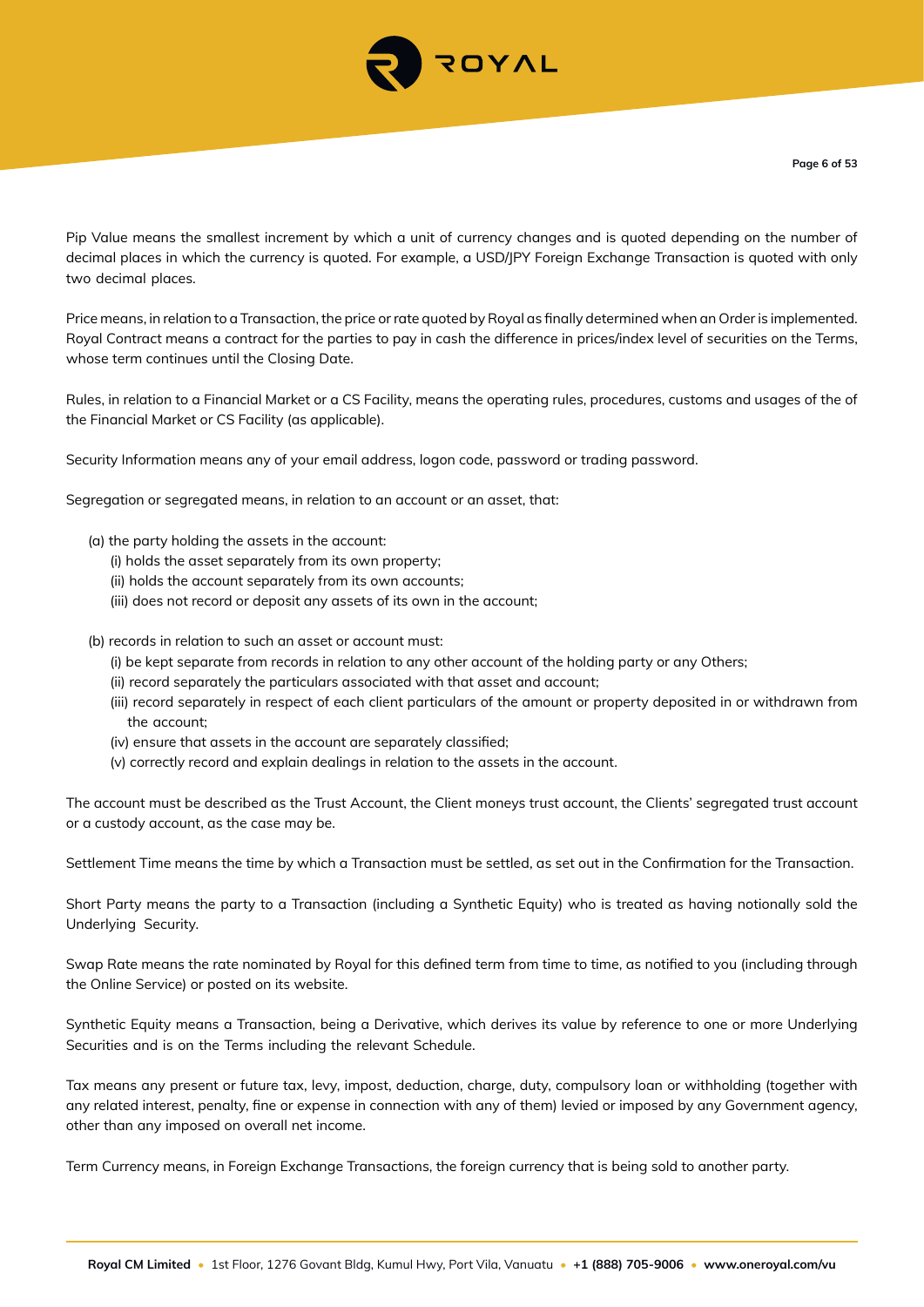

Terms is defined in clause 1.2 and see also clause 2.

Trading Conditions means the operating conditions for trading through the Online Service from time to time.

Transaction means any contract between you and Royal as principal:

Trading Conditions means the operating conditions for trading through the Online Service from time to time.

Transaction means any contract between you and Royal as principal:

- (a) to pay, or to agree to pay, an amount calculated in respect of an Underlying Security in one currency against the settlement in the same or another currency (or other agreed Underlying Security); and
- (b) in respect of which (other than in respect of Closing Out an Open Position as permitted under these Terms) you have, or you are taken to have, agreed (whether orally, electronically or in writing) to:
	- (i) the specification of the Underlying Securities involved;
	- (ii) the amount of Underlying Securities involved and, if applicable, the amount of the specified currency involved; (iii) the Price;
	-
	- (iv) Transaction Fee and Finance Charges; and
	- (v) any other features agreed by Royal.

Transaction Fee means the fee or commission from time to time specified by Royal to be the amount payable by you to Royal in respect of each Transaction.

Trust Account means an account (however named or styled) maintained by Royal in accordance with the Laws and regulations in force.

Underlying Security means any security, Financial Product, Foreign Exchange, commodity, index or other item (or any combination of one or more of those) the subject of a Transaction, including a value determined by reference to an index or an index multiplied by an amount of currency, in any jurisdiction, whether or not through an Exchange or other market facility. References in these Terms to an Underlying Security which is a share or other similar equity financial product also apply when the Underlying Security is different, for example, a futures contract, an exchange traded option, a currency (or pairs of currencies) (with any necessary adaptation to the particular kind of Underlying Security).

Underlying Security Price means the market price of the security, Financial Product, Foreign Exchange, commodity (or other relevant thing) which is the subject of a Transaction, including a value determined by, including a value determined by reference to an index or an index multiplied by an amount of currency, in any jurisdiction, whether or not through an exchange or other market facility, in any case as calculated by Royal, having regard to the purposes of the calculation and the intent to make a reasonable determination in good faith but without having to consider the specific personal interests of any person.

We, us or our means Royal.

Royal meansRoyal CM Limited (CR No:700284) and its successors and assignees.

Withdrawable Funds means the amount of cash which would be paid to you from the Account if requested. There are Withdrawable Funds only if your Free Margin is a positive amount. The amount of the Withdrawable Funds is the lesser of the cash balance of your Account and the Free Margin. If your Free Margin is not positive, there will be no Withdrawable Funds.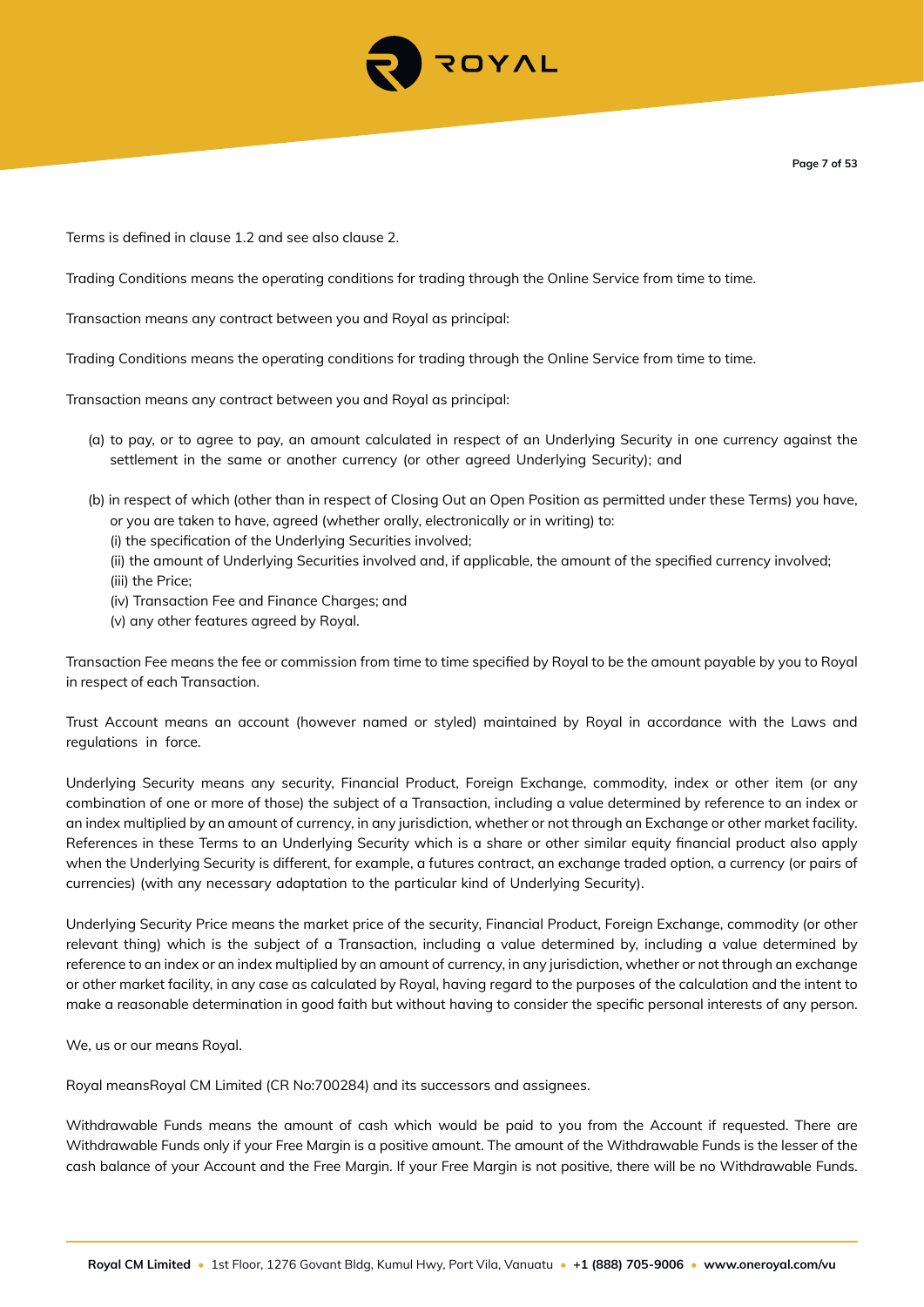

You means the Client, being the person or persons in whose name we open an Account (including any Authorised Person), following our acceptance of an application by that person or those persons.

2.3 Headings used in these Terms are used for convenience only, and do not affect interpretation. The following rules also apply in interpreting this document, except if the context makes it clear that a rule is not intended to apply.

- (a) A reference to legislation (including subordinate legislation) is to that legislation as amended, re-enacted or replaced, and includes any subordinate legislation issued under it.
- (b) A singular word includes the plural and vice versa.
- (c) A word which suggests one gender includes the other genders.
- (d) If a word or phrase is defined, any other grammatical form of that word or phrase has a corresponding meaning.
- (e) A reference to time is to local time in Vanuatu.
- (f) Anything permitted to be done by Royal in accordance with these Terms may be done in its absolute discretion, and any opinion or view required to be formed by Royal may be formed in its absolute discretion.
- (g) For the avoidance of doubt, time will continue to run on days which are not Business Days.

2.4 If a specific provision in a Schedule is inconsistent with another provision in these Terms, the specific provision prevails over the other provision to the extent of the inconsistency.

## **3. ACCOUNT**

3.1 Royal will establish one or more Accounts in respect of the Financial Products or financial services it provides to you. Transactions entered into by you pursuant to these terms will be recorded in the relevant Account established by Royal for that Financial Product or financial service. Unless you have specifically requested Royal to open separate Accounts, you will be taken to have only one Account, with Transactions in respect of each Financial Product or financial service provided to you being recorded in that Account.

3.2 The calculations, reporting and administration may be performed by Royal separately for each Account, so that (without limitation):

- (a) Margin calculations may be managed and enforcement action may be taken for each Account separately; and
- (b) Royal may at any time aggregate one or more Accounts (for reporting or managing Margins or otherwise for the purposes of these Terms), even if you cannot immediately access reports for aggregated Accounts.

3.3 Royal may set off any amount owing by you (including any negative balance in one or more Accounts) against any amount Royal owes you in any other Account, without notice. Royal may choose, in its absolute discretion, which Financial Products, Transactions, cash, or account balance or other property to apply to offset the debt. For the avoidance of doubt, this right of set off (and other rights of set off under these Terms) apply in respect of rights and obligations across more than one Account. You agree that Royal may apply the set off as among one or more Accounts, before Default and on and following Default.

3.4 The Account Value may reflect any such aggregation or set off any debt or other amount owing from time to time.

3.5 All Accounts will be denominated in United Sates Dollars unless we agree with you that one or more Accounts may be denominated in a foreign currency. You may only instruct Royal to effect a Transaction denominated in another currency if you have established a relevant Account denominated in that currency. Royal will not convert any Transaction or any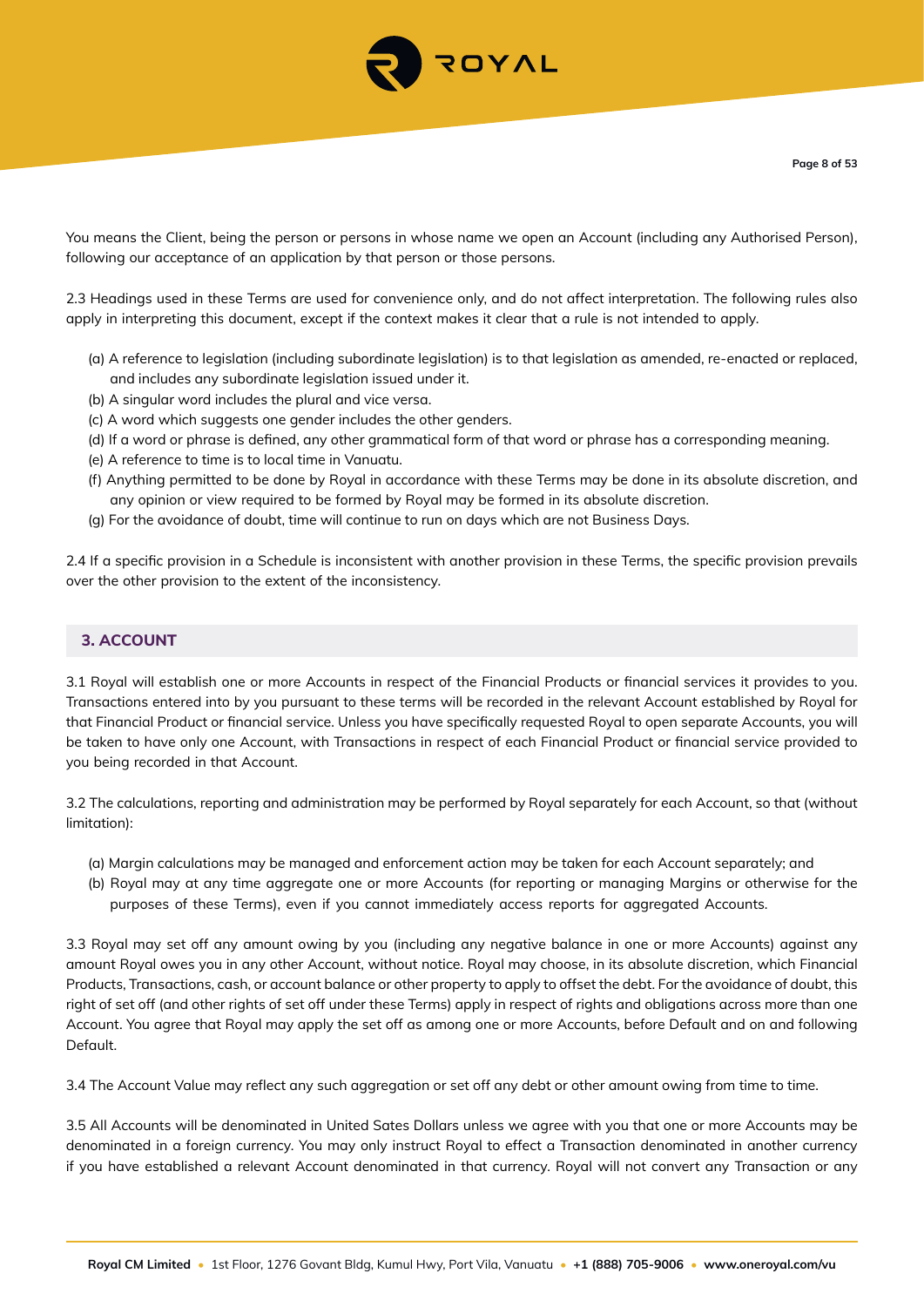

Account balance from one currency to another without an express instruction from you to do so.

3.6 You must maintain Margin in the currency of the relevant Account. The conversion for reporting will be at the rate determined by Royal and that rate will not represent any actual conversion or agreed rate for actual conversion.

3.7 You must maintain Margin for Foreign Exchange Transactions in the Term Currency. If you do not have Margin in the Term Currency in your Account or your Account has a negative account balance in Term Currency but you have sufficient funds in another currency (at the current market rate), Royal may allow those other funds to be used to offset the required Margin. Royal may withdraw that permission at any time, without reason or prior notice to you.

3.8 You must, whenever required by Royal and at your expense, take or defend all legal proceedings which Royal determines in its discretion is appropriate for the protection of the Account (or any part of it) or money paid as Margin to it for itself, whether those proceedings are or might be reasonably be expected to be in the interests of Royal, or your interests, or partly both.

3.9 A Client may be comprised of two or more persons. If the Client is comprised of more than one person then the Account will be deemed to be held by the persons as joint tenants despite any actual or constructive notice to Royal of any partnership or other agreement between the persons. The joint holding will be only be deemed not to be held as joint tenants if there is a court determination that it is not held as joint tenants.

## **4. CALCULATIONS AND VALUATIONS**

4.1 Royal may from time to time calculate and report the Account Value for an Account.

4.2 Royal may from time to time calculate and report the Withdrawable Funds for an Account.

4.3 Royal may from time to time calculate and report the Realised/Unrealised Loss and Realised/Unrealised Gain for an Account.

4.4 The current value of your Open Positions will be similarly marked to market on a continuous basis, using the Current Market Price.

4.5 Where in the reasonable opinion of Royal there has been or there is a Black Swan Event, Royal may amend or cancel the Royal Contract.

4.6 Terms and expressions used in these Terms for reporting and calculating amounts may differ from time to time from terms or expressions used in Online Services usage or desk usage or market practice. You should have regard to the statements, Confirmations, guides and dealing practices used from time to time.

4.7 If the composition or calculation of an Underlying Security is adjusted by its issuer, regulator or any other third party, Royal will make such adjustment to the Transaction at the time determined by Royal which reasonably preserves the intended economic effect of the Transaction, but without being obliged to consider your particular circumstances or any adjustments. Royal need not give notice of the adjustment. If the Underlying Security becomes subject to a take-over bid, a take-over offer, scheme of arrangement or other mechanism for change in control, then Royal may elect to Close Out the Transaction on a new Closing Date determined by Royal.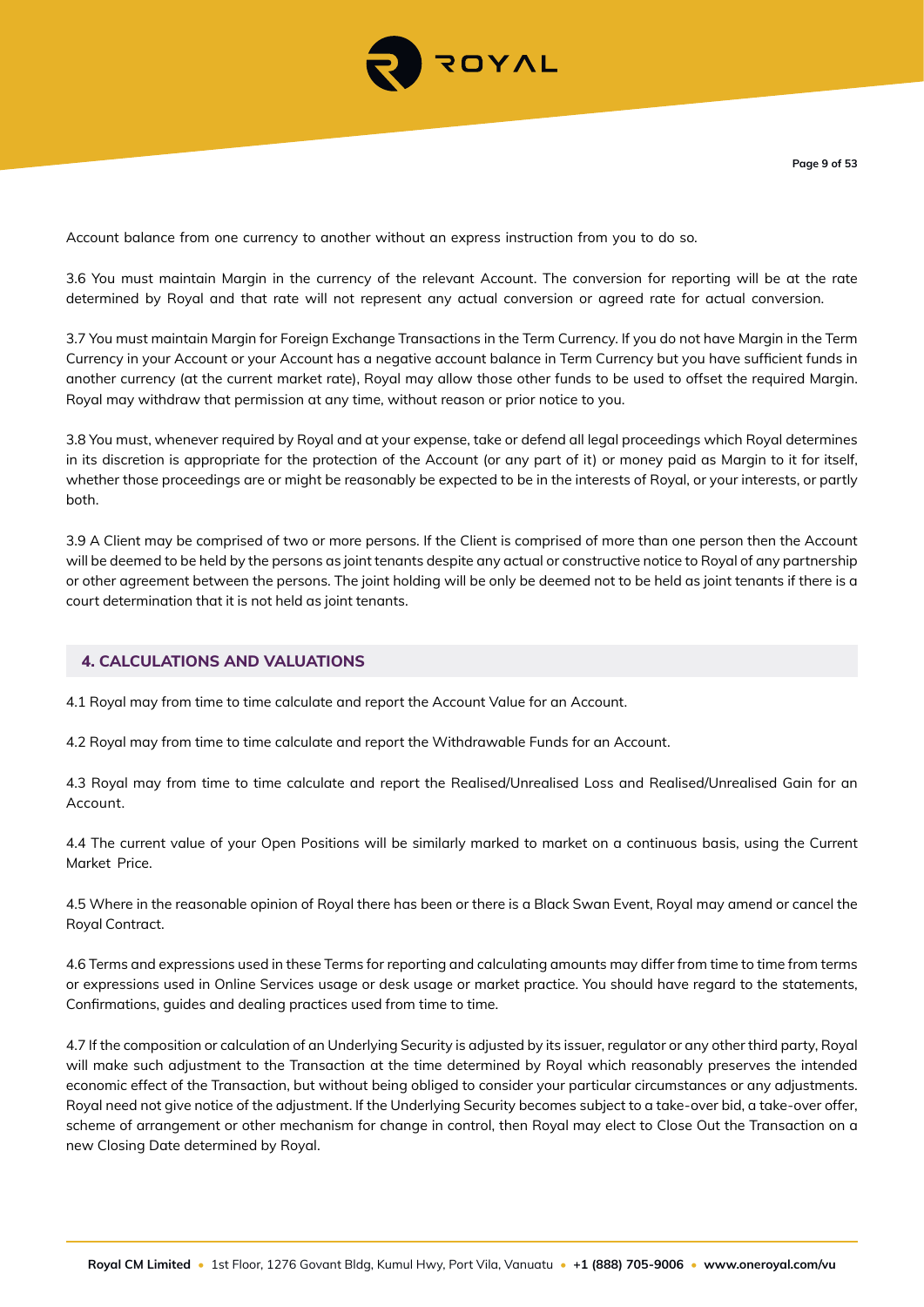

4.8 For Synthetic Equity Transactions, ordinarily the Long Party will be credited with an amount equal to the gross unfranked amount of any dividend payable to the holder of the Underlying Security (as determined by Royal) and the Short Party will be debited with an amount equal to the gross unfranked amount of any dividend payable to the holder of the Underlying Security (as determined by Royal).

## **5. APPOINTMENT AND AUTHORISED PERSONS**

5.1 Royal may accept your authorisation of another person (Authorised Person) to give instructions and place Orders on your behalf. You must notify Royal in your Application Form or otherwise in writing of any such authorisation, setting out the full name, telephone number, fax number, email address and specimen signature of that person and any other information required by Royal to identify the Authorised Person.

5.2 Any change or revocation of such authority is only effective upon receipt by Royal of a signed written notice of change or revocation from you. If another person is later appointed an Authorised Person, the notice must include the full name, telephone number, fax number, email address and specimen signature of that person and be verified by an Authorised Person and any other information required by Royal to identify the Authorised Person and, if you are a body corporate, by a director.

5.3 You may appoint an attorney (under a power of attorney in the relevant jurisdiction) to give instructions and place orders on your behalf or otherwise to do anything which you are entitled to do in connection with or under these Terms. You must notify Royal in writing of any such appointment setting out the attorney's details. You must provide Royal with a written power of attorney; Royal may accept or reject this power of attorney.

5.4 Royal may allow a Client which is a corporation or other legal entity to authorise a person (who is by that authorisation an Authorised Person) or an attorney to do anything which the Client is entitled to do under these Terms, including on conditions determined by Royal.

5.5 Royal may allow any other Client to authorise its Authorised Person or attorney to do anything which the Client is entitled to do under these Terms, including on conditions determined by Royal.

5.6 For the purposes of these Terms, Orders placed by, and other instructions or directions given by, an Authorised Person (or which appear to us on the face of the Orders or other instructions or directions to be placed or given by an Authorised Person) are taken to be your Orders, instructions or directions.

5.7 You are and remain solely liable and responsible for all acts and omissions of your Authorised Person notwithstanding the act or omission of the Authorised Person was:

- (a) outside their actual or ostensible authority; or
- (b) in error, fraudulent, negligent, in breach of their fiduciary duties or criminal.

5.8 You agree not to make, and you release us from any liability to you under your right to make, any Claim against us for any Loss incurred or suffered by you which arise directly or indirectly due to us relying on instructions from or other communications from or acts or omissions by your Authorised Person (including your attorney).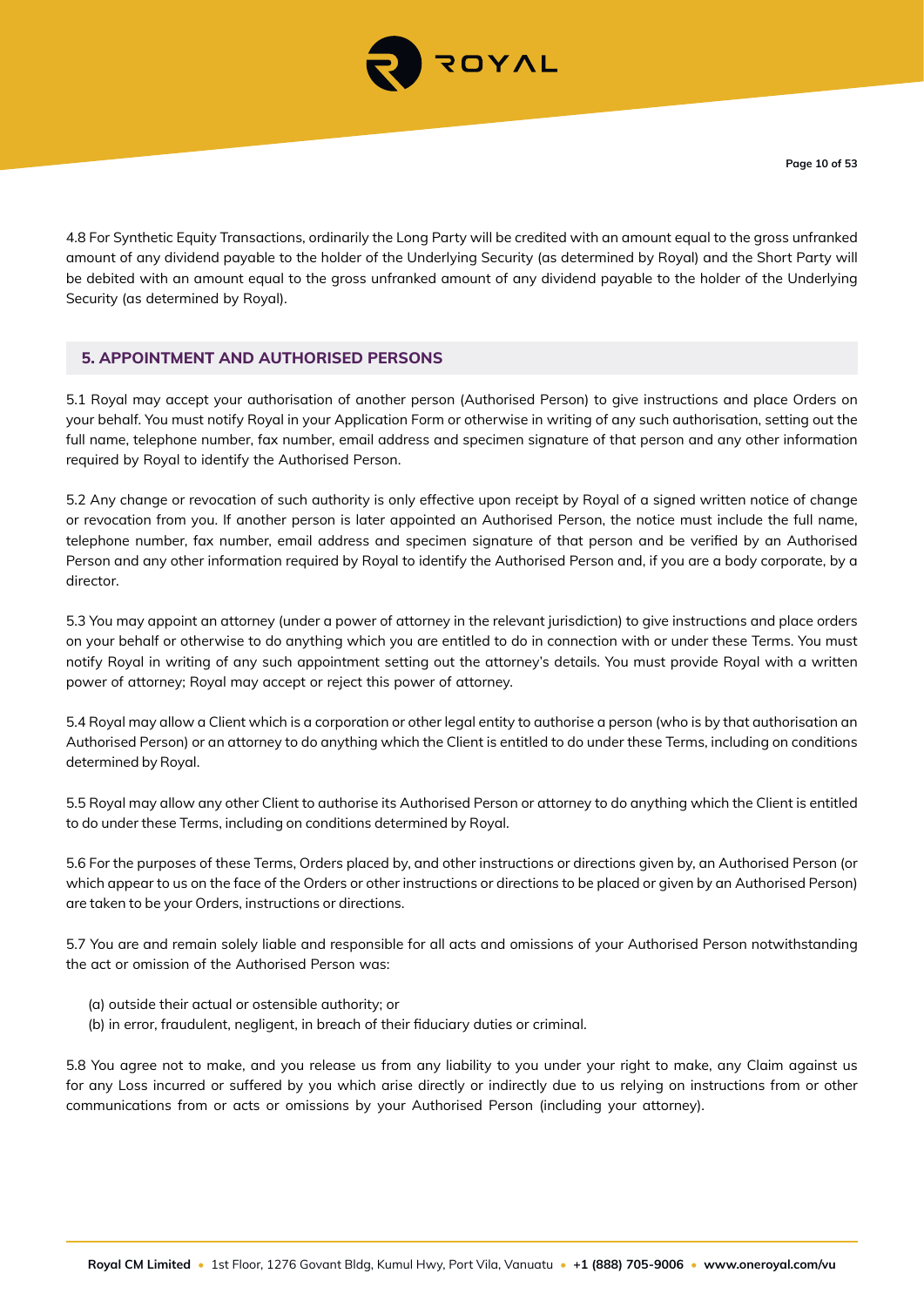

## **6. ORDERS**

6.1 You may from time to time place Orders with us to enter into Transactions. Subject to these Terms, we will execute your Orders with you as principal in accordance with your instructions.

6.2 We will not be responsible for delays or errors in the transmission or execution of your instructions (except to the extent that responsibility cannot be excluded by law).

6.3 We may refuse to accept an Order and we may place a limit on any Order or place other conditions on the receipt of instructions or Orders, in our absolute discretion and for any reason. We may at any time use, add and change filters within a trading system which prevent delivery of Orders or execution of Orders. We will notify you of any refusal or limitation as soon as reasonably practicable, unless we are prevented by law or a direction from a regulatory authority from notifying you.

6.4 We may cancel or amend an Order at our absolute discretion:

- (a) if required by Applicable Laws to do so;
- (b) in the event of an error;
- (c) if Royal in its reasonable opinion suspects scalping, arbitrage, market manipulation, insider trading, fraud, deceit or any other kind of nefarious behaviour;
- (d) where in the reasonable opinion of Royal, there has been a Black Swan Event;
- (e) if we consider the cancellation appropriate, having regard to the desirability to maintain a fair and orderly market; or
- (f) if the Financial Product the subject of the Transaction has been subject to a trading halt on a Financial Market and you have not reconfirmed instructions.

You acknowledge that Exchanges have a range of powers, including the power to cancel or amend a Transaction. This power can be exercised without your permission or our agreement and so may give rise to us cancelling or amending an Order due to an Exchange exercising its powers even though your Transaction issued by us is an over-the-counter Transaction with no interest in any Financial product the subject of the Transaction and even though we might not have fully or even partly hedged our Transaction with you.

6.5 We will make reasonable efforts to effect any instructions to cancel or amend Orders as quickly as possible. If, however, an Order is filled prior to a cancellation or amendment instruction being effected, you are obliged to accept the Transaction on the original terms prior to your amendment or cancellation instruction, unless the Transaction is itself cancelled or amended.

6.6 We may execute Orders for you even in circumstances if we or our associates:

- (a) hold a principal position or deal in the relevant Financial Products;
- (b) provide similar services to other persons in relation to the relevant Financial Products;
- (c) have material price sensitive information relating to the relevant Financial Products if the individuals processing your Order are prevented from knowing or taking into account such information (including, but not limited to, by reason of procedures known as "Chinese walls"); or
- (d) have a potential conflict of interest or duties including, for example, a conflict of interest of which you are not aware and which we are unable to disclose to you.

6.7 Notwithstanding any rule of law or equity to the contrary, Royal is not disqualified from contracting with any person and no contract, transaction or arrangement in which Royal is in any way interested is avoided or rendered voidable by virtue of your agreement with us. Royal shall not be liable to account to you for any profit realized by any such contract, transaction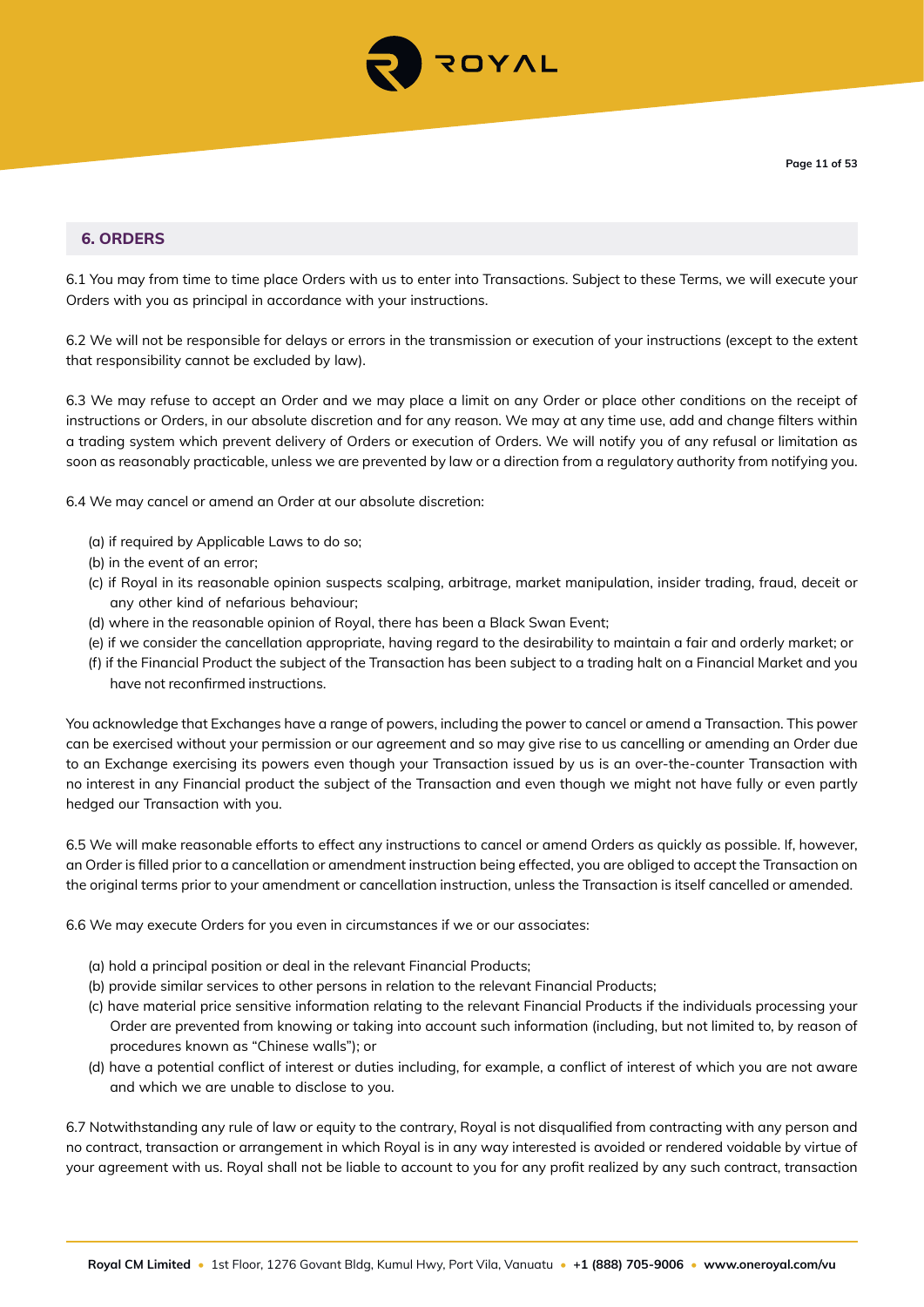

or arrangement in connection with these Terms or a Transaction. Royal shall not be required to make any disclosure to you concerning any such contract, transaction or arrangement.

6.8 You are aware of and acknowledge the right of Royal and its related bodies corporate, directors and employees, either on their own account or on behalf of other clients or persons, to deal in any Transaction or take the opposite position to you in Transactions, if permitted (or, if not expressly permitted, then if not prohibited) to do so by the Companies Act and the Rules.

6.9 You acknowledge that we do not operate any discretionary accounts and we will, unless otherwise expressly provided by these Terms, only act on your instructions (including those given by your Authorised Person).

6.10 Unless otherwise specified in these Terms, all Orders will remain open until either cancelled by you or purged by the Online Service. Once an Order has partially traded, only the remaining volume can be cancelled and you remain liable for the volume traded. We do not accept responsibility for reinstating lapsed Orders or for contacting you to seek new instructions.

6.11 If a security code or identifier changes, you are responsible for replacing all live and contingent Order codes with the new relevant security code or identifier. We will not be responsible for any live or contingent Orders with the incorrect security code or identifier.

6.12 You must not instruct us to submit an Order to enter into a Transaction which would breach or cause us or any other person to breach the Companies Act, the Rules or any other Applicable Laws including, without limitation, any law or regulation in relation to:

- (a) market manipulation, false trading, market rigging, fictitious transactions, wash trading or matching of Orders;
- (b) insider trading;
- (c) short selling;
- (d) creating a disorderly market or otherwise prejudicing the integrity or deficiency of the market; or
- (e) misleading or deceptive conduct.

6.13 Your instructions to Royal to enter into a Transaction, your Order to Royal to enter into the Transaction and the Transaction remains valid and enforceable against you, without affecting your other liability to Royal even if you (or your Authorised Person) are not authorised by your own rules (such as a corporate or trust constitution or an investment management agreement).

# **7. ALLOCATION POLICY**

7.1 Royal will deal fairly and in due sequence with all client Orders having regard to fair Market practices.

7.2 To the extent that it is reasonably practicable to do so, Royal will allocate all Transactions (including Transactions effected pursuant to Orders placed on Royal's own account) in the sequence in which Royal receives those Orders, subject to filters and compliance review and to any delay or technical faults connected with or arising through the use of the Online Service, an Exchange System or any other delay that is outside the control of Royal.

## **8. ONLINE SERVICES**

8.1 This clause contains provisions which, in addition to the other Terms, govern the use of any online or other electronic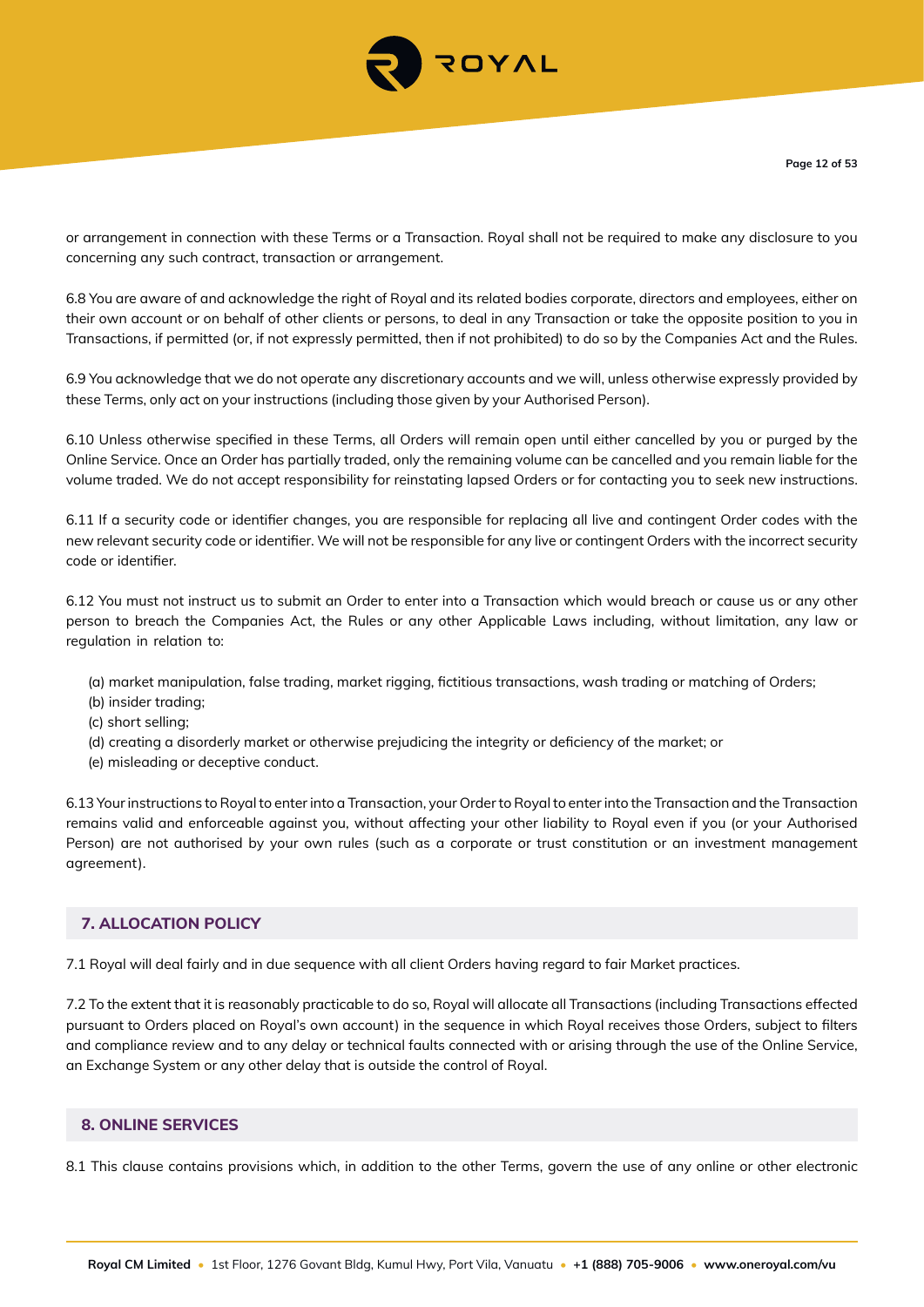

trading or any information service we provide or make available to you (including, without limitation, all software and communication links) under which you may:

- (a) place your Orders or transmit other instructions to Royal or other persons;
- (b) enquire as to the availability or pricing or value of one or more Financial Products;
- (c) receive market data and other information in relation to one or more Financial Products; or
- (d) receive Confirmation, Account balances or other information in connection with your Account or Transactions.

In these Terms, we refer to such a service as an Online Service.

8.2 An Online Service may be a proprietary service provided by Royal, or a service provided to you by a third party pursuant to an arrangement with Royal (for example, by an Exchange or by a Hedge Counterparty). To the extent that the Online Service is provided to you by Royal, we grant you a non-exclusive and non-transferable license to use the Online Service subject to these Terms.

8.3 Royal may refuse to accept or place any Order in its absolute discretion without having to provide a reason.

8.4 Royal will not be responsible for confirming the receipt of instructions or verifying the authenticity of your instructions.

8.5 Royal has no obligation to resubmit Orders purged from any Online Service.

8.6 You agree that:

- (a) you must not use the Online Service (or permit or procure any other person including any Authorised Person to use the Online Service) until the Security Information has been provided by us;
- (b) the Security Information is confidential;
- (c) you are responsible for maintaining the confidentiality and use of that Security Information at all times and must procure that any Authorised Person maintains the confidentiality of the Security Information;
- (d) you will not permit, consent or allow any person (other than any Authorised Person in its capacity as your agent) to use the Security Information or to access or use the Online Service using that Security Information;
- (e) you will not provide, disclose or make available the Security Information to any person (other than an Authorised Person in its capacity as your agent); and
- (f) you must notify us immediately upon becoming aware of any unauthorised use of the Security Information or the Online Service.

8.7 You acknowledge and agree that:

- (a) you are only permitted to access and use the Online Service, using the Security Information;
- (b) we are entitled to rely on all instructions given by, on behalf of, or apparently on your behalf, using the Security Information; despite any other provision of these Terms, we are not liable for any Loss caused by us acting on instructions or other communications using the Security Information;
- (c) there may be delays in the processing, execution, amendment or cancellation of an Order entered through the Online Service and:

(i) an Order may be wholly or partly filled before an instruction for its amendment or cancellation is processed;

- (ii) you remain liable to settle the original Order, until any relevant amendment or cancellation is effected; and
- (iii) without limiting clause 23, Royal will not be liable for any Loss incurred by you arising from any delay in the dissemination of market information or the processing of any Order or instruction to amend or cancel an Order;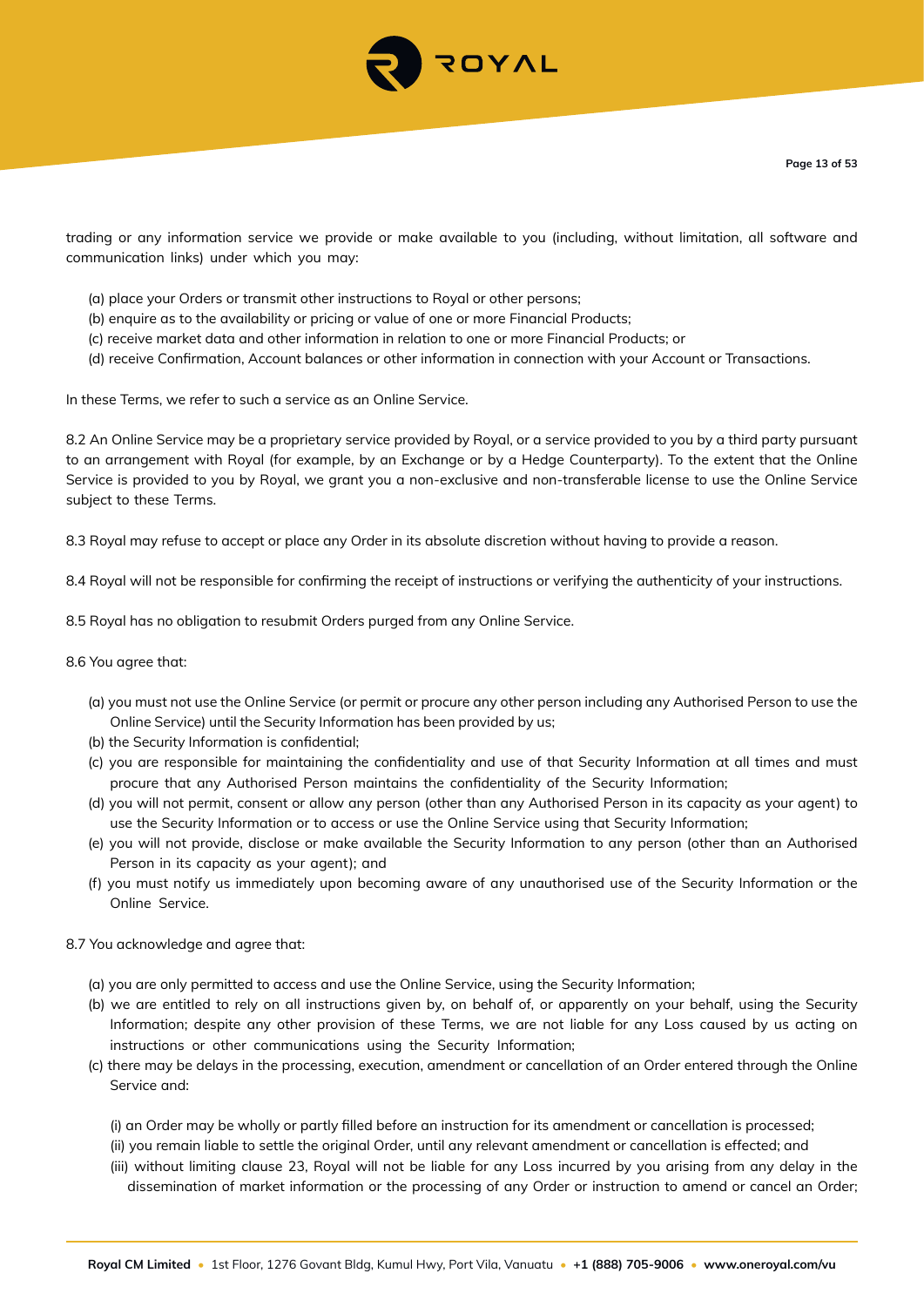

- (d) the execution of an Order placed through the Online Service may be delayed by filters or other electronic features of the electronic system;
- (e) we are not responsible for the processing, execution or cancellation of any Orders submitted through the Online Service, regardless of who enters such Orders and regardless of whether or not there is an error in the Order entry or for any delays;
- (f) any Online Service is provided on an "as is" basis and, except as required by law, we make no representations or warranties express or implied with respect to the Online Service;
- (g) the speed of information provided through the Online Service is subject to a number of factors including, but not limited to, the speed of the user's internet connection, the user's settings, the number of concurrent users accessing the Online Service and the volume of information being received and sent by the Online Service;
- (h) there are significant risks in trading through the Online Service because it is serviced by means of computer and telecommunications systems, even if generally accepted industry standards and practices are followed;
- (i) the features, components or terms of use of an Online Service may be changed by us or the provider of the Online Service without requiring an amendment to these Terms;
- (j) you are responsible for providing and maintaining the communications equipment and telephone or alternative services required for accessing and using the Online Service and for any communication service fees and charges incurred by you in accessing and using the Online Service;
- (k) you are responsible for ensuring you have in place alternative arrangements for the execution of Orders or other services available through the Online Service, if the Online Service or any aspect of it ceases to be available or subject to failure (including, for example, arrangements for the use of telephone or facsimile);
- (l) you must notify us immediately if you become aware of any inaccurate information being transmitted through the Online Service including, for example, inaccurate content as to Orders, Transactions or Account balances; and
- (m) you must only use the Online Service for your own internal business and investment purposes.

8.8 You also agree to be bound by any terms and conditions of access and use which we or any third party provider of an Online Service may specify and notify to you, from time to time.

8.9 You are responsible for reading, understanding and complying with the details of the operational aspects of the Online Service. It is important that you read and understand any user manuals and operational procedures or rules relating to the relevant Online Service and which are made available either by Royal or the provider of the Online Service. Further information on how to use and understand the Online Service can be obtained on our website or through the Online Service (as applicable).

8.10 Either you or your Authorised Person may place Orders with us using the Online Service. You authorise each person who is an Authorised Person from time to time to enter Orders using the Online Service in accordance with this document as your agent. You must provide us on request with a list of your Authorised Persons (containing their names and contact details) and any changes to the list.

8.11 You and each Authorised Person must satisfy any requirements (including without limitation requirements as to knowledge, training, testing, procedures and controls) notified by us to you from time to time and you are solely responsible for ensuring that an Authorised Person satisfies these requirements.

8.12 You are responsible for the consequences of any unauthorised disclosure or use of the Security Information, and for any actions or omissions by an Authorised Person.

8.13 We (or any third party providing the Online Service) may suspend, terminate or impose conditions on the use by you or any Authorised Person of the Online Service at any time without notice to you.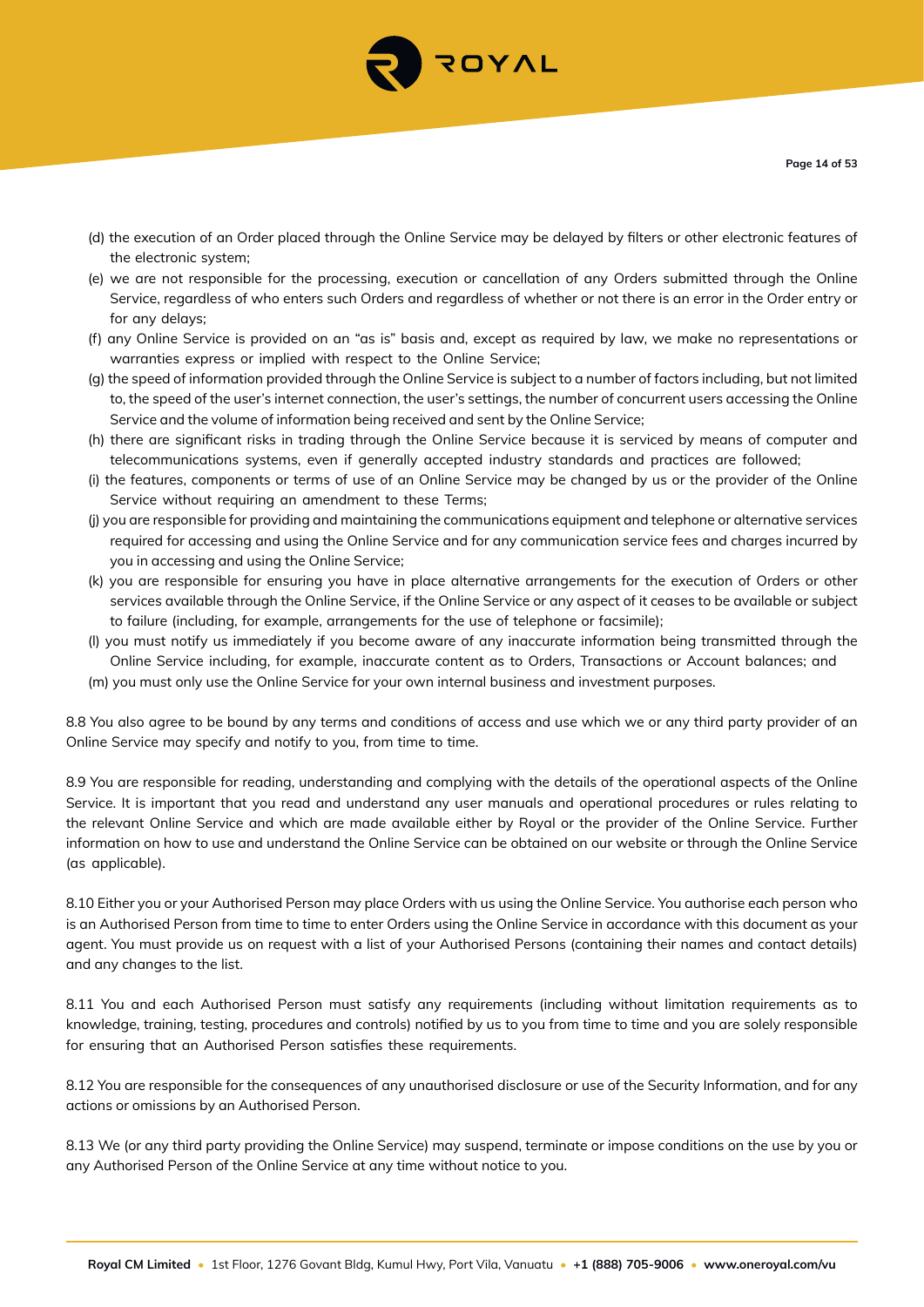

8.14 If you are uncertain as to whether your Order has been received, you must make all reasonable attempts to verify whether the Order has been received, approved and effected prior to taking further action. You agree to issue specific cancellation or amendment instructions with respect to an existing Order and not to attempt to effect changes by placing a second or duplicate Order. You will be solely responsible and liable for any duplicate instruction that you place.

8.15 You agree not to contest the validity or enforceability of any electronic communications between yourself (including your Authorised Person) and Royal.

8.16 If a failure, interruption or malfunction of electronic communication between the parties prevents an Order from being placed, cancelled or amended then, without limiting clause 23, neither party is liable to the other party for any Loss caused then by that failure, interruption or malfunction.

8.17 You acknowledge that all market data and information in relation to trading, volumes and pricing for a Financial Market provided through any Online Service may be proprietary information of the relevant Exchange or Financial Market or another person and any display, dissemination or other use of that information may be subject to restrictions imposed by the Financial Market or other person. You are responsible for complying with any such restrictions.

## **9. CONFIRMATIONS**

9.1 We will, if required by Applicable Laws, give you a confirmation (Confirmation) in respect of each Transaction which Royal enters into with you. You consent to receiving Confirmation by electronic means including, for example, through any Online Service. If our service provides conditions by accessing a substantially continuously available service, you consent to your Confirmation being available by those means instead of being sent to you.

9.2 You can agree with us, if permitted by Applicable Laws, not to give you a Confirmation or to provide Confirmations to an address or person nominated by you.

9.3 Each Confirmation given by us is subject to the Applicable Laws and the correction of errors and omissions. Royal may, at any time, reissue a Confirmation in order to correct any errors or omissions.

9.4 You are responsible for promptly checking each Confirmation. You must immediately notify us if you become aware that there is an error in the Confirmation. We are entitled to assume that the Confirmation is correct unless you notify us of any error within fourty eight (48) hours following us (or someone on our behalf) giving you the Confirmation or the Confirmation (or its equivalent) becoming available to you.

#### **10. CLIENT ACKNOWLEDGMENTS**

10.1 You, the Client, acknowledge and confirm to Royal for Royal's benefit in relying on the following:

- (a) you (or, if a corporate entity, the directors who apply to be bound by these Terms) have read and understood all documentation provided to you by us including these Terms and any Product Disclosure Statement (PDS) in relation to any Financial Products which you request Royal to make available to you in relation to your Account;
- (b) you have received, read and understood our Financial Services Guide (FSG);
- (c) all dealings in Financial Products and the performance by us of our obligations under these Terms are subject to Applicable Laws;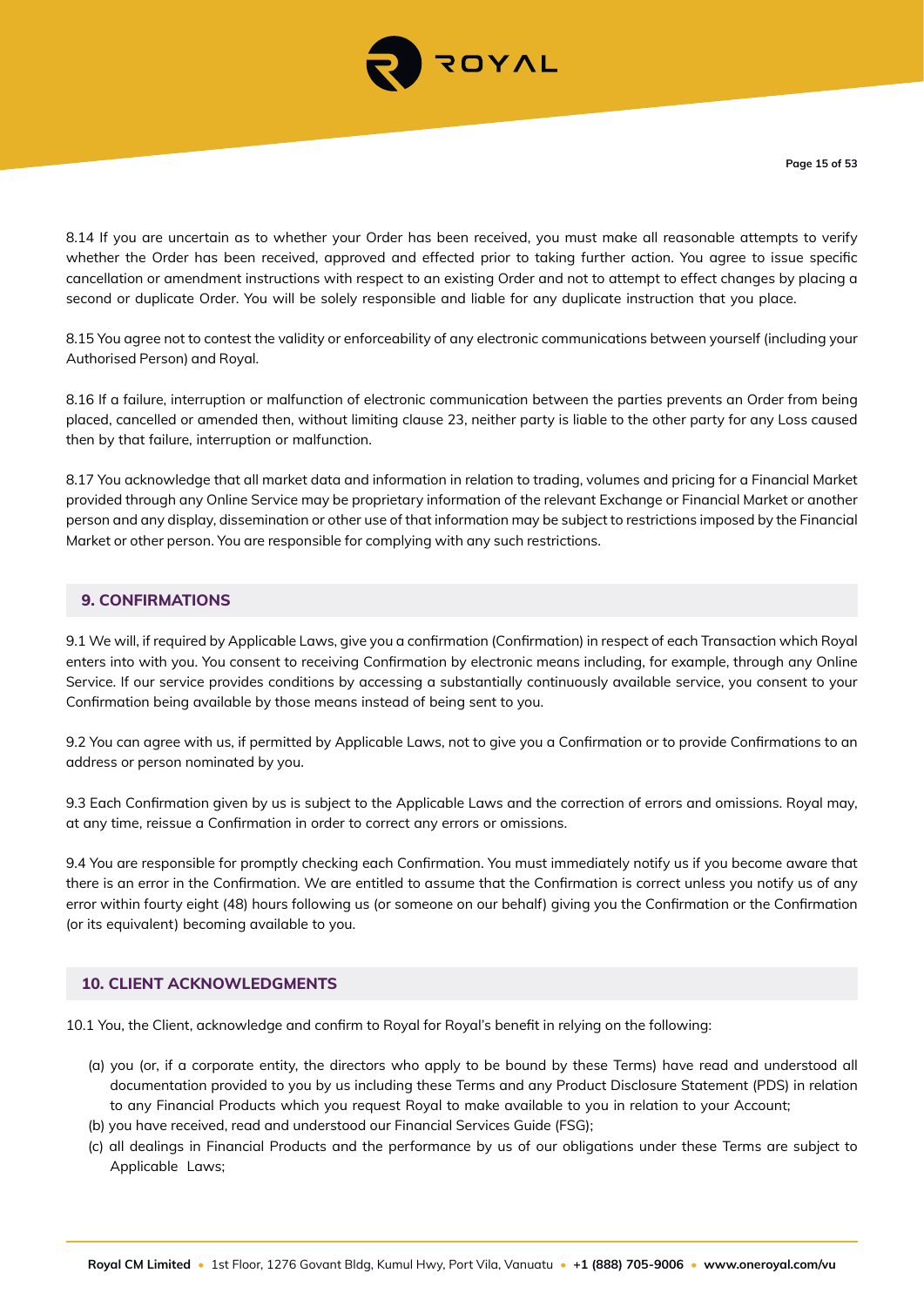

- (d) Royal relies on your representation that at all times you will be able to make payments and fulfill all commitments on your part arising under these Terms and under the conditions applicable to dealings between you and Royal;
- (e )that trading in Transactions incurs a risk of loss as well as a potential for profit;
- (f) we will not provide legal, tax, financial or accounting advice to you as part of the services that we provide to you;
- (g) by these Terms (including any Transaction made under it) we do not act in a fiduciary capacity in relation to you and Royal does not owe any fiduciary obligations to you in respect of its services provided to you in connection with these Terms;
- (h) the Client will provide to Royal on request such information regarding its financial and business affairs and identity, as Royal may reasonably require;
- (i) that all Orders to be placed and all trading to be conducted under these Terms must be lawful;
- (j) in executing and complying with these Terms, the Client will not infringe any provisions of any other document or agreement to which the Client is a party;
- (k) the Client will take all reasonable steps to obtain and to communicate to Royal all information, and will deliver or cause to be delivered to Royal all documents with respect to dealings in the Financial Products which are requested by any person having the right to request such documents and information and the Client authorizes Royal to pass on or deliver all such information and documents to any such person;
- (l) the Client will indemnify and keep indemnified Royal and each of its related bodies corporate and their respective directors, officers employees and agents from and against all sums of money, actions, proceedings, suits, Claims, complaints, demands, damages, costs, expenses and any other amounts whatever claimed against any of them;
- (m) Royal shall not be required to act in accordance with your instructions if in Royal's opinion to do so would or could constitute a breach by it or its agent or counterparty of the Companies Act or any other Applicable Laws;
- (n) dealings in the Transactions may create an obligation to make a cash payment to Royal in accordance with these Terms;
- (o) Royal acts as principal in respect of the Financial Products issued by Royal;
- (p) subject to applicable legal or regulatory requirements, you consent to Royal either knowingly or unknowingly taking the opposite side to the Client in relation to any of the Financial Products, without notice to the Client;
- (q) subject to applicable legal or regulatory requirements, the Client agrees and acknowledges that Royal's directors, employees and associates (and their directors, employees) may and can deal on their own account in Transactions which may be the same as or differ from your Transactions;
- (r) Royal may, in its sole discretion and without explanation, refuse to deal with or on behalf of the Client in relation to any Transaction (including Closing Out existing Open Positions held in the Account on behalf of the Client) or to limit the number of Open Positions of the Client or both;
- (s) The information contained in these Terms are intended for persons located inin Vanuatu and abroad. However, we do not offer financial products or securities to persons located in the United States or Japan or residents of countries where the offer of financial products is not permitted or unlawful. By transacting with us you acknowledge that you are not because of your jurisdictional location or residency prohibited from trading Royal Contracts.
- (t) if errors have occurred in the pricing of Transactions quoted by Royal to the Client, Royal may choose not to be bound by such Transactions (without further liability to the Client) if Royal is able to substantiate to the Client that there was a material error at the time of the Transaction;
- (u) there are risks associated with using an internet- based deal execution trading system which include, but are not limited to, the failure of hardware, software, and internet connection and since Royal does not control data lows, internet or power connection, routing via internet, configuration of your equipment or reliability of its connection, Royal will not be responsible for communication failures, distortions or delays when trading (including processing payments)) via the internet;
- (v) reports to the Client on the execution of Confirmation by Royal, and the content of such Confirmation being statements, unless otherwise objected to within fourty-eight (48) hours after communication to the Client, will be deemed to be conclusive proof of the accuracy of such contents and their execution in accordance with these Terms except only in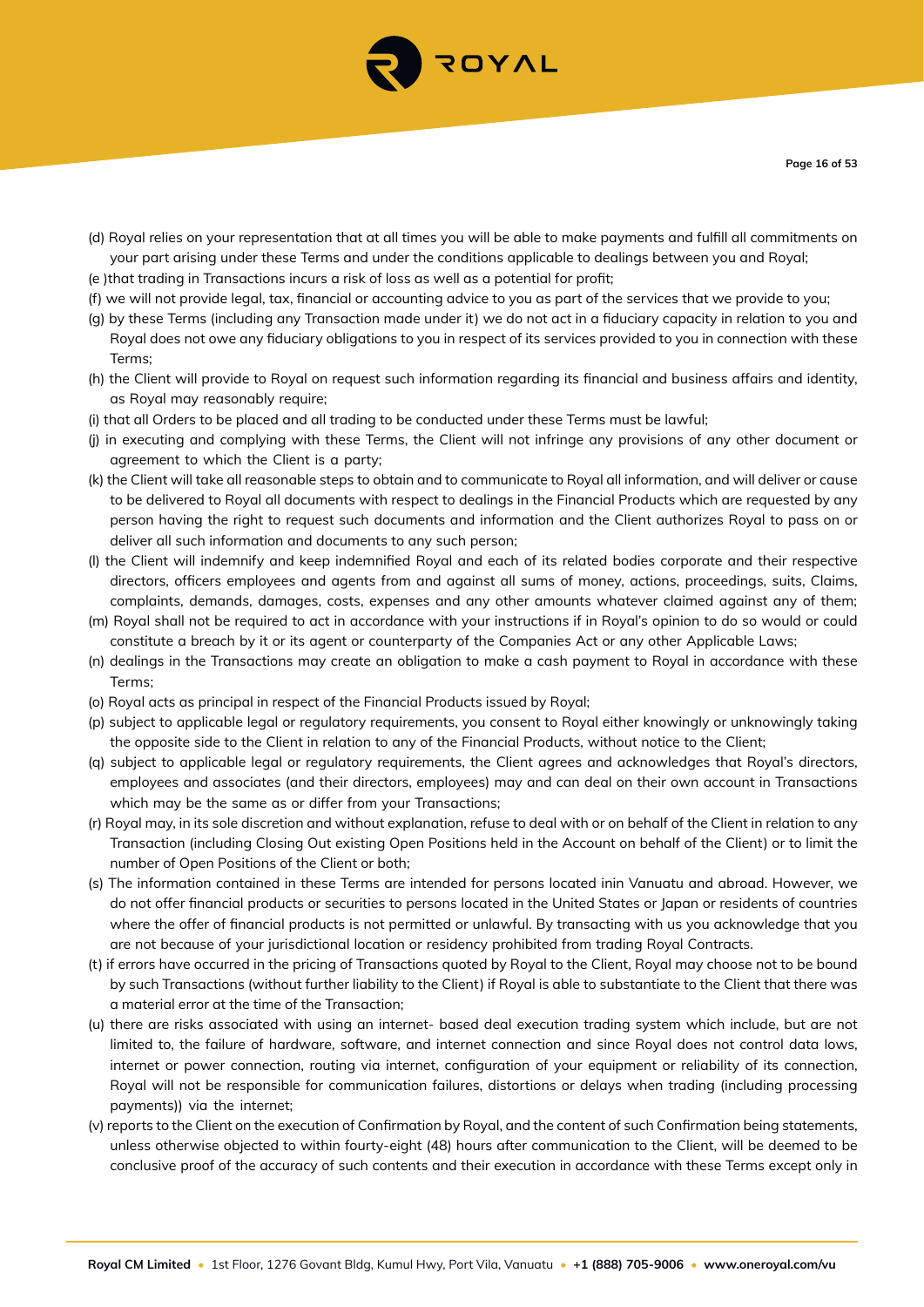

the case of manifest error;

- (w) a notice issued by an authorised officer or agent of Royal stating the amount of money due and payable by the Client will be taken as conclusive evidence of notice except only in the case of manifest error;
- (x) Financial Products traded on the Online Service will not be settled by the physical or deliverable settlement of the Underlying Security on their Value Date. The Financial Products are rolled or "swapped" indefinitely until Closed Out ;and
- (y) We may assess wholesale client or retail client status from time to time if you satisfy the criteria to be classified as a wholesale client, we may classify you as such and we are under no obligation to inform you if we classify you as a wholesale client.

All representations, warranties and acknowledgments given by you under these Terms are taken to have been made at the time you complete the Application Form and are taken to have been repeated by you:

- (a) each time you place an Order with us;
- (b) each time you enter into a Transaction with us; and
- (c) each time we do anything or refrain from doing something under these Terms or as contemplated by these Terms in connection with your Account or any Transaction.

## **11. ROYAL UNDERTAKING**

11.1 Royal will act honestly and in good faith and exercise due care and diligence at all times in its performance of these Terms.

11.2 Royal will use reasonable endeavours to execute your Orders, subject to these Terms.

11.3 Apart from any warranties and representations which are imposed or implied by law and which cannot be excluded, Royal makes no warranties in relation to any service or information provided or made available to you in connection with these Terms. To the full extent permitted by law, Royal excludes liability for all costs, expenses, damages and Losses (including consequential loss) arising in connection with such services or information, or these Terms (including, without limitation, liability for negligence).

#### **12. RISKS OF TRANSACTIONS**

12.1 You acknowledge and understand that there are risks involved in Transactions, including:

- (a) the gearing or leverage involved in investing in Financial Products means that a small Initial Margin payment can potentially lead to large losses for you, including more than all of the Margin ever paid to Royal;
- (b) the geared nature of Transactions also means that acquiring and holding them can carry greater risks than directly investing in the Underlying Security which generally are not geared;
- (c) a relatively small market movement can lead to a proportionately much larger movement in the value of your investment, and this can work against you as well as for you;
- (d) over-the-counter Transactions are derivatives not made on any Exchange so might be considered to involve a greater risk than an exchange-traded derivative since there is no exchange market on which to Close Out an Open Position you are only able to open and close your positions with us;
- (e) it is possible to incur a loss if, after your acquisition of an investment, exchange rates change to your detriment, even if the price of the Underlying Security to which the Transaction relates remains unchanged;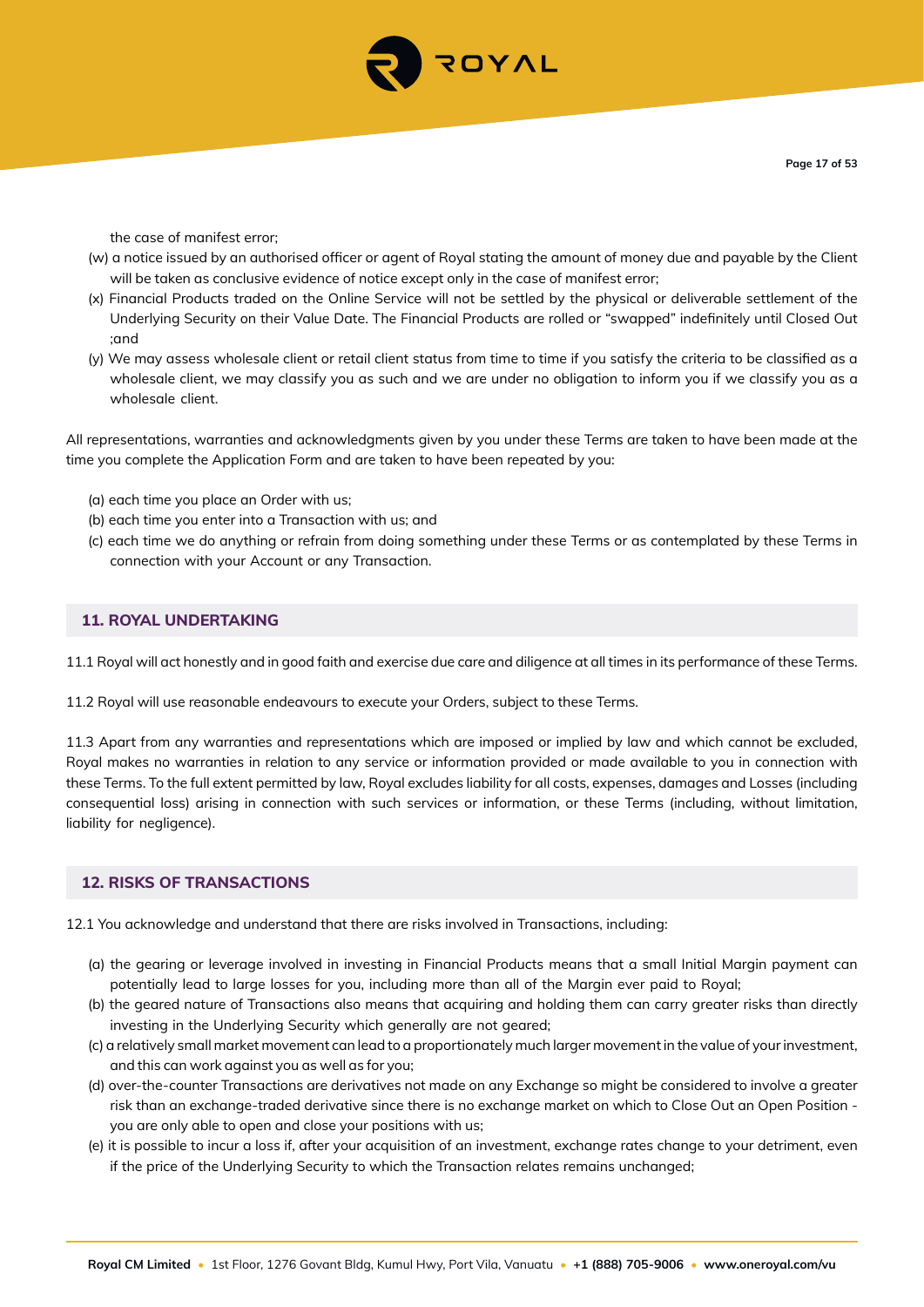

- (f) you may sustain a total loss of the Margin that you deposit with or pay to us to establish or maintain a position and if the market moves against you, you may be called upon to pay substantial additional Margin at short notice but if you fail to do so within the required time, your investment position may be liquidated at a loss to you and you will be liable for any remaining deficits in your Account;
- (g) you will be deemed to have received a notice requiring the payment of more Margin, even if you are not contactable, or actually contacted, at the telephone, mail or email address you gave us or do not receive the messages we leave for you, if the notices are delivered to your nominated contact addresses;
- (h) under some trading conditions it may be difficult or impossible to liquidate a position, such as (but not limited to) at times of rapid price movement if the price rises or falls in one trading session to such an extent that trading in the underlying market is suspended or restricted;
- (i) if you trade in denominated currencies other than the Account currency you may lose money or value of the investment due to exchange rate fluctuations and that these losses may be in addition to any losses on the value of the Underlying Security relevant to the Transactions;
- (j) gapping, whereby a market price falls or rises without the opportunity to trade, can result in significant losses even when a stop loss has been put on because it may not be possible to transact at the nominated price if the market has gapped;
- (k) in some circumstances the Underlying Security may be halted, suspended from trading or have their quotation for trading withdrawn from an exchange and these factors might affect the value of your Transaction relating to those Underlying Securities due to Royal exercising its discretion to determine the fair value of them;
- (l) a market disruption may mean that you are unable to trade when desired, and you may suffer a loss as a result, including examples of disruption include the "crash" of a computer based trading system, free or other exchange emergency or a regulatory body could declare an undesirable situation has developed in a particular contract and suspend trading; and
- (m) you may incur losses that are caused by matters outside our control for example, a regulatory authority exercising its powers during a market emergency may result in losses for the Client or a regulatory authority can suspend trading (for example in an Underlying Security) or alter the price at which a position is settled, which could also result in a loss to the Client.
- 12.2 No advice or recommendation is provided by Royal in relation to your Transactions unless expressly stated otherwise.

#### **13. FEES AND CHARGES**

13.1 Any profit or loss net of any fees and charges (that is, the realised gain or loss) arising on Closing Out a Transaction will be credited or debited (as the case may be) against the Account Value, in the Account currency.

- 13.2 You must pay to us or as we direct:
	- (a) any Transaction charges including all Transaction commission, charges, fees, Margins, premia, settlement and clearing fees and charges, interest, default charges and Taxes (including taxes but excluding Royal's income tax or penalty tax and levies) and any other amounts due under these Terms on demand by Royal in cleared funds or otherwise as required by these Terms;
	- (b) a Transaction Fee for each Financial Product or Transaction (as the case may be) being the fee from time to time specified by Royal to be the amount payable by you to Royal in respect of each such Transaction;
	- (c) any royalty or other fee which must be paid for the use of prices or information provided to you via access through the Online Service or otherwise by any exchange;
	- (d) (if applicable) a monthly access charge for the use of the Online Service provided by Royal, as specified by Royal from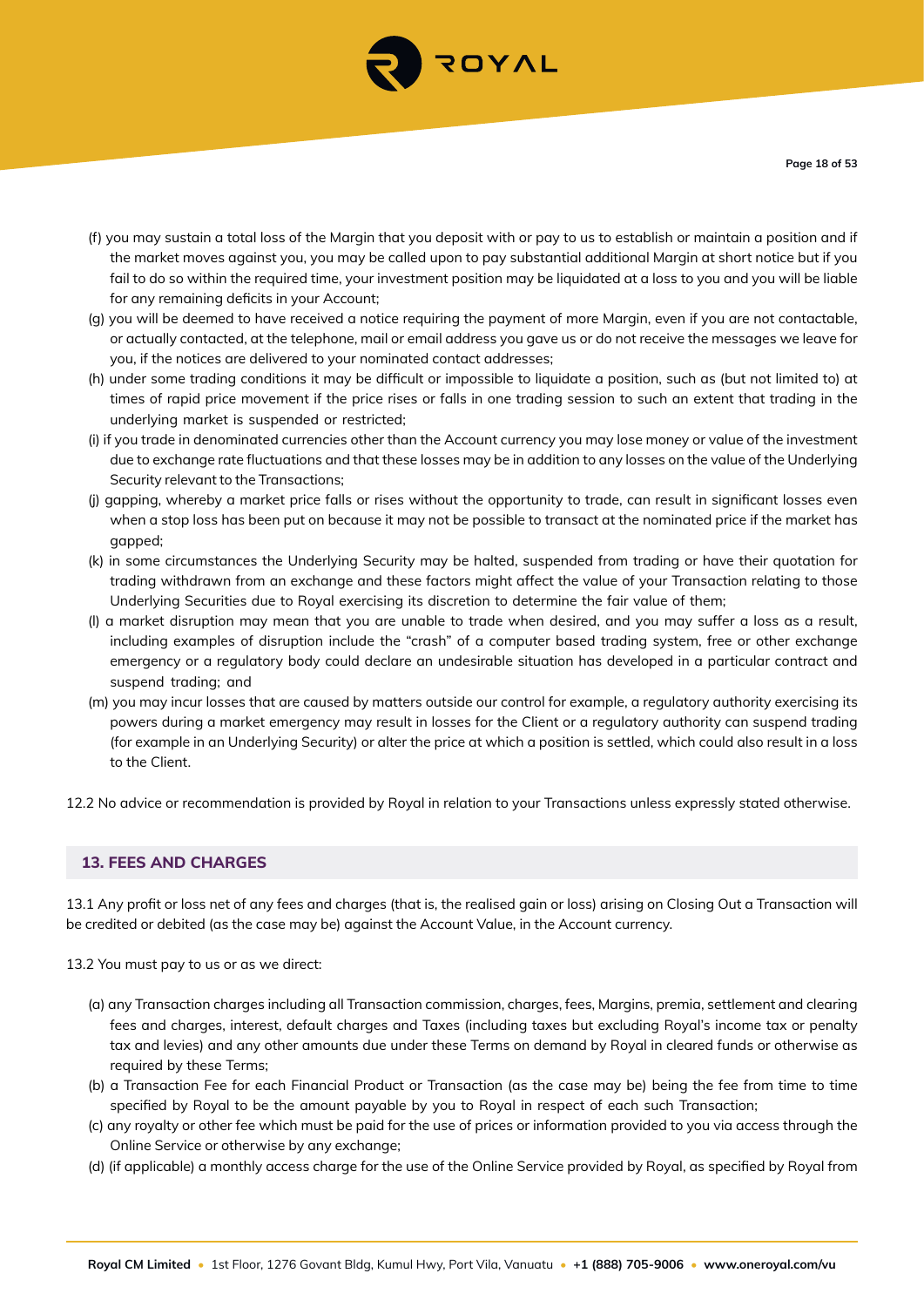

time to time;

- (e) Finance Charge Adjustments applicable to any Transaction or Account, at the rate specified by Royal from time to time;
- (f) any fees, Taxes, stamp duty or other charges as may from time to time be levied on or in connection with any Transactions entered into with you; and
- (g) in respect of any unpaid amounts required to be paid under these Terms including, (without limitation) any amounts due as a result of your failure to pay interest on all such amounts (denominated in United States Dollars) at the rate of the Finance Charge then generally applicable for debit amounts on Accounts plus 4% per annum, such interest to accrue daily from and including the due date to and including the date of its payment in full.

Guidance note: this is the rate of interest you pay if you default on making any payment to Royal. It is not the rate for any Finance Charge Adjustment.

Any amount or rate or formula which is to be specified by Royal may be specified by a PDS and/or FSG, a supplementary disclosure document or in any other permitted way of notifying you, such as on Royal's website. The amount of any fees and charges or other amounts payable by you to Royal in respect of any Transaction will be set out in the Confirmation of that Transaction to the extent known at the time.

13.3 You agree that Royal may, to the extent permitted by law:

- (a) debit your Account (on a monthly or any other basis) or deduct from the Trust Account and pay itself, without further reference to you:
	- (i) all administration fees, including but not limited to fees associated with returned cheques, payment processing, Short Message Service (SMS), debt collection and telephone transcript copies from your Account with Royal during the full term of these Terms while you use such services; and
	- (ii) all fees, charges and royalties which you owe to Royal;
- (b) withdraw from the Trust Account and pay ourselves the amount of any the Transaction Fee you owe and the amount of Margin which you must pay to maintain the required Margin Cover or to meet any Margin call made to you;
- (c) withdraw from the Trust Account and pay ourselves any moneys to which we are entitled in accordance with these Terms and
- (d) deduct from the Account any amount reimbursable in accordance with these Terms.

13.4 Royal may receive commissions and other benefits, from other parties, in relation to Transactions Royal enters into with you or in connection with other services provided to you. Royal is entitled to retain such commissions and benefits.

13.5 If you have been referred to us or on behalf of a broker or other third party, that broker or third party may receive benefits in the form of a commission or rebate from us.

13.6 Unless otherwise agreed, the terms of any amounts payable by you under these Terms are stated exclusive of taxes. You must pay taxes on the amount charged for the supply of the service, unless that is not permitted by law. Royal will when required by law and as far as practicable state in Confirmation the amounts as all taxes inclusive.

13.7 The amounts of or basis of calculating the fees, commissions and charges referred to in this clause 13 will be as notified from time to time in writing by Royal, either by way of a PDS, postings on the Online Service, notification to your contact address, posting to Royal's website or as otherwise agreed with you or permitted by these Terms.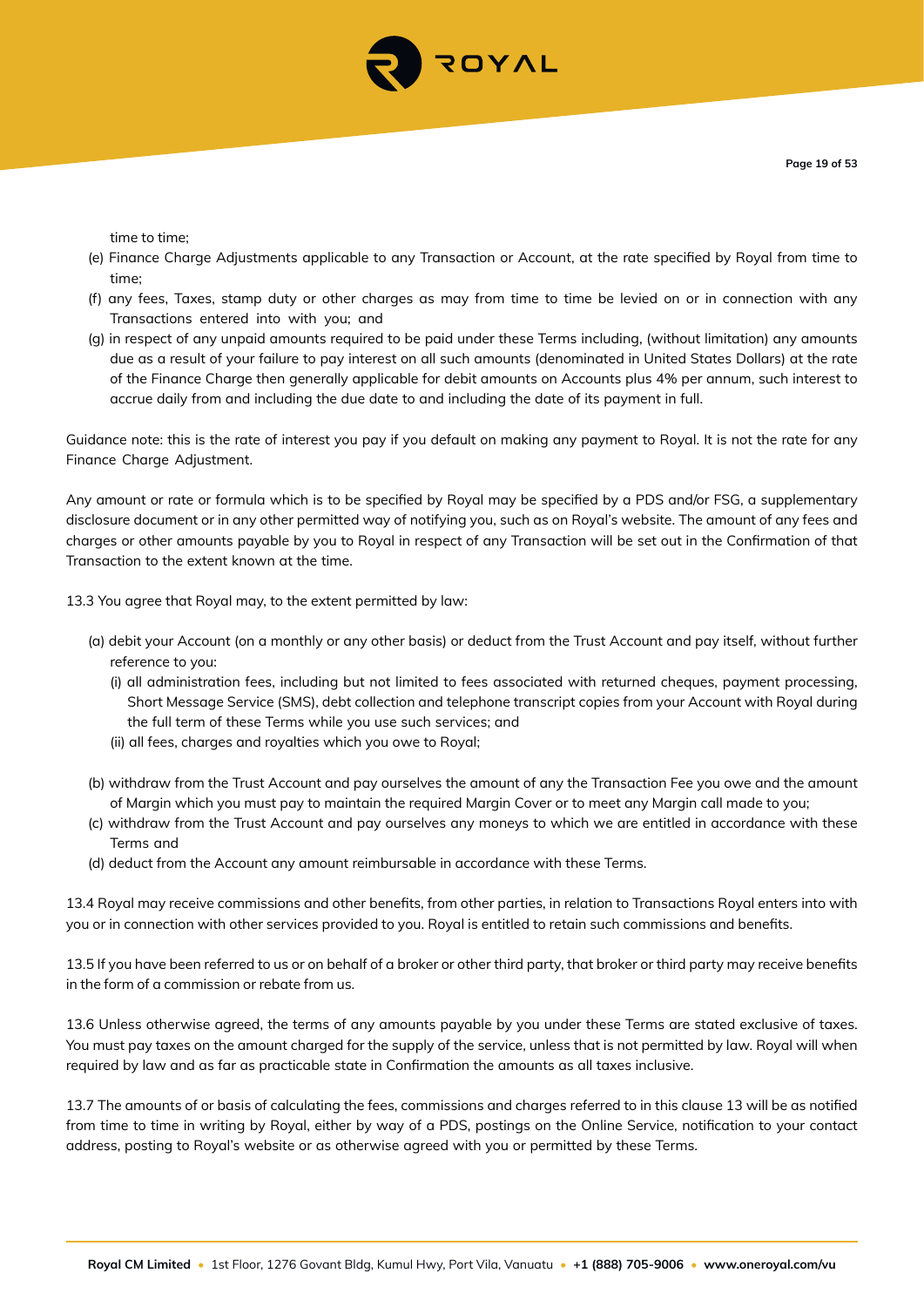

#### 13.8 If:

- (a) you are required to make a deduction or withholding in respect of Tax from any payment to be made; or
- (b) Royal is required to pay any Tax (other than income tax) in respect of any payment made in relation to these Terms at your request,

#### Then you:

- (c) indemnify Royal against the Tax; and
- (d) agree to pay to Royal an additional amount to ensure Royal receives a net amount (after payment of any Tax in respect of each additional amount) that is equal to the full amount Royal would have received had a deduction or withholding or payment of Tax not been made.

13.9 You must reimburse Royal for all fees (both direct and indirect) and expenses charged in connection with any Transaction (other than Tax on the income of Royal) and for all costs and expenses incurred by Royal in implementing these Terms and in enforcing its rights under these Terms (including its legal costs of external or internal legal advisers on a full indemnity basis).

13.10 Open Positions held Overnight will be charged a Finance Charge Adjustment or will be entitled to receive a Finance Credit Adjustment as determined by Royal on an Account at any time chosen by Royal, such as (without limitation):

- (a) either immediately at the time of entering into the Transaction;
- (b) at day's end, or month's end;
- (c) at a rollover of the Transaction;
- (d) at end of the Transaction; or
- (e) at any other time after entering into the Transaction.

The calculation for an Overnight Finance Charge Adjustment or Finance Credit Adjustment for Foreign Exchange Transactions is as follows:

 $F = S * L * P$ 

## Where:

F = Daily Finance Charge (negative)/Finance Credit (positive)

S = Swap Rate (positive or negative) or notional value of interest earned/paid for deposit/ borrowing of currency

L = Number of Lots in the terms currency P = Pip Value in Account currency based on 1 Lot The calculation for an Overnight Finance Charge Adjustment or Finance Credit Adjustment for Synthetic Equities is charged on a daily basis and is as follows:  $F = CV \times (BR/360 \text{ or } 365^*)$ 

(\* 360 or 365, depending on the Underlying Security). Where:

F = Daily Finance Charge (negative)/Finance Credit (positive)

CV is the current value of the Open Positions for the Synthetic Equities, calculated from the end of day price of the underlying security BR is the Base Rate (expressed as a percentage)

13.11 You remain liable to pay the Finance Charge Adjustment even though:

- (a) the charge may be called other things from time to time, even across different Accounts or different Financial Products at the same time;
- (b) the charge is not stated on a statement for an Account or interim Confirmation for a Transaction;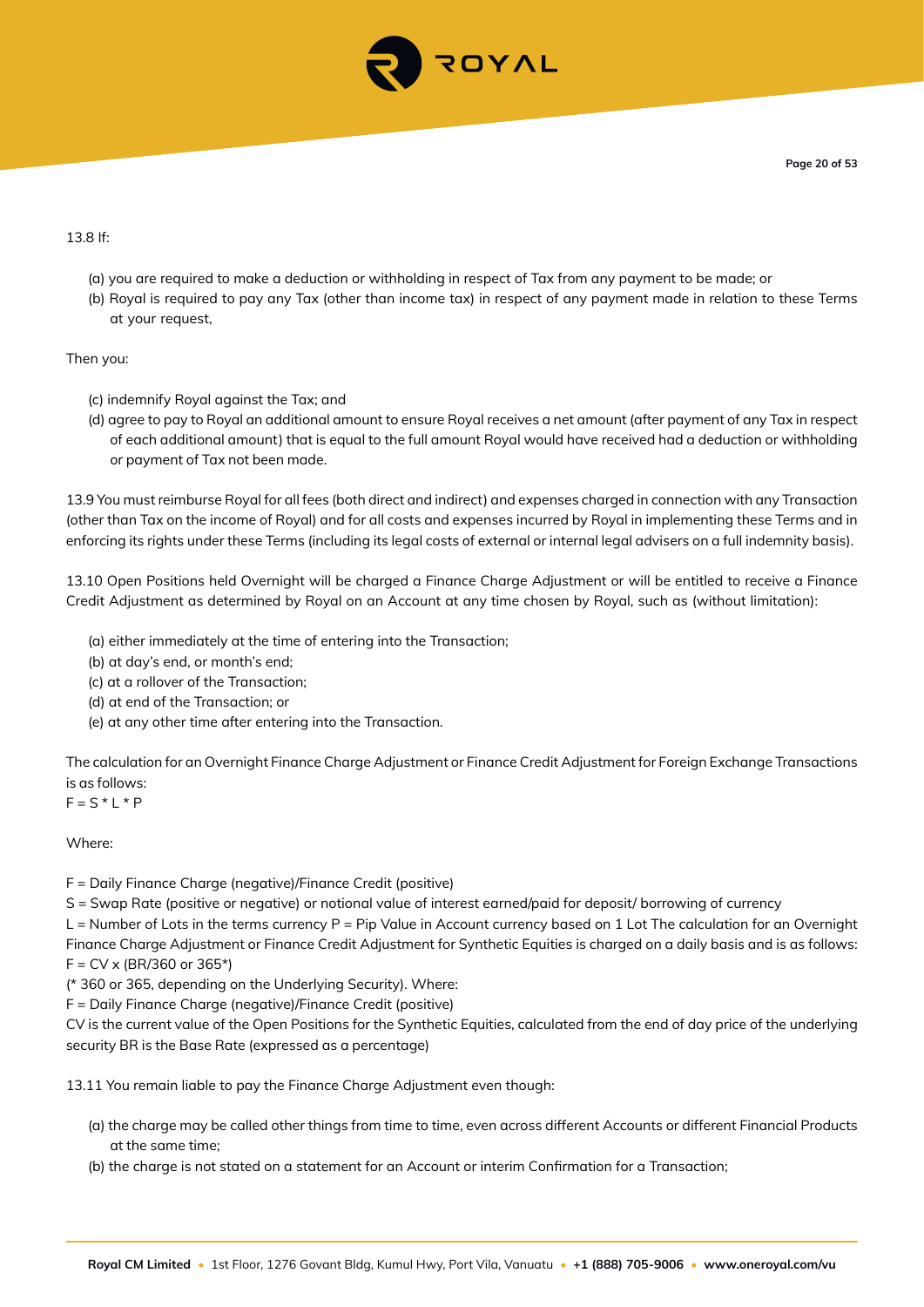

- (c) the charges differ according to whether the Transaction was made offline or on-line;
- (d) the charges differ according to the amount of the Account, regardless of the amount or value of the Account;
- (e) different rates apply at the same time to other clients' accounts;
- (f) the charge is applied at rollover but is not levied or enforced until termination of the Transaction;
- (g) the Transaction is denominated in a currency other than Account currency; and
- (h) the rates will be as determined by Royal in its absolute discretion and you might not have prior notice of the current rate.

13.12 You acknowledge that you are responsible for your own legal costs associated with entering into these Terms and for all Taxes and expenses incurred by you in connection with these Terms, including any Transaction made under it.

- 13.13 All payments by you under these Terms are:
	- (a) to be made without any set-off by you, counter claim or condition made by you and without you making any deduction or withholding for any Tax or any other reason unless the deduction or withholding is required by applicable law or the set-off arises by express application of these Terms; and
	- (b) payable in any currency that Royal may require or determine.

13.14 Royal will give notice to you of any change in its fees and charges or other amounts payable by these Terms in accordance with Applicable Laws except rates will change at any time, as available via the Online Service.

13.15 If taxes are payable on a taxable supply made by Royal under, by reference to, or in connection with these Terms, you must also pay the amount of taxes payable in respect of that taxable supply. This clause does not apply to the extent that consideration for a supply is expressly stated to you to be taxes inclusive.

## **14. CLIENT MONEYS AND TRUST ACCOUNT**

14.1 Royal must deal with any money and property which you pay or give to, or which is otherwise received by Royal in connection with financial services provided by Royal, in accordance with the Applicable Laws. For example, Royal may be required to pay such moneys into the Trust Account which complies with the requirements of the Companies Act. You acknowledge and authorise that:

- (a) your moneys and the moneys of other clients of Royal may be combined and held by Royal in a Trust Account, separate from the moneys of Royal;
- (b) all moneys credited to the Trust Account maintained by Royal may be used by Royal to meet the default of any client of Royal to the extent permitted by the Companies Act and laws in force;
- (c) moneys credited to any Trust Account maintained by Royal under the Companies Act may be used by Royal for purposes unrelated to your Account to the extent permitted by the Companies Act and accordingly such use of a Trust Account does not fully protect your money and property from risk of loss.

Retail and sophisticated investor client money will not be used for the purpose of margining, guaranteeing, securing, transferring, adjusting or settling dealings in derivatives by Royal or on behalf of a person other than the client.

14.2 If Royal pays your funds to another person at your request, Royal shall not be liable to you for the performance by the other person who receives the benefit of the payment of your funds. In particular, without limitation, Royal shall not be obliged to enquire into: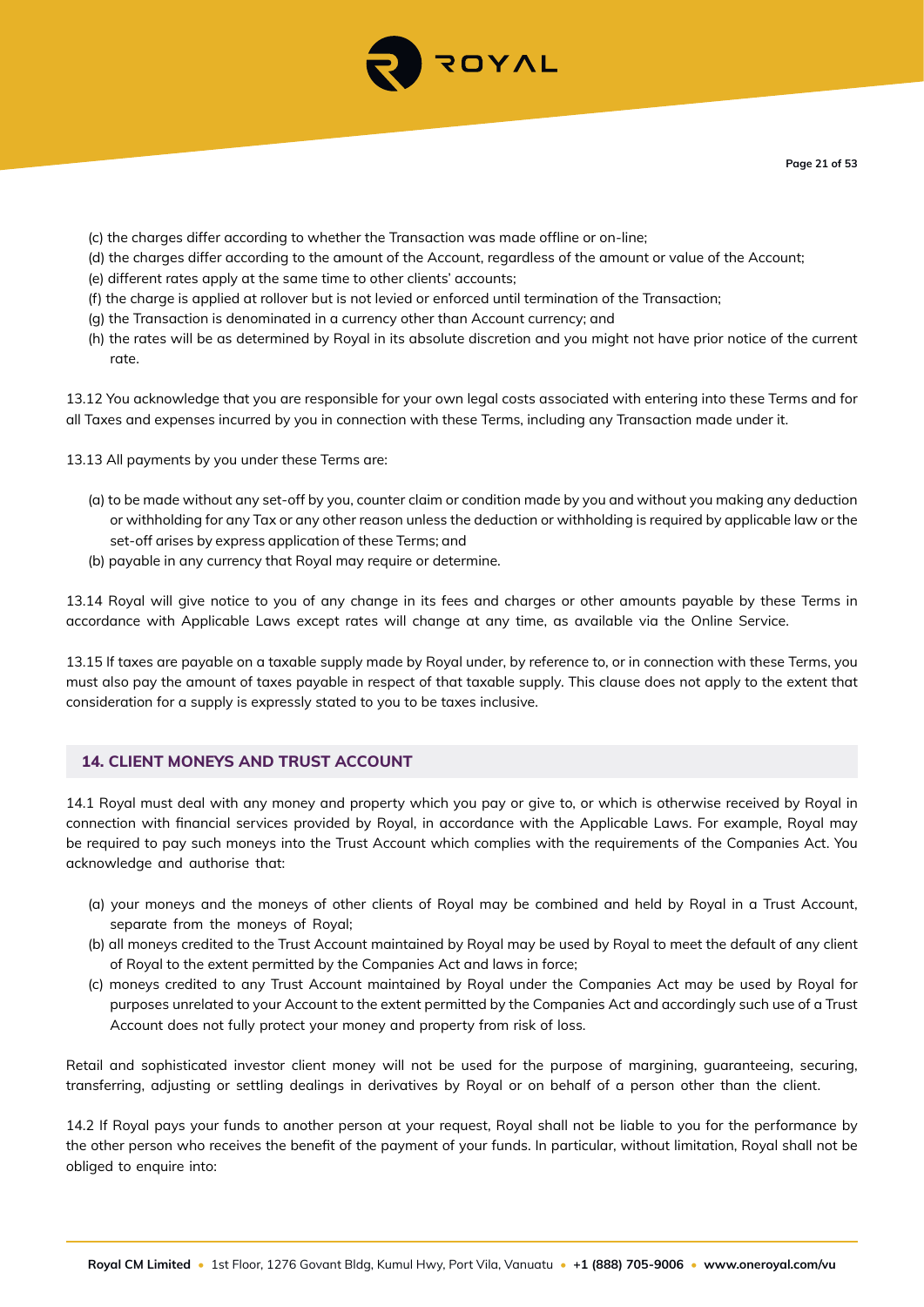

- (a) the use of those funds by the third-party;
- (b) any persons to whom the third party pays all or any of these funds;
- (c) the solvency of any of those persons;
- (d) the compliance by any of those people with the Companies Act, Applicable Laws and Rules;
- (e) whether any of those persons hold any part of these funds on any nominee, segregated account, trust or any other basis for your protection or security.

14.3 You agree that Royal is entitled to all interest earned on moneys credited to any Trust Account unless you and Royal have otherwise agreed in writing.

14.4 The moneys to which you are entitled under these Terms and which are under the control of Royal will be paid directly to you and not to any third party, unless you have otherwise instructed us to do so and we agree. You must provide relevant account details for payment instructions in respect of payments to be made by Royal to you. Although Royal will take reasonable steps to comply with your payment instructions, Royal accepts no responsibility for any failure to comply with those instructions and, if such failure occurs, the relevant moneys will continue to be held by Royal in accordance with the Companies Act and Applicable Laws.

14.5 To the extent permitted by law, you authorise and direct Royal to withdraw any or all moneys to which you are otherwise entitled in any Trust Account maintained by Royal to meet any liability, obligation or other Loss which you owe to Royal including to pay for your Financial Products (including payment for Premium, Margin or Margin Cover).

14.6 When you pay moneys to Royal in connection to a Transaction, you are also directing those moneys to be paid into a Trust Account and those moneys will remain in there until withdrawn by Royal to pay you amounts you are entitled to receive or to pay for amounts to which Royal is entitled.

14.7 If Royal determines that your Account has been inactive for a reasonably long period, you authorise Royal to withdraw any Withdrawal Funds from the Trust Account to be paid into your nominated bank account.

14.8 You acknowledge that Royal is entitled to be paid from those moneys to which you are otherwise entitled in any Trust Account maintained by Royal an amount sufficient to meet any liability, obligation or other Loss which you owe to Royal.

14.9 You acknowledge that from the time any funds are withdrawn from the Trust Account:

- (a) you lose the protections given to a Trust Account of that kind;
- (b) you are an unsecured creditor of Royal for its obligations to you. This includes exposure as an unsecured creditor for payment to you of the net Account balance (if any) after closing all your Open Positions;
- (c) the funds are no longer held beneficially for you.

14.10 If you pay moneys into any Trust Account maintained by Royal, in anticipation of you creating and meeting any liability, obligation or other Loss which you will owe to Royal including to pay for your Financial Products (including payment for Margin or Premium), by these Terms you authorise and direct Royal to withdraw those moneys to pay Royal for any liability which later arises. Your payment into the Trust Account will be deemed to be subject to this direction unless you tell Royal (in writing) otherwise.

You agree that these Terms are a sufficient written direction by you for the purposes of authorising and directing Royal to make the withdrawal on these Terms, subject to any other written direction you give Royal from time to time.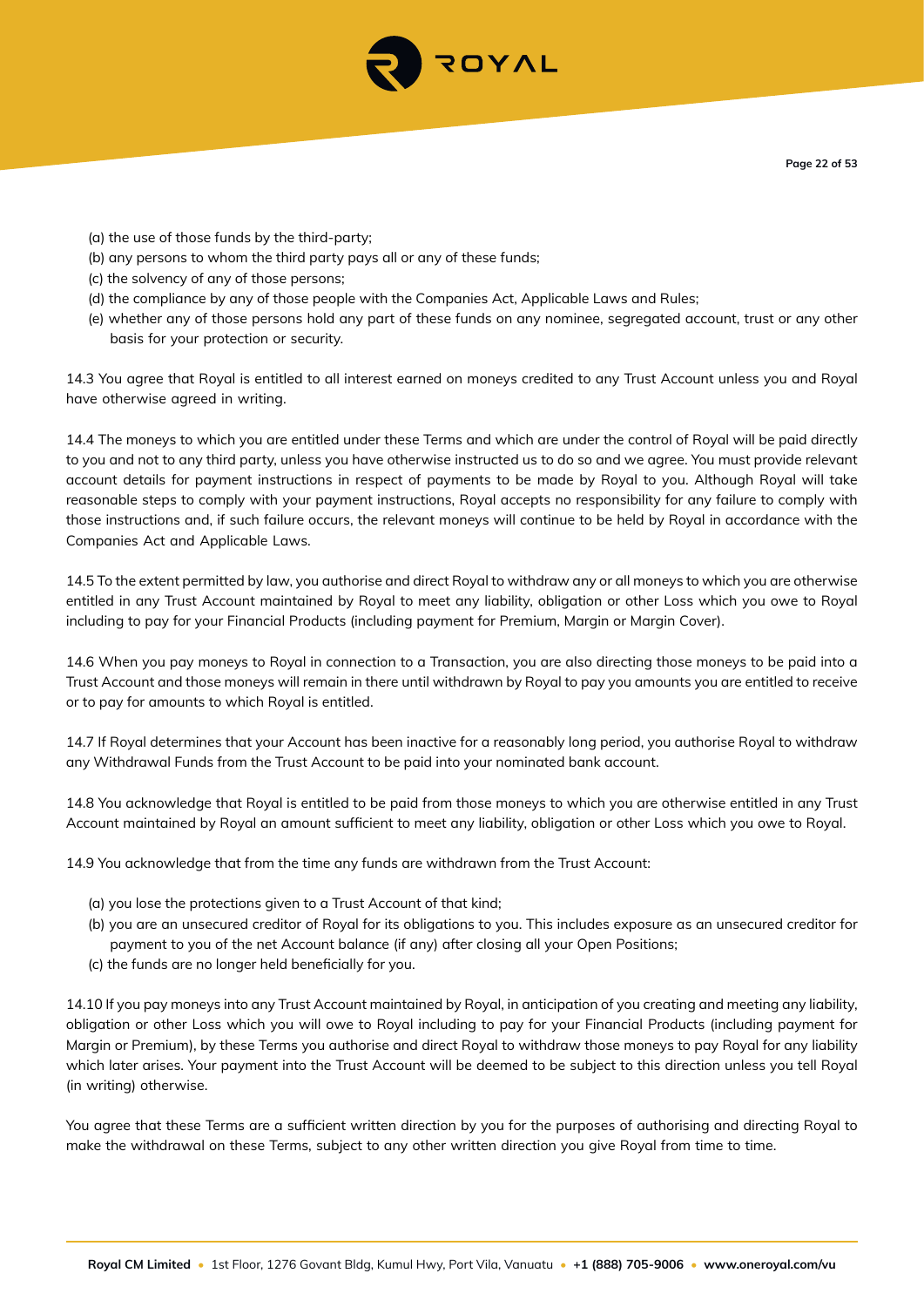

14.11 You acknowledge and agree that Royal may revalue your Account at any time and from time to time but shall not be obliged to revalue your Account on any particular frequency or at any particular time.

14.12 All currency exchange risks regarding any payment instruction or any Order or Transaction entered into by you with Royal is your responsibility. Any conversion from one currency to another required to be made for performing or executing any payment instruction, Order or Transaction may be effected by Royal in the manner and at the time and at the exchange rates that Royal, in its absolute discretion, decides.

14.13 You agree that these Terms are a sufficient written direction for the purposes of authorising and directing Royal to make the withdrawals from the Trust Account on these Terms, subject to any other written direction you give Royal from time to time which Royal accepts.

## **15. MARGIN COVER**

- 15.1 You agree and acknowledge with each of the following:
	- (a) Margin Cover refers to the amount paid or payable to Royal as it requires (to protect against your liabilities on Transactions) and which is credited to your Account. The minimum amount of the Margin Cover is determined by Royal in its absolute discretion.
	- (b) A Margin payment is the amount you pay Royal for crediting your Account as Margin Cover.
	- (c) The time for your payment to maintain Margin Cover and
	- to satisfy any Margin call is of the essence.
	- (d) You must maintain at least the amount of Margin Cover required by Royal whether or not Royal gives any notice to you to make those payments or you have actual notice of the required amount. The required amount of Margin Cover can change continuously and can change automatically, including over the weekend or other non-trading days. Your obligation to maintain at least the required amount of Margin Cover is continuous.
	- (e) You must ensure that for so long that you have an Open Position, the Free Margin must always remain positive. If not, you may receive and have to satisfy a Margin call in accordance with these Terms.
	- (f) You have an obligation to satisfy a Margin call (in addition to your obligation to maintain Margin Cover) within the required time by any combination of Closing Out positions or making payments (or both) as accepted by Royal, in its absolute discretion. The payments to be made towards satisfying a Margin call must be made to the Trust Account.
	- (g) Margin calls may be made by any means of notice permitted by these Terms, including by telephone call to you or your Authorised Person or by way of the Online Service (even if you do not access your Account during the time the Margin call requires payment). You acknowledge that it is fundamental that you remain contactable by Royal at all times by Royal using the contact details you give Royal from time to time and that your failure to be contactable or to receive notice of a Margin call at any contact address you give does not affect the validity of the Margin call or your obligation to satisfy it.
	- (h) If no other time is stipulated by Royal for when you must satisfy the Margin call then you must comply within twenty four (24) hours of the Margin call being made, even if you have not received it or are actually aware of it and even if the time of making the Margin call or the time for satisfying it are outside of normal working hours of a Business Day. You acknowledge that Margin calls may be payable immediately if required by Royal.
	- (i) If you fail to satisfy the Margin call by the required time, then Royal may (without prejudice to any other rights or powers under these Terms) in its absolute discretion, and without creating an obligation to do so, Close Out, without notice, all or some of your Transactions, whether or not those Transactions caused the need for more Margin Cover.
	- (j) Your obligations to maintain Margin Cover and to satisfy Margin calls arise at the time the Transaction is executed irrespective of the time any later Margin call is made.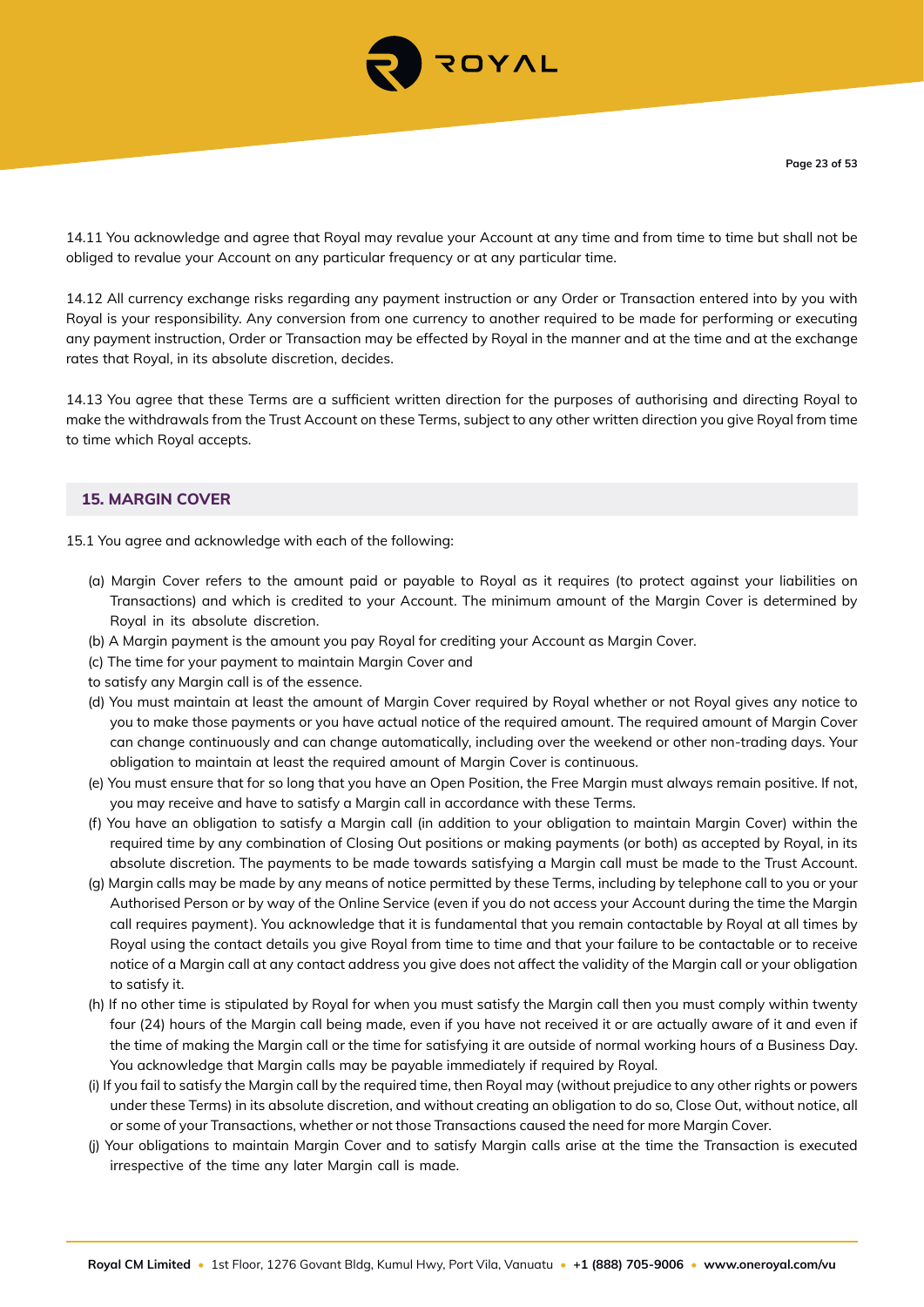

- (k) It is solely your responsibility to monitor and to satisfy all Margin Cover and Margin call obligations, whether or not a Margin call is notified to you.
- (l) A Margin payment is credited by Royal at the time cleared funds have been received into the Trust Account or such earlier time as allowed by Royal, so a Margin Cover requirement or a Margin call for a Synthetic Equity or other OTC Transaction issued by Royal is not satisfied unless and until your payment is received in cleared funds into the Trust Account.
- (m) Without limiting any other right of Royal, in respect of any Financial Product issued to you by Royal acting as principal to you, you authorise and direct, by these Terms, that all of the funds which you deposit into the Trust Account be immediately withdrawn and paid to Royal for its own account, towards satisfying your obligations to pay Transaction Fees, Finance Charges, to maintain Margin Cover, to meet Margin calls, and to pay all other amounts owing under these Terms, even if:
	- (i) your payment (after deduction for Transaction Fees, Finance Charges and other amounts owing) is in an amount less than or more than the amount required to satisfy a Margin call or to maintain the total amount of required Marain Cover:
	- (ii) more than one Margin call is made after your payment to a Trust Account;
	- (iii) the required amount of Margin Cover reduces after your payment to a Trust Account;
	- (iv) there is any delay between the time you make the payment to the Trust Account and when Royal makes the withdrawal;
	- (v) you purport to withdraw your authority and direction but you still have at that time an obligation to Royal to maintain an amount of Margin Cover or to satisfy a Margin call which has not been satisfied; or
	- (vi) you do not tell us your intended use of the Margin Cover which will be directed to your Account after your payment or you change your mind after you tell us and you deal in Financial Products for a lesser value than you told us or you do not deal.
- (n) Your liability in respect of Margin requirements is not limited to the amount, if any, initially paid to Royal for your Account. You are responsible to pay in cash any deficit owing to Royal after Close Out of a Transaction and if you default in payment of such deficit, Royal may pay the deficit out of the Account or realise any Financial Products held by Royal and apply the amounts or proceeds against that deficit and you are responsible for the full and prompt discharge of the deficit (which exceeds the value of the Account) by making payment in full to Royal immediately when that deficit arises.
- (o) Where money is held in an account that is inactive for at least six (6) years, you may make a claim to retrieve it.

15.2 Royal may make Margin calls more frequently than daily and you must fully and punctually comply with such calls in accordance with this clause 15.

15.3 Royal may (without notice to you) Close Out, but will not be obliged to Close Out or to attempt to Close Out, some or all Open Positions, at that time or any later time as Royal determines (whether in its discretion or by automatic trading platform management) if:

- (a) your Account Value falls below the Liquidation Level; or
- (b) you fail to make a Margin payment by the due date and time, which may be immediately the call is made; or
- (c) at any time, and from time to time, Royal determines that the value of all of your Open Positions (and not taking into account any cash balance in your Account) represents a substantial net unrealised loss to you such that, in Royal's belief, the continued trading, or failure to Close Out, one or more of your Open Positions will or is likely to materially prejudice your Account Value.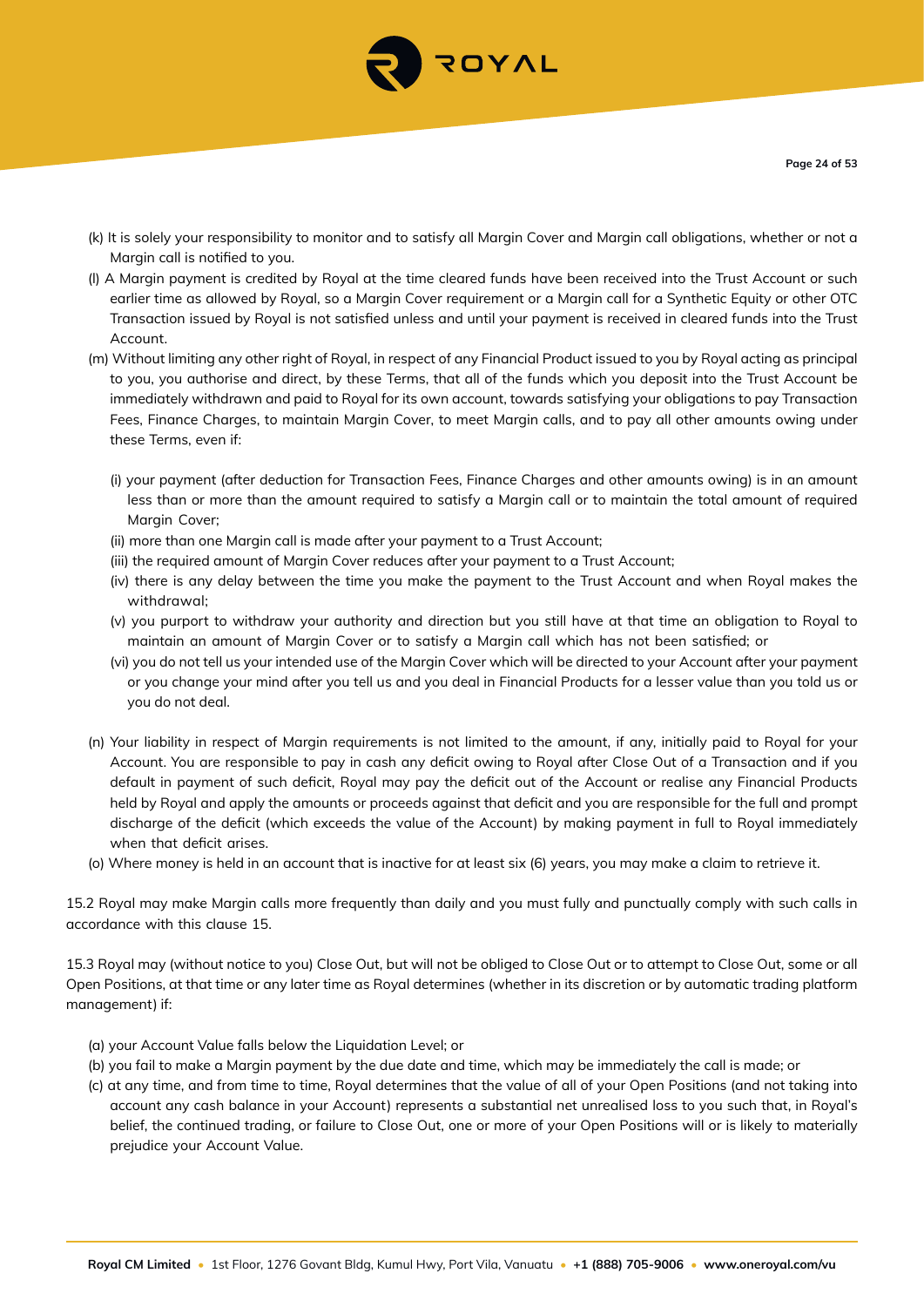

## **16. SETTLEMENT OF OPEN POSITONS**

16.1 If you want to Close Out an Open Position earlier than by other agreement with Royal, you must instruct Royal accordingly with at least two (2) Business Days' notice prior to the intended settlement date for Close Out of any Open Position, subject to the Rules (if applicable to Royal), prevailing market conditions or as otherwise agreed with Royal.

16.2 In respect of each Open Position, subject to:

- (a) prior Close Out of that Open Position; or
- (b) the express agreement of Royal to settle that Open Position, Royal is by these Terms instructed:
- (c) to vary the Open Position (in which case it will be deemed to be a new Transaction) so that its settlement date is deferred to a Business Day to be agreed between Royal and you (and failing agreement by 5:00 p.m. on the Business Day immediately prior to the then applicable settlement date as agreed previously, it will be the following Business Day); and
- (d) to Close Out the Open Position and enter into a new Transaction for the same Underlying Security and being the same bought or sold position except that the settlement date is to be one Business Day later and adjusted for any interest differential.

## **17. INFORMATION AND ADVICE**

17.1 Royal may provide (but is under no obligation to provide) you with information or data concerning interest rates, securities, Derivatives, foreign currency, property, other Financial Products or markets generally. If such information or data is provided, it is provided on the basis that Royal believes the sources to be reliable but has not verified that information. You acknowledge that Royal shall not be responsible for the accuracy, completeness or currency of any information or data provided (including the sequence of trades) and that if you rely on that information or data you do so at your own risk. You acknowledge that no information or data provided by Royal to you takes into account your objectives, your financial needs or situation or your special circumstances.

17.2 When Royal provides services to you (including agreeing to provide Financial Products or financial services, open an Account, issuing to you, or dealing with you, as principal) Royal is not by these Terms or those acts providing, required to provide, or liable for, advice or recommendations in relation to the Financial Products, financial services, Orders or Transactions, except to the extent required by Applicable Laws.

17.3 You represent and warrant to Royal on a continuing basis that under these Terms, to the extent permitted by law:

- (a) you are not relying on any communication (written or oral) from Royal as financial services or other investment advice or as a recommendation to enter into, or vary or Close Out, any Transaction;
- (b) you will not consider or treat the information and explanations relating to the terms of a Transaction to be financial services or other advice on, or a recommendation to, enter into, any Transaction; and
- (c) you will not take any communication (written or oral) received from Royal as an assurance or guarantee as to the expected results of any Transaction.

17.4 You acknowledge that you are responsible for all Orders you place, or choose not to place, with Royal and it is your responsibility to obtain personal Financial Product advice (including legal, tax and financial advice) before making any investment or trading decision in respect of Financial Products.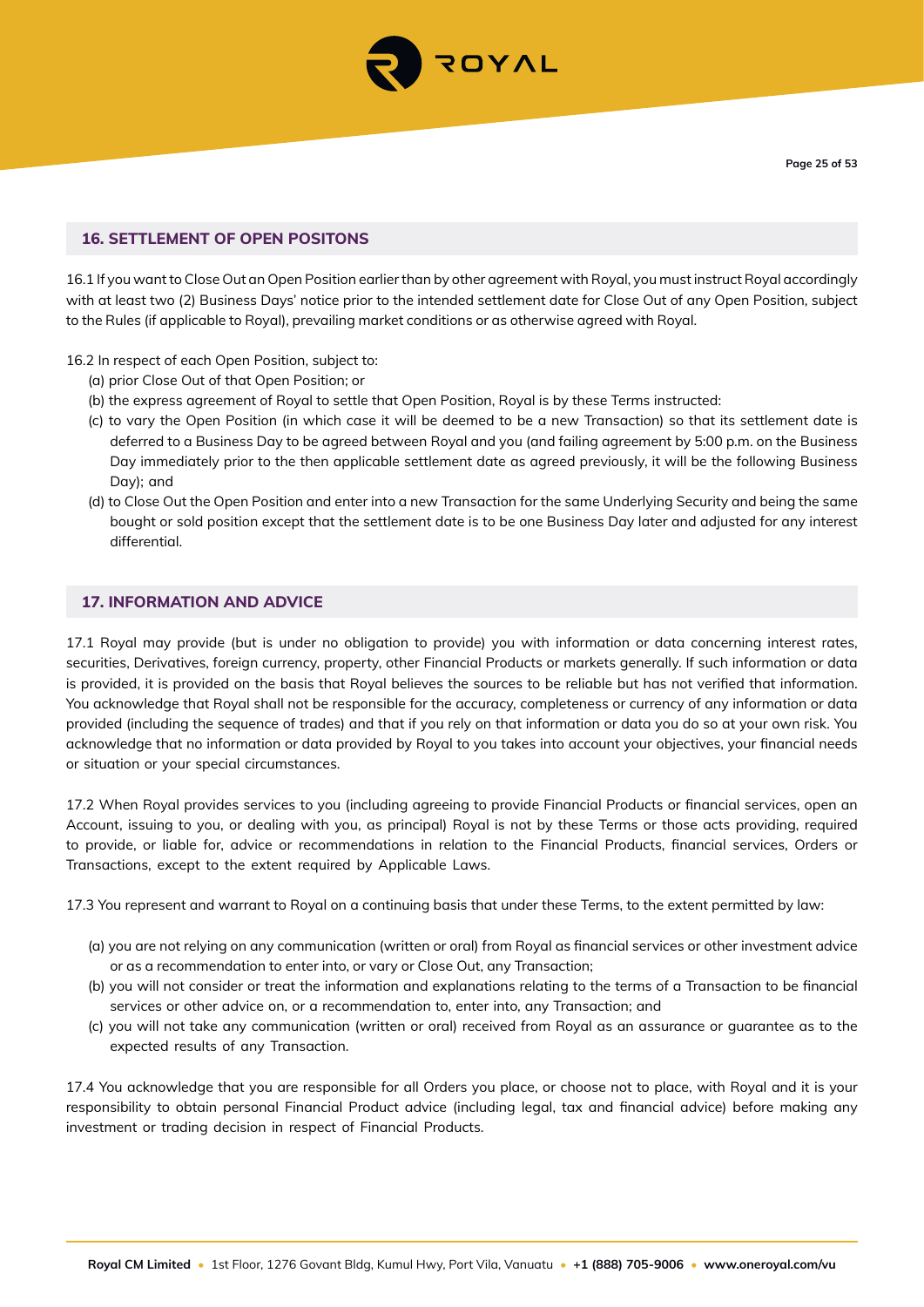

17.5 To the extent that Royal would be obliged (but for this clause) to give you a statement recording any advice to you, then to the extent permitted by Applicable Laws:

- (a) you consent to receiving any such written statement of advice after having been given the advice;
- (b) you consent to receiving any such written statement of advice after making the Transaction but within the period permitted by law; and
- (c) Royal does not need to give you a statement of advice.

## **18. PRIVACY AND INFORMATION**

18.1 You authorise us to collect your personal information from you when we provide services to you under these Terms. You authorise us to use any information we collect from you or from others, or such other relevant documents:

- (a) to assess your request for us to provide our services to you;
- (b) to provide our services to you in accordance with these Terms;
- (c) for the purposes of complying with its obligations
- (d) to allow Royal to communicate with third parties in connection with the matters contemplated by these Terms, such as in connection with the Account; and
- (e) to ensure that legal and regulatory requirements under Applicable Laws are met.
- 18.2 You must notify us in writing when any of the information provided by you changes.
- 18.3 You authorise us to disclose personal information to:
	- (a) our related bodies corporate, whether in Vanuatu or overseas;
	- (b) any clearing or settlement participant responsible for the clearing or settlement of your Transactions (if your OTC Transactions are ever cleared by a third party);
	- (c) our service providers (including marketing companies, data consultants and IT contractors);
	- (d) our agents, contractors, and external advisers;
	- (e) payment system
	- (f) operators; provide services to you; joint venture partner of, or investor in, Royal or a related body corporate or all or part of the business of Royal or a related body corporate; and
	- (i) any other relevant person to the extent required by Applicable Laws.

18.4 You authorise Royal to use and disclose the Tax conducted by you with Royal for the purposes of Transactions in accordance with any legal requirement.

18.5 You have a right to access any personal information that we hold about you. Sometimes there may be a reason why access will not be possible. If that is the case, you will be told why. To find out what kinds of personal information we may hold about you, or to request access to any personal information, please contact us.

18.6 You agree that your personal information can be used or disclosed by us as contemplated in these Terms. You agree to take all reasonable steps to deliver information or documentation to Royal, or cause information or documentation to be delivered to Royal concerning Transactions which are requested by a person having a right to request such information or documentation. You understand that if you do not provide any information requested by us or do not agree to us using your information as set out in this clause 18, we may not be able to provide our services to you.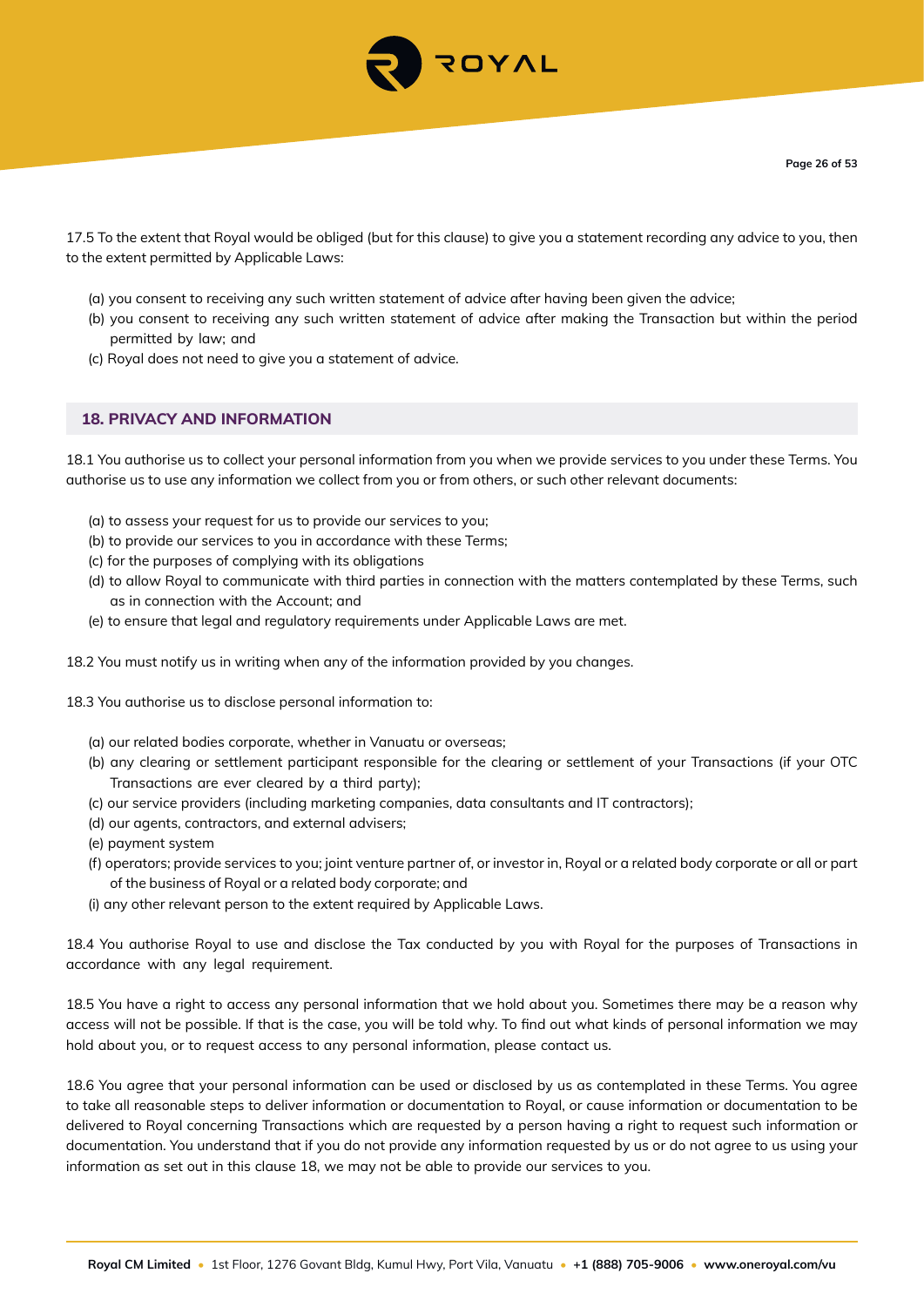

18.7 You agree that we may make such enquiries as we a credit agency, relating to your creditworthiness and disclose the result of those enquires and as a result of your disclosures to us (including your tax file number) to any credit rating agency or to any clearing or settlement participant responsible for the clearing or settlement of your Transactions for the purposes of our or that participant's risk assessment.

18.8 Royal will comply with its obligations under the Privacy laws in force in Vanuatu as amended from time to time, to the extent that they are relevant to these Terms.

18.9 You must, upon the request of Royal, take all reasonable steps to deliver to Royal all information and documentation relevant to trading in Financial Products.

## **19. DISPUTE**

19.1 You agree to examine the terms of each Confirmation immediately upon receipt and you agree that the contents of a Confirmation, in the absence of manifest error, will be conclusive evidence of the executed deal, unless within fourty-eight (48) hours of issue of a written Confirmation you notify Royal of any disputed detail in the Confirmation received by you,

19.2 Upon receipt of written notice within the fourty-eight (48) hours period to a disputed detail, Royal will investigate the dispute and in cooperation with you, must endeavour to resolve the dispute in good faith. Notwithstanding any such dispute, you will continue to satisfy its obligation to pay Margin calls made by Royal in respect of the derivative position as if the Confirmation was correct and the details contained in the Confirmation were not the subject of dispute.

19.3 Complaints (which do not include disputed details) must be referred to our customer service officer.

#### **20. TAPE RECORDINGS**

20.1 You authorise Royal to record any or all incoming and outgoing phone calls with you without making a disclosure to you of this nature each and every time you speak with a representative of Royal. These calls may be recorded with or without an audible tone. You agree that Royal may use such recordings for the purposes of monitoring and training its staff, monitoring compliance with you and Royal. If there is a dispute between Royal and you, you have the right to listen to any recording of those conversations (if still available).

20.2 Nothing in these Terms obliges Royal to make or to keep a recording or to notify you that we have eliminated a recording.

20.3 Recordings may be used to assess the performance of or to train Royal's representatives, monitoring compliance with Royal's contractual obligations and resolving disputes.

20.4 Royal shall not be obligated unless Applicable Laws require for it to keep any transcripts or copies of any telephone recording or conversation nor to tell you when it disposes of the record.

20.5 Royal agrees that upon request, copies of any telephone recording or transcript relating to your dealings will be provided to you if there is a dispute or anticipated dispute with respect to such dealings. You agree to pay any reasonable cost associated with providing any such transcript or copy.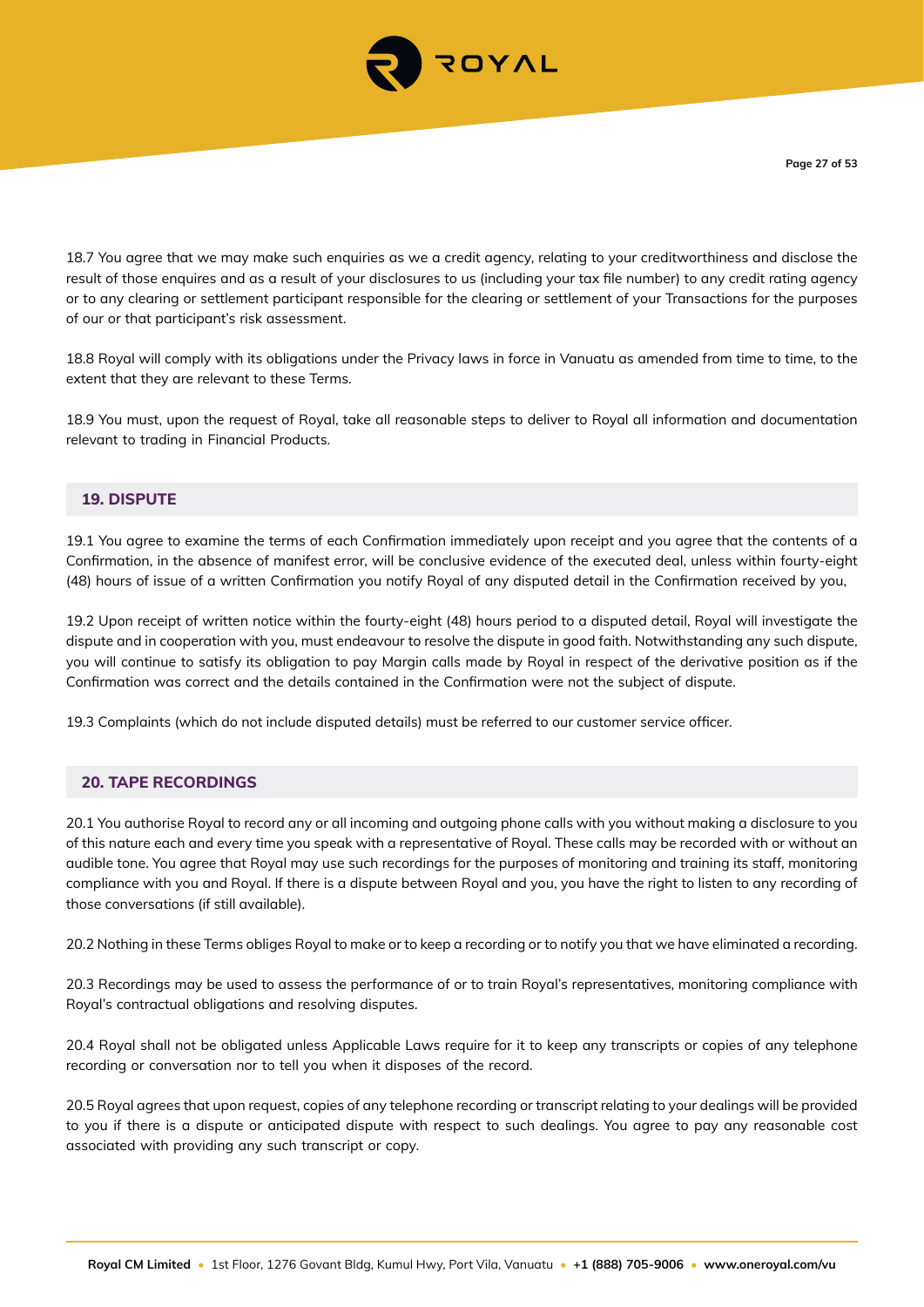

## **21. YOUR CAPACITY, REPRESENTATIONS AND WARRANTIES**

21.1 We provide services under these Terms on the basis that you undertake as primary obligor all obligations arising on the execution of Transactions which we enter into for you regardless of your legal capacity.

21.2 You represent and warrant to us that you are:

- (a) acting as principal;
- (b) acting as an intermediary on another's behalf and you are specifically authorised to enter into Transactions on behalf of the other person and (if required) currently have all appropriate Australian services license authorisations to do so; or
- (c) acting in accordance with the terms of a trust deed (if you are a trustee of a trust).

21.3 If you are constituted by more than one person (including, for example, if you are acting in a partnership or joint venture), then each person constituting you are

jointly and severally liable for the obligations under these

Terms, and we may act on the instructions of any one of those persons.

21.4 If you are a corporation, you represent and warrant that:

- (a) you hold a valid CR No. (as applicable) under the Companies Act;
- (b) you have full corporate power to enter into, and perform your obligations under, these Terms; and
- (c) you have taken all necessary corporate action to authorise the performance of your obligations under these Terms, and these Terms constitute the legal, valid and binding obligations, enforceable against you.

21.5 If you are acting as a trustee of a trust, a responsible manager of a managed investment scheme, a trustee of a superannuation fund or an agent under an investment management agreement, the additional representations, warranties and undertakings set out in Schedule 1 apply.

21.6 You represent and warrant that:

- (a) you have read and understood all documentation provided by Royal to you in relation to the services provided by Royal including, without limitation, any product disclosure statement;
- (b) you are a person with whom Royal is lawfully entitled to deal pursuant to any Applicable Laws and that all dealings by you with Royal or requested to be done by Royal are and will be lawful under all Applicable Laws;
- (c) all information supplied on the Application Form or otherwise to Royal is true, complete and accurate in all respects and you will notify Royal immediately of any change in any information supplied (including but not limited to any change in your name, address, telephone number, facsimile number or e-mail address);
- (d) you will rely upon your own knowledge and judgment and will seek such advice (financial or otherwise) as may be prudent before placing an Order with Royal and you assume full responsibility for any Order placed with Royal;
- (e) you fully understand the relevant provisions of:
	- (i) the prohibition of false or misleading markets and other market manipulation;
	- (ii) the prohibition of insider trading;
	- (iii) the prohibition of false trading and market rigging;
	- (iv) the prohibition of misleading and deceptive conduct described; and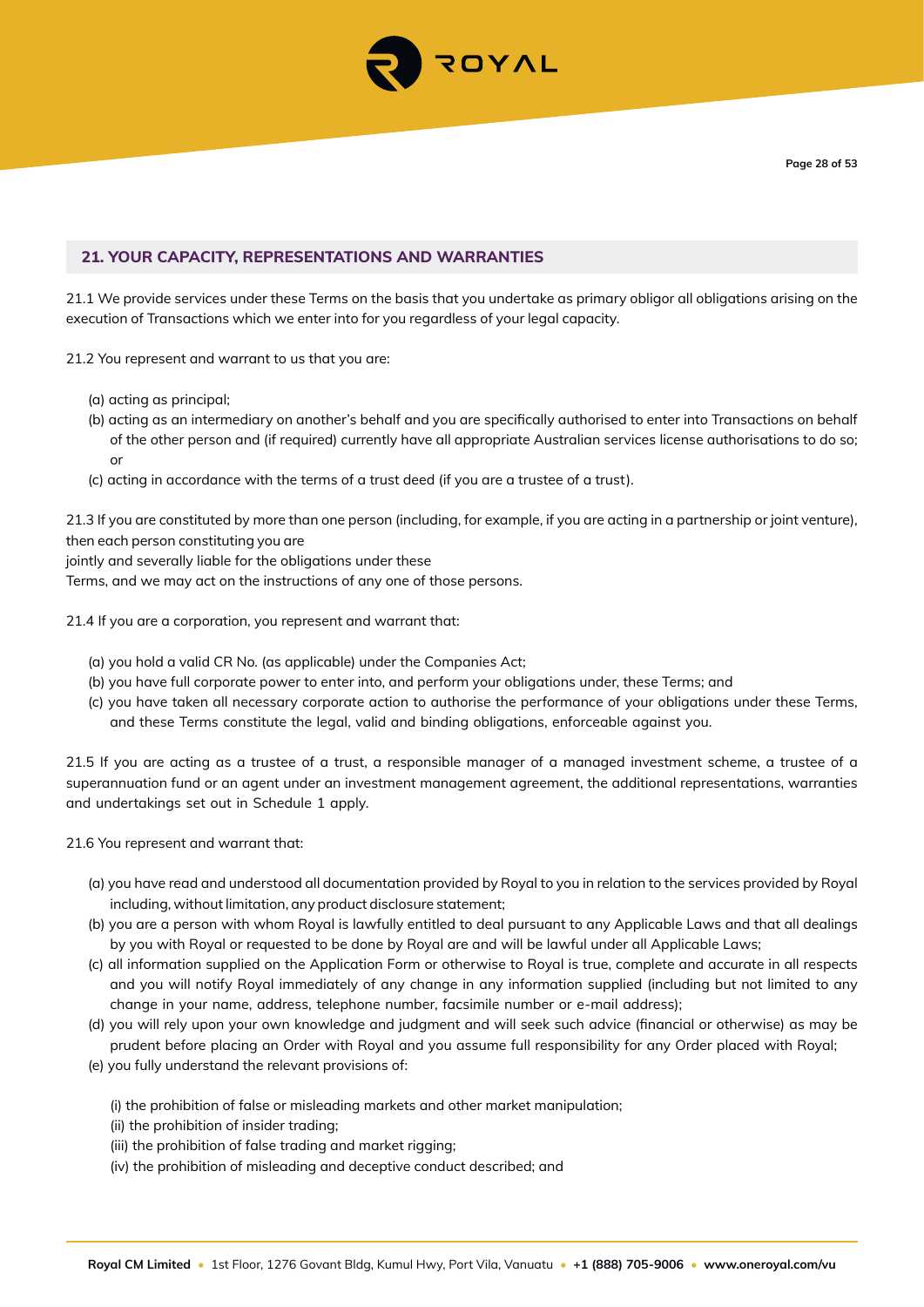

- (v) Applicable Laws and the Companies Act which s upon regulate short selling and the disclosure obligations imposed on short sellers;
- (f) at all times you will be able to make payments and fulfil all commitments on your part arising under these Terms and under the conditions applicable to dealings between yourself and Royal.

21.7 Apart from any warranties and representations which are implied by law and cannot be excluded, Royal makes no warranties in relation to any service or information provided or made available to you in connection with these Terms. To the full extent permitted by law, Royal excludes liability for all costs, expenses, damages and Losses (including consequential loss) arising in connection with such services or information, or these Terms (including, without limitation, liability for negligence).

21.8 All representations, warranties and acknowledgments given under this clause 21, Schedule 1 or elsewhere in these Terms are taken to have been made at the time you complete the Application Form and are taken to have been repeated by you:

- (a) each time you place an Order with us;
- (b) each time you enter into a Transaction with us; and
- (c) each time we do anything or refrain from doing something under these Terms or as contemplated by these Terms in connection with your Account or any Transaction.

#### **22. ANTI-TERRORISM/MONEY LAUNDERING**

#### 22.1 You acknowledge that:

- (a) Royal is subject to various anti-money laundering and counter-terrorism financing laws (AML/CTF Laws) which may prohibit us from offering services or entering into or conducting Transactions; and
- (b) the AML/CTF Laws include prohibitions against any person dealing with the proceeds of or assets used in criminal activity (wherever committed) and from dealing with any funds or assets of, or the provision of finance to, any person or entity involved (or suspected of involvement) in terrorism or any terrorist act.
- 22.2 You agree that:
	- (a) Royal shall not be required to take any action or perform any obligation under or in connection with these Terms if we are not satisfied as to your identity or if we suspect on reasonable grounds that by doing so we may breach the AML/ CTF Laws;
	- (b) Royal may delay, block or refuse to make any payment or to provide any service if we believe on reasonable grounds that to do so may breach any law in Vanuatu or any other country, and we will incur no liability to you if we do so; and
	- (c) Royal will not incur any liability to you for any loss you suffer (including consequential loss) however caused by reason of any action taken or not taken by us as contemplated in paragraph (a) or (b) above.

22.3 You agree to provide all information and documents to Royal which we reasonably require to comply with any law in Vanuatu or any other country, including any AML/ CTF Laws. You agree that Royal may disclose information which you provide to us, or about Transactions you have with us or which you seek to conduct with us, if we are required to do so by any law or Rule in Vanuatu or in any other country.

22.4 You represent and warrant to Royal that the payment of moneys by us in accordance with this document, or any instructions given by you, will not breach any law in Vanuatu or any other country.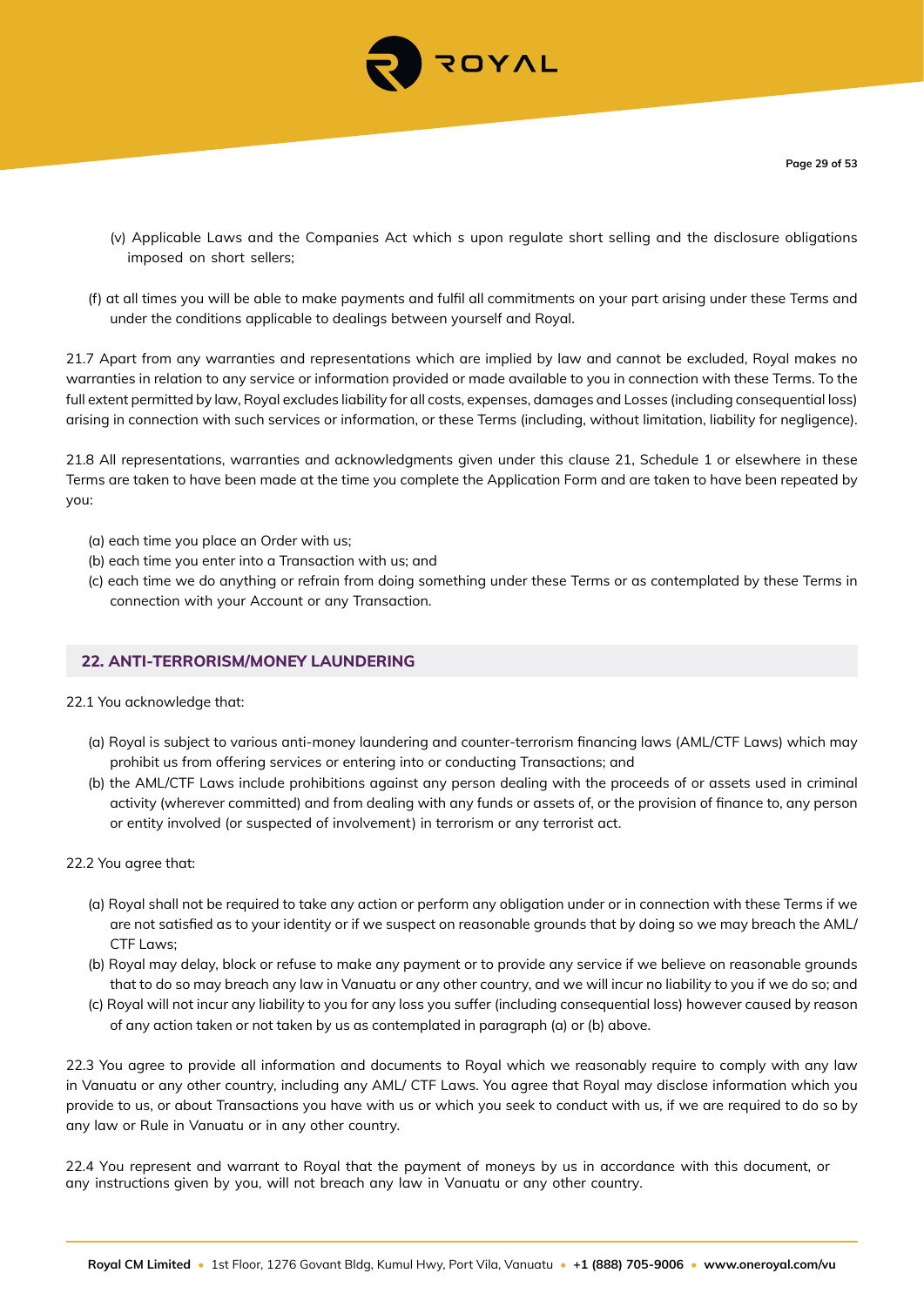

## **23. LIMITATION OF LIABILITY, INDEMNITIES & PAYMENTS**

23.1 Subject to those provisions of the Competition and Consumer Act, the Companies Act, any other legislation and any other rights, duties or other obligations imposed or implied by law which cannot be excluded by agreement between the parties, to the extent each of the following shall not be prohibited by those laws:

- (a) we make no warranties either expressly or impliedly as to merchantability, suitability for a particular purpose, or otherwise (including as to accuracy, currency, availability, completeness or quality), with respect to any services we provide under these Terms including, without limitation, the Online Service;
- (b) Royal excludes all liability in contract, tort or otherwise relating to or resulting from use of any services we provide under these Terms and for any Loss incurred by you directly or indirectly, including without limitation as a result of or arising out of:
	- (i) any inaccuracy, error or delay in or omission from any information provided to you under these Terms including the Online Service;
	- (ii) any delays or failures or inaccuracies, or loss of access to, the provision of a service to you including, without limitation, any delay, failure or inaccuracy in, or the loss of access to, the Online Service or in respect of the transmission of Orders or any other information;
	- (iii) any misinterpretation of your Orders or instructions which are unclear, ambiguous, or not specific;
	- (iv) any government restriction, Exchange or market rulings, suspension of trading, computer or telephone failure, unlawful access to our Online Service, theft, sabotage, war, earthquakes, strike, force majeure and, without limitation, any other conditions beyond our control;
- (c) Royal shall not be liable in contract, tort (including negligence) or otherwise for any loss of prospective profits or expenses or special, indirect or consequential damages resulting from the supply of a service including, without limitation the Online Service;
- (d) Royal makes no representations or warranties either express or implied that:
	- (i) any Exchange System (or any part of it) or any service or any services performed in respect of it will meet your requirements or the requirements of any user; or
	- (ii) the operation of, or services performed in respect of, any Exchange System will be uninterrupted or error-free;
- (e) Royal shall not be liable for any breach of a provision of any relevant legislation, negligence, injury, death, lost profits, loss of files data or use, economic loss, loss or reputation or losses or damages incidental or consequential to the operation of any Exchange System, except to the extent that it is caused by the negligence or dishonesty of Royal or their employees, agents or representatives; and
- (f) Royal's liability to you is in any event limited to the supply of services.

23.2 To the fullest extent permitted by law, you release, discharge and indemnify and agree to keep Royal and its respective officers, employees, agents and representatives indemnified from and against all Claims arising out of:

(a) any default, whether by your act or omission under these Terms or any Order or Transaction;

(b) any breach by you of any Applicable Laws;

(c) any representation or warranty made or given by you under these Terms proving to be untrue or incorrect;

(d) any error, omission, fraud, malfeasance, negligence, misappropriation or criminal act or omission by you or by any of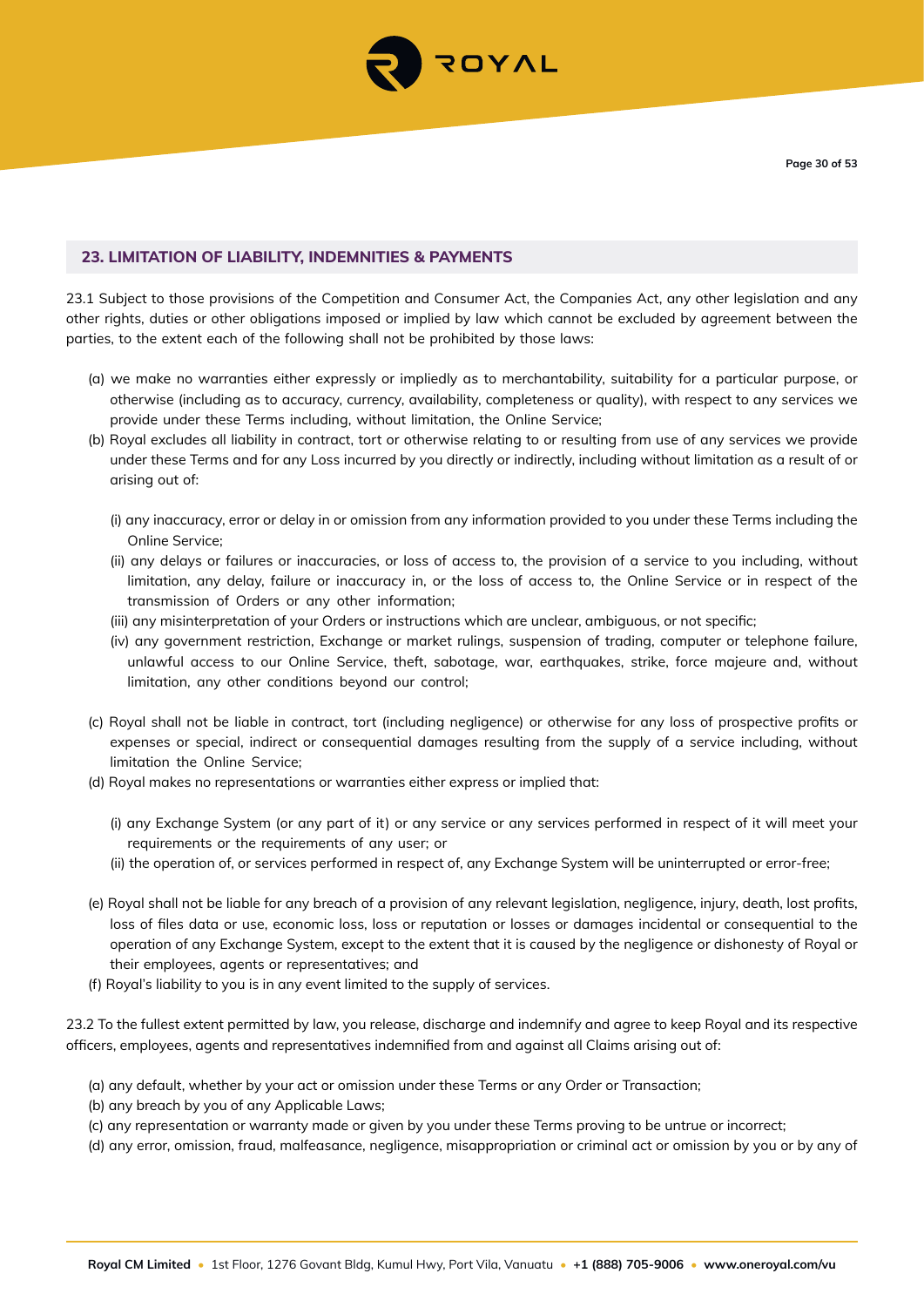

your clients, employees, agents or Authorised Persons, consultants or servants;

- (e) any failure of any of your computer or electronic systems or networks to perform, be available or successfully transmit data to Royal, or any error or inadequacy in the data or information input into such systems or networks by you;
- (f) any delays in processing any Order including, for example (but not limited to), as a result of systems or market delays, or due to verification or faltering procedures or unauthorised processes, email delays or due to telephone call waiting time or adherence to internal policies and procedures;
- (g) anything lawfully done by Royal in accordance with, pursuant or incidental to these Terms;
- (h) any instruction, request or direction given by you;
- (i) by reason of Royal complying with any direction, request or requirement of Applicable Laws, any Financial Market or CS Facility, any government body or any regulatory body having jurisdiction over Royal or any Hedge Counterparty;
- (j) arising from and in connection with or in any way related to Royal in good faith accepting and acting on instructions received by facsimile transmission, email or by other means of any kind which are signed by or purported to be signed by you or any Authorised Person; or
- (k) any failure or delay by a Hedge Counterparty to meet its obligations to Royal in respect of or in relation to (including by corresponding with) your Transactions and any payments made in respect of them, except only to the extent attributable to the breach of these Terms by Royal or the gross negligence or fraud by Royal.

23.3 You acknowledge that you are responsible for your own legal costs associated with entering into these Terms and for all Taxes and expenses incurred by you in connection with these Terms, including any Transaction made under it.

23.4 All payments by you under these Terms are:

- (a) to be made without any set-off by you, counter claim or condition made by you and without you making any deduction or withholding for any Tax or any other reason unless the deduction or withholding is required by applicable law or the set-off arises by express application of the Terms; and
- (b) payable in any currency that Royal may require or determine.

23.5 If:

- (a) you are required to make a deduction or withholding in respect of Tax from any payment to be made; or
- (b) Royal is required to pay any Tax (other than income tax) in respect of any payment made in relation to these Terms at your request,

then you:

- (c) indemnify Royal against the Tax; and
- (d) agree to pay to Royal an additional amount to ensure Royal receives a net amount (after payment of any Tax in respect of each additional amount) that is equal to the full amount Royal would have received had a deduction or withholding or payment of Tax not been made.

## **24. DEFAULT**

- 24.1 Each of the following constitutes a Default:
	- (a) you breach these Terms, whether by act or omission;
	- (b) you fail to pay, or provide security for, amounts payable by you to Royal;
	- (c) you fail to pay the amounts due in respect of any Transaction entered into pursuant to these Terms;
	- (d) you fail to perform any obligation arising pursuant to the exercise of an option contract or the settlement of a contract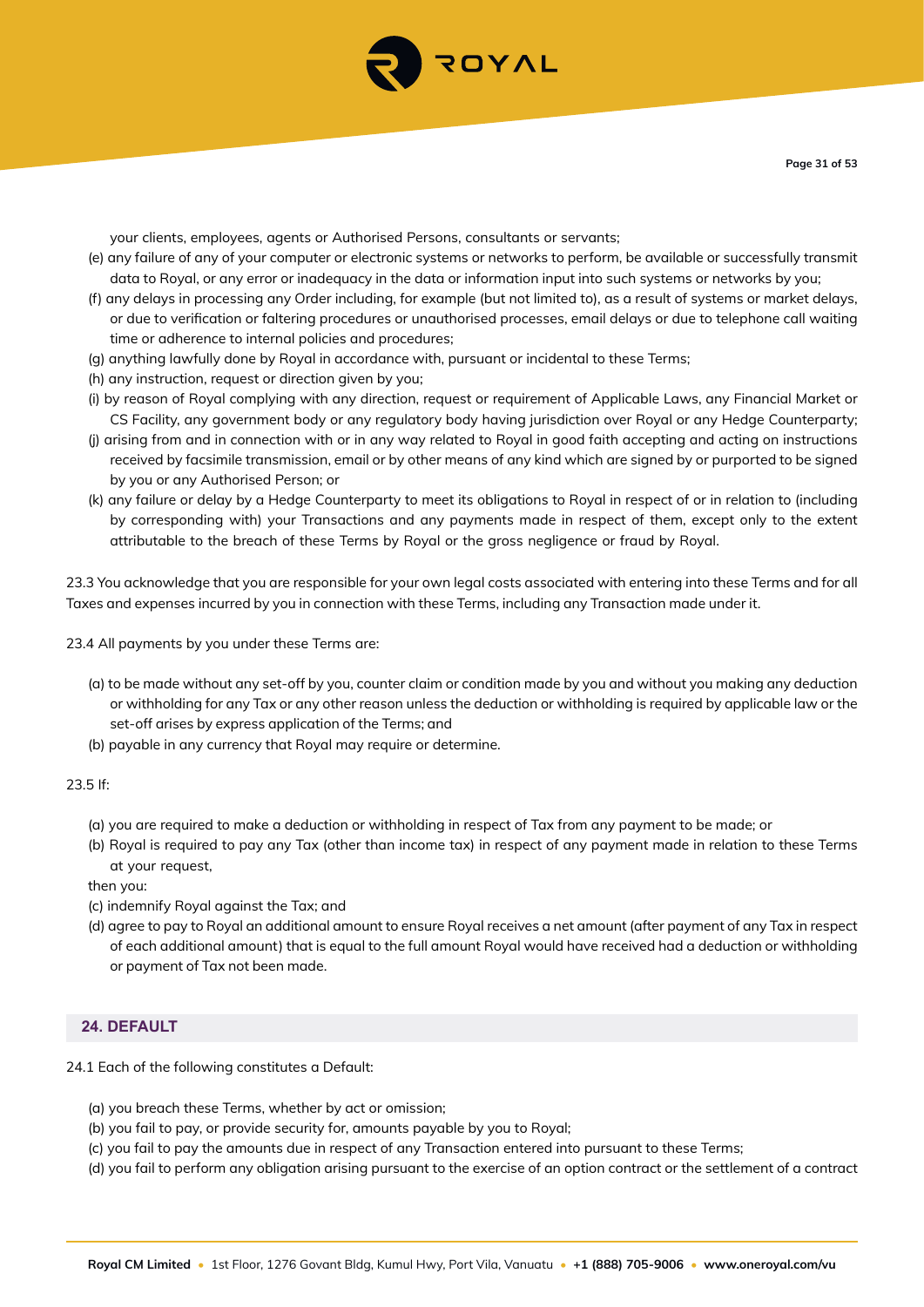

which arises pursuant to a Transaction;

- (e) you fail to fulfil any settlement obligations in respect of a Transaction entered into pursuant to these Terms;
- (f) you fail to comply with any limit or restriction imposed on you by Royal in connection with your Account (for example, a restriction on the kind, volume or value of Transactions or outstanding liabilities);
- (g) a guarantee lodged or provided by you, or lodged or provided by a third party such as a direction, in favour of Royal, is alleged to be invalid or unenforceable or withdrawn without Royal's consent or becomes ineffective and other replacement security acceptable to Royal shall not be provided;
- (h) any security provided by you (to anyone) which is binding on your assets becomes enforceable and the holder of that security takes any step to enforce the security;
- (i) any representation or warranty which you give under or pursuant to these Terms is or becomes incorrect or misleading in any material way;
- (j) Royal determines that you may not be able to meet your obligations to Royal in respect of one or more Transactions including, without limitation, strict compliance with any time limits for performance by you;
- (k) you become insolvent or bankrupt;
- (l) you enter into a composition or scheme of arrangement for the benefit of creditors; if you are a body corporate:
	- (i) you go into liquidation, voluntarily or otherwise (except for the purpose of reconstruction), or you or another person appoint a liquidator, receiver, administrator or official manager in respect of your assets;
	- (ii) a director has not given (a reasonable time after request by Royal) a valid deed of guarantee and indemnity in respect Terms in favour of Royal and in a form acceptable to Royal; or
	- (iii) you have not notified Royal of a change of any director within seven (7) days of the change taking effect;
- (n) if you are acting on behalf of another person pursuant to authority provided by another person, the authority is varied in a way which (in Royal's opinion) negatively impacts on your authority or legal or financial capacity to perform your obligations under these Terms;
- (o) if you are a trustee, the relevant fund or trust of which you are trustee is terminated, vests or a distribution of capital of the trust or fund is made which would result in there being, in Royal's opinion, insufficient assets of the trust or fund to meet your liabilities under these Terms or any Transaction;
- (p) if you are a natural person, you die or become of unsound mind or if you or your estate is liable to be dealt with in any way under any law relating to mental health;
- (q) you impose a moratorium on payments to creditors or cease, or threaten to cease, carrying on business;
- (r) In respect of any action which Royal takes, or refrains from taking under this clause 24.2, you must account to Royal as if Royal took, or refrained from taking, the action on your instructions and, without limitation, you are liable for any deficiency and are entitled to any surplus which may result.
- (s) in the absence of making alternative arrangements, you are not immediately contactable by Royal in order for Royal to obtain instructions in relation to any of your Transactions; and
- (t) the occurrence of any other event referred to in a Schedule applicable to your Account as constituting a Default or which Royal and you have agreed constitutes a Default.

24.2 If a Default occurs, Royal may, in addition to any other rights which Royal has or may have against you (including rights arising in other parts of the Terms), without giving prior notice to you, take any action, or refrain from taking action, which it considers reasonable in the circumstances in connection with Transactions entered into pursuant to these Terms and, without limitation, Royal may:

(a) cancel any outstanding Orders;

(b)enter into one or more Transactions to effect the Close Out of one or more unsettled Transactions or any Open Positions; (c) settle any Transaction which has not at the time of Default settled;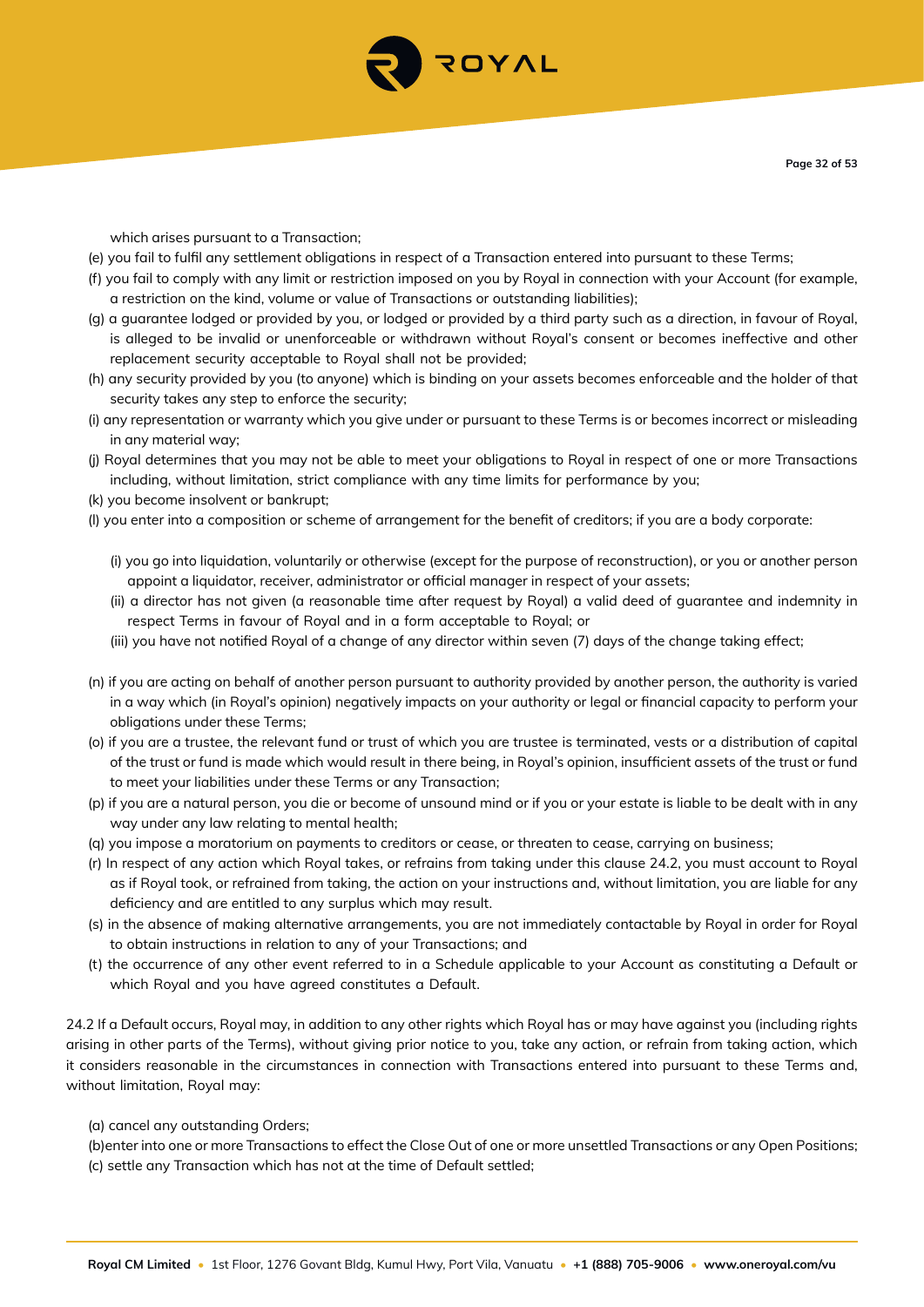

- (d) in the case of Open Positions which involve Underlying Securities which are option contracts or an equivalent, deal with the Transaction by exercising one or more of those option contracts or abandon any one or more option contracts not yet exercised;
- (e) cover in whole or in part Open Positions by entering into further Transactions;
- (f) apply any money that you have deposited into a Trust Account and to which you are entitled, by way of set-off or withdrawal and payment to us any amount you owe us;
- (g) immediately, or at a later time, terminate these Terms, one or more Schedules, one or more Accounts, one or more Transactions or any combination of these;
- (h) realise or enforce any security or guarantee provided in respect of your obligations to Royal;
- (i) convert any or all amounts owing by you to Royal or by Royal to you in a foreign currency into United States American Dollars currency;
- (j) calculate any or all amounts owing by you to Royal and declare such amount immediately due and payable; or
- (k) exercise any other rights conferred by Applicable Laws or these Terms or perform any other obligations arising under Applicable Laws or these Terms in respect of your Transactions.

24.3 Nothing in these Terms limits your rights to claim a default by Royal or for you to take any proper action you determine is appropriate to claim or to recover for any Loss arising from your claim. You agree that it is reasonable for you not have specific rights following default and specific events of default by Royal in order to avoid all Transactions of all of Royal's clients prematurely terminating, which could cause irrevocable loss to some or all clients and those losses could be irrevocably increased by such an automatic termination.

## **25. NOTICES**

25.1 Notices given by us may be sent to the address, fax number or email address specified in your application for an Account or later notified by you, or by posting the notice on our website or through any Online Service we provide to you. Unless otherwise specified in these Terms any notice given by us is taken to have been received by you when actually delivered to your address or, if that cannot be reasonably established, on the Business Day following the transmission or posting of the notice, demand or Confirmation

25.2 Notices given by you must be in writing and sent by post or email to our address or email number specified by us in the FSG or on our website or as otherwise notified by us. A notice given by you is taken to have been given at the time it is actually received by us.

25.3 If an Account is opened in the joint names of more than one person, each person agrees that we may discharge any obligation we have to give a notice or a document to those persons under these Terms or Applicable Laws by giving notice to any one of those persons.

25.4 Royal may give notice to you of any change in its Transaction Fees or any rates, fees charges or other amounts payable by these Terms in any manner permitted by these Terms, including by posting to Royal's website or to Online Services or platform administration service, or as required by the Rules. Royal must give the minimum period of notice required by the Rules (if any).

25.5 If no minimum period is required or is not stated elsewhere in these Terms, notice of a change in Transaction Fees, charges or roles may be effective immeiatlely Royal first generally publishes the information of any variation on its website or through Online Service or platform administration service.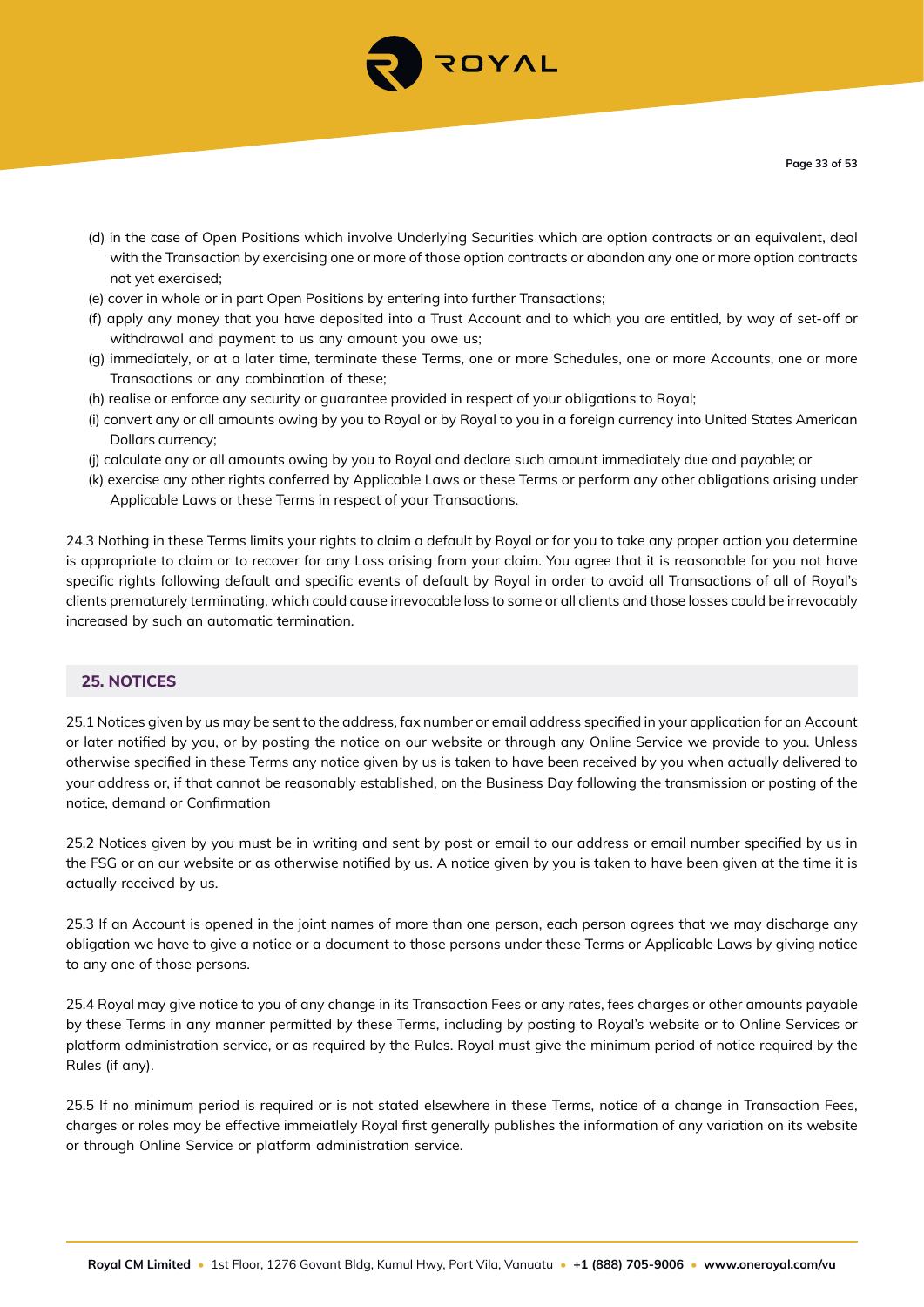

## **26. APPOINTMENT OF ROYAL AS ATTORNEY**

In consideration of Royal entering into the agreement on these Terms, you irrevocably appoint Royal and each director, secretary and principal executive officer and each employee (which employee's title of office includes the word "Manager" or "Head") of Royal severally as your attorney at any time and from time to time following a Default, to execute and deliver all documents and to do all things which your attorney may consider necessary or desirable to give effect to the provisions of these Terms, and in particular, without limitation, in connection with, or incidental to, the exercise of any of the rights and powers of Royal under these Terms. Those powers may be exercised in the interests of Royal notwithstanding any conflict with the interests of Royal. This appointment survives termination of these Terms.

## **27. TERMINATION**

27.1 Without limiting clause 24.2, you and Royal may each terminate these Terms at any time by giving the other notice.

27.2 The termination of these Terms does not affect outstanding obligations under these Terms which remain undischarged at the time of termination, limitations of liability or recourse, indemnities provided for in these Terms or any other clause of these Terms which states or implies that they survive termination.

27.3 Each indemnity provided within these Terms survives the termination of these Terms.

27.4 You or Royal may terminate a Schedule within these Terms at any time and for any reason by giving notice to the other, without terminating another Schedule of these Terms. Termination of a Schedule under this clause 27 does not affect outstanding obligations under these Terms which are undischarged at the time of termination, either under the terminated Schedule or otherwise. Each indemnity in these Terms survives the termination of any Schedule.

27.5 Upon termination of these Terms (or a relevant Schedule under clause 27.4), and without limiting clause 24.2, this Clause survives and Royal may do one or more of the following:

- (a) cancel any outstanding Orders;
- (b) enter into one or more Transactions to effect the Close Out of one or more unsettled Transactions or Open Positions (and determine the value at which the Transaction or Transactions will be Closed Out);
- (c) settle any Transaction which has not at the time of termination settled;
- (d) exercise any other rights Royal has under these Terms; or
- (e) do, or refrain from doing, anything else which Royal considers reasonable in the context of these Terms (or any part of them) having been terminated.

#### **28. GENERAL**

28.1 Royal may from time to time delegate any or all of its obligations, powers and discretions to anyone or more or all of its employees. Royal remains responsible for the acts or omissions of its employees. A delegation by Royal under this clause need not be in writing.

28.2 Complaints or disputes must be referred to us in accordance with our procedures from time to time for handling disputes.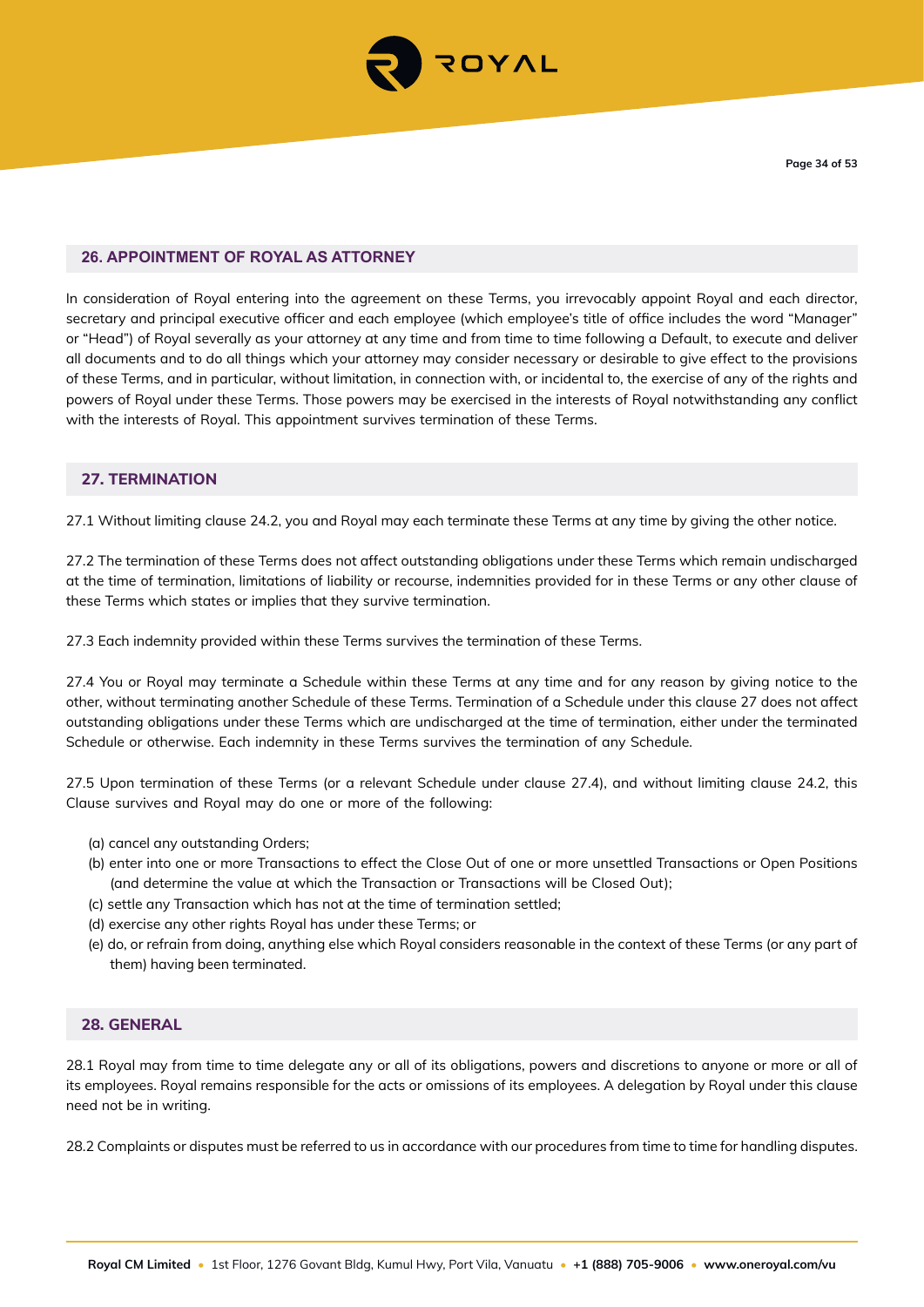

28.3 These Terms and any relevant Application Form completed by you contain the entire understanding between you and Royal concerning the provision of the Financial Products or financial services and any other services referred to in or provided under these Terms, as later amended only in accordance with these Terms.

28.4 These Terms are governed by and construed in accordance with the laws in force in Vanuatu and the parties submit to the non-exclusive jurisdiction of the courts of Port Vila.

28.5 We may vary these Terms by giving you notice of any variation by any combination of: document in writing, by updating our website to show the revised version of these Terms, by posting a message in the Online Service or by electronic mail. The notice of variation is effective even if you are unaware of the notice. The minimum period of notice will be the lesser of:

- (a) any minimum period of notice required by the Rules;
- (b) if no such minimum period is required by the Rules, then not less than two (2) Business Days' notice (unless paragraph (c) applies); and
- (c) subject to paragraph (a), if we believe a variation is necessary to maintain or restore the security of any Accounts or of our systems or to comply with any legal or regulatory requirement, we may make the variation without prior notice and will notify you of the change as soon as practicable after the change.

28.6 Each part of these Terms is severable from the balance of these Terms and if any part of these Terms is illegal, void, invalid or unenforceable, then that will not affect the legality, effectiveness, validity or enforceability of the balance of these Terms.

28.7 No failure by us to exercise, and no delay by us in exercising, any right, power or remedy in connection with these Terms will operate as a waiver of that right, power or remedy. No single or partial exercise of any right, power or remedy will preclude any other or further exercise of such right, power or remedy or the exercise of any other right, power or remedy.

28.8 These Terms are not to be interpreted against our interests merely because we proposed these Terms or some provision in it or because we rely on a provision of these Terms to protect our interests.

28.9 You may not assign or otherwise transfer any of your rights under these Terms to another person without our prior written consent. Royal may assign, novate or otherwise transfer any of its rights under these Terms to another person without your prior written consent including, without limitation, in connection with a sale or transfer of all or part of our business to another person.

# **SCHEDULE 1**

#### **ADDITIONAL REPRESENTATIONS, WARRANTIES AND UNDERTAKINGS**

#### **1. TRUSTEE OF A TRUST**

If you are the trustee of a trust (Trust), you represent and warrant to Royal that:

- (a) the Trust has been duly constituted and is validly existing in compliance with all applicable laws and the trust deed constituting the trust (Trust Deed) has been duly executed and duly stamped, in each case in accordance with the laws of Vanuatu;
- (b) the Trust Deed and its constituent documents enable you to enter into these Terms and any other of your agreements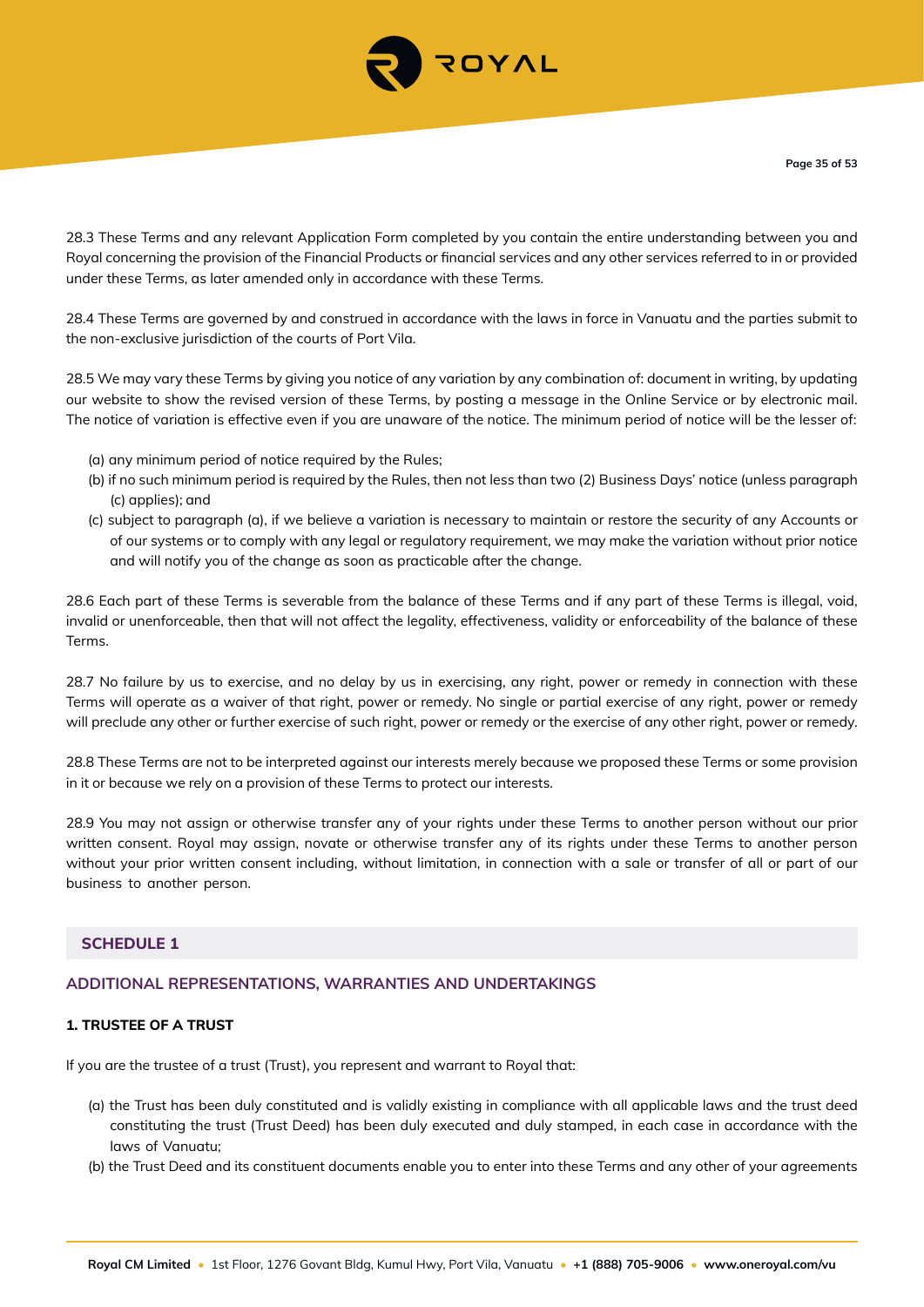

with Royal despite any conflict of interest and duty which may arise on your part; and, if you are a company, any of your directors, when entering into the Transactions contemplated with Royal;

- (c) all necessary resolutions have been duly passed and all consents have been obtained and all other procedural matters have been attended to as required by the Trust Deed, any other document or any law for the entry into, observance and performance by it of its obligations under these Terms;
- (d) each of your obligations under, and the Transactions contemplated by, these Terms constitute binding obligations and are completely and lawfully enforceable against you and the Trust's property in accordance with their terms;
- (e) Royal's rights under these Terms and any other of your agreements with Royal have priority over the interests of the beneficiaries of the Trust;
- (f) you are the only trustee of the Trust;
- (g) no property of the Trust has been re-settled, set aside or transferred to any other trust or settlement;
- (h) the Trust has not been terminated, nor has the date or any event for the vesting of the Trust's property occurred;
- (i) no determination has been made to distribute the Trust's property on a date which is earlier than the latest date under the Trust Deed by which the Trust's property must be distributed;
- (j) no action has been taken, or has been proposed, to remove you as trustee of the Trust, or to appoint additional or alternate trustees;
- (k) there is no conflict of interest on your part in entering into these Terms and performing your obligations under them or the Transactions contemplated by them;
- (l) (as appropriate) each of the manager and the investment manager of the Trust is authorised to act on your behalf and to instruct Royal in relation to any dealing and in relation to all other matters arising under these Terms;
- (m) you will be bound by any instructions given to Royal by or any actions of the manager or the investment manager (as the case may be) as if the actions of the investment manager were your actions for the purpose of these Terms;
- (n) you authorise each of the manager and the investment manager to accept any notices or documents on its behalf and if Royal has an obligation to serve any document or notice on you pursuant to these Terms, or any law, service upon either the manager or the investment manager (as the case may be) will be effective service on you;
- (o) you have an unrestricted right to be fully indemnified or exonerated out of the Trust's property in respect of any losses or liabilities incurred by you (except only in respect fraud or breach of the Trust Deed of or your trustee duties) and the Trust documents do not restrict the right of Royal to have recourse to the assets of the Trust to satisfy and liability to Royal properly incurred by you arising out of the Transactions contemplated with Royal and the Trust's property is sufficient to satisfy that right of indemnity or exoneration;
- (p) you have complied with your obligations in connection with the Trust;
- (q) you are authorised to open bank accounts; and
- (r) you are authorised to enter into contracts in relation to trust property, in your personal capacity.

## **2. RESPONSIBLE ENTITY OF A FUND**

If you are the responsible entity of a fund (Fund):

- (a) You undertake that you must not retire as responsible entity of the Fund unless you give notice to Royal of your intention to retire and upon satisfaction of the following conditions:
	- (i) the successor responsible entity must be acceptable to Royal; and
	- (ii) the successor responsible entity must execute whatever documents Royal reasonably requires to ensure that these Terms are binding on it.
- (b) You will (or will procure that the following will be done) in relation to the Fund, ensure that other than with Royal's prior consent: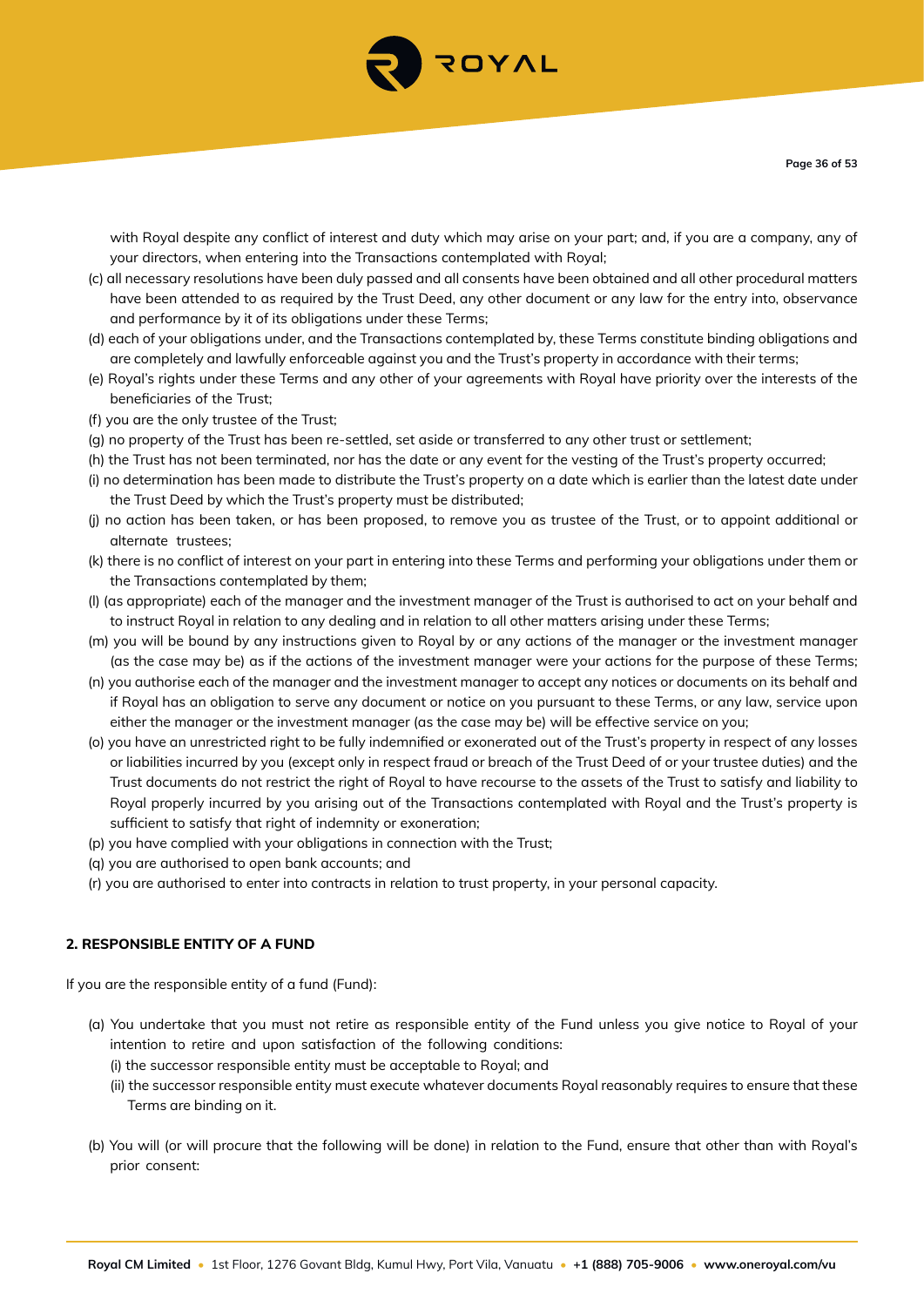- (i) the constitution of the fund (Fund Constitution) is not amended in any way which could have a material adverse effect on your ability to comply with your obligations under these Terms or could otherwise be prejudicial to Royal;
- (ii) the Fund Constitution is not revoked;
- (iii) if you determine that the Fund Constitution, the compliance plan for the Fund, or any custodian or other agency agreement entered into by you in connection with the Fund is required by law to be changed or replaced, you promptly give to Royal full details of the requirement and copies of the documentation you propose to enter into to comply with that requirement;
- (iv) there is no re-settlement, setting aside or transfer of any asset of the Fund other than a transfer which complies with the Fund Constitution and these Terms;
- (v) your obligations under the Fund Constitution and at law are fully complied with;
- (vi) except in accordance with this clause 2 no other person is appointed responsible entity of the Fund;
- (viii) appoint a custodian or other agent to carry out any of your functions as responsible entity of the Fund;
- (ix) terminate the appointment of any custodian or other agent appointed in accordance with paragraph 2(b)(viii) of this clause 2;
- (x) the vesting date under the Fund Constitution is not changed or fixed;
- (xi) subject to the Companies Act nothing occurs which could limit, exclude or otherwise derogate from in any material way your right under the Fund Constitution and the general law to be indemnified out of the assets of the Fund; and
- (xii) subject to the terms of the Fund Constitution and the general law, your lien over the property of the Fund will have priority over the rights of the members of the Fund.
- (c) You represent and warrant in relation to the Fund as follows:
	- (i) the Fund has been duly constituted and is validly existing in compliance with all applicable laws and the Fund Constitution has been duly executed and duly stamped, in each case in accordance with the laws of Vanuatu
	- (ii) the Fund Constitution and its constituent documents give you power:
		- (A) to carry on all of the business activities now conducted by you in any capacity;
		- (B) to enter into and comply with your obligations under, and to carry on the Transactions contemplated by, these Terms;
	- (iii) all necessary resolutions have been duly passed and all consents have been obtained and all other procedural matters have been attended to as required by the Fund Constitution, any other document or any law for the entry into, observance and performance by you of your obligations under these Terms;
	- (iv) each of your obligations under, and the Transactions contemplated by, these Terms constitute binding obligations and are completely and lawfully enforceable against you and the Fund's property in accordance with their terms;
	- (v) you are the only responsible entity of the Fund;
	- (vi) no property of the Fund has been re-settled, set aside or transferred to any other trust or settlement;
	- (vii) the Fund has not been terminated, nor has the date or any event for the vesting of the Fund's property occurred; (viii) no determination has been made to distribute the Fund's property on a date which is earlier than the latest date under the Fund Constitution by which the Fund's property must be distributed;
	- (ix) there is no conflict of interest on your part in entering into these Terms and performing your obligations under them or the Transactions contemplated by them;
	- (x) except as required by the Companies Act and except to the extent expressly stated in the Fund Constitution, your rights under the Fund Constitution and the general law to be indemnified out of, and have a lien over, the assets of the Fund have not been limited in any way; and without limitation you have no liability which may be set-off against that right of indemnity; and
	- (xi) you have complied with your obligations in connection with the Fund.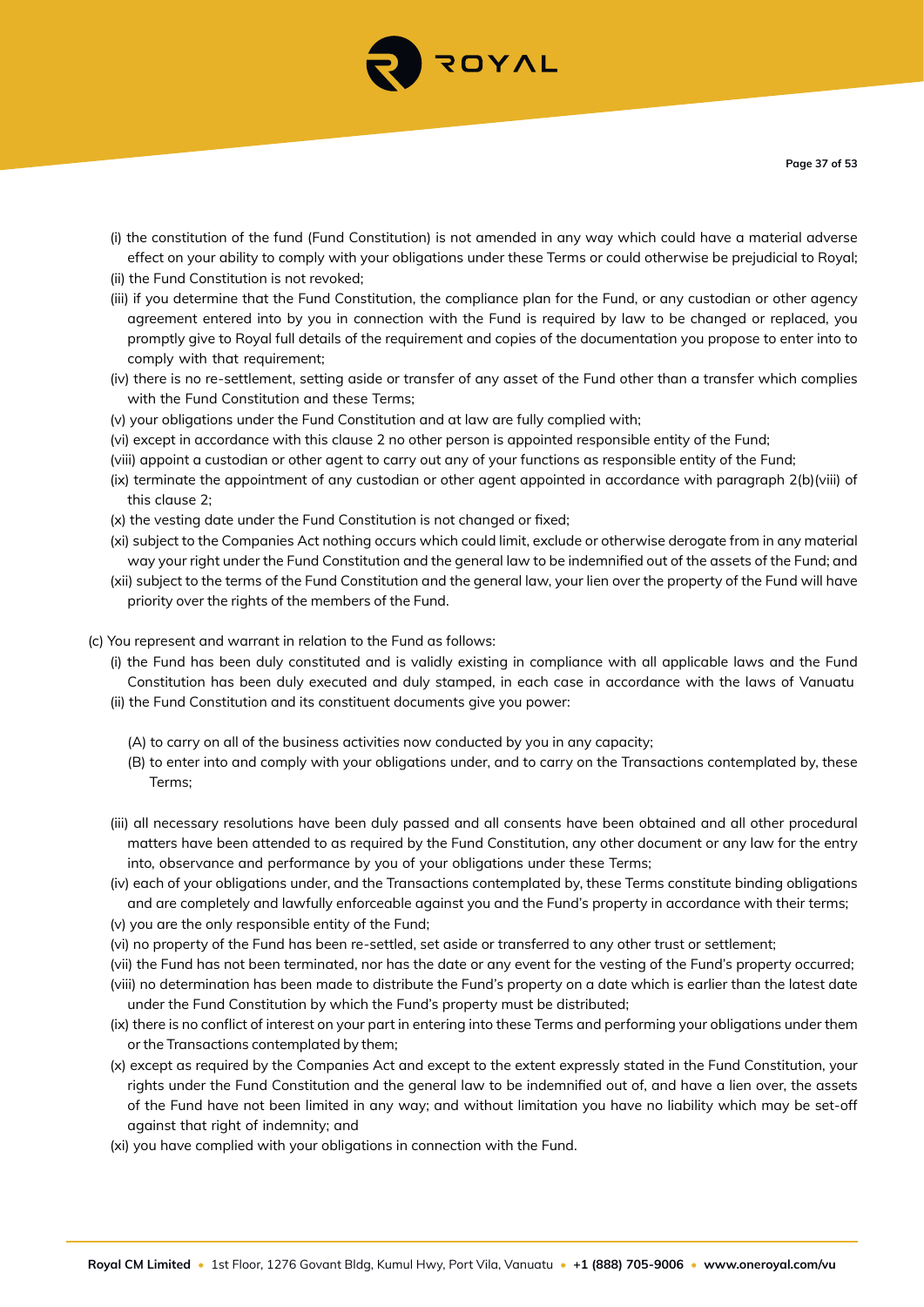

#### **3. TRUSTEE OF A SUPERANNUATION FUND**

You must notify us if you are using superannuation to fund your account, as this may impact your classification as a retail client or a wholesale client.

If you are a trustee of the superannuation fund (Fund), you represent and warrant to Royal that:

- (a) the Transactions contemplated by these Terms insofar as they concern the Fund:
	- (i) comply with all requirements of the Superannuation Industry;
	- (ii) have been or are to be implemented in accordance with an investment strategy undertaken in accordance with the Laws and regulations in force in the Republic of Vanuatu;
	- (iii) comply with all the requirements of the constitution of the Fund (Fund Constitution) and rules applicable to the Fund, in force at the date of these Terms; and
	- (iv) have been or are undertaken on an arm's length basis, for value and on commercial terms.
- (b) the Fund has been duly constituted and is validly existing and the Fund Constitution has been duly executed and duly stamped, in each case in accordance with the laws of Vanuatu;
- (c) the Fund Constitution and its constituent documents give you power:
	- (i) by you in any capacity;
	- (ii) to enter into and comply with your obligations under, and to carry on the Transactions contemplated by, these Terms;
- (d) all necessary resolutions have been duly passed and all consents have been obtained and all other procedural matters have been attended to as required by the Fund Constitution, any other document or any law for the entry into, observance and performance by you of your obligations under these Terms;
- (e) each of your obligations under, and the Transactions contemplated by, these Terms constitute the Fund's binding obligations and are completely and lawfully enforceable against you and the property in accordance with their terms;
- (f) you are the only trustee of the Fund;
- (g) no property of the Fund has been re-settled, set aside or transferred to any other trust or settlement;
- (h) the Fund has not been terminated, nor has the date or any event for the vesting of the property occurred;
- (i) no determination has been made to distribute the Fund's property on a date which is earlier than the latest date under the Fund Constitution by which the Fund's property must be distributed;
- (j) there is no conflict of interest on your part in entering into these Terms and performing your obligations under it or the Transactions contemplated by it;
- (k) you have an unrestricted right to be fully indemnified or exonerated out of the Fund's property in respect of any losses or liabilities incurred by you and the Fund's property is sufficient to satisfy that right of indemnity or exoneration; and
- (l) you have complied with your obligations in connection with the Fund.

#### **4. AGENT UNDER INVESTMENT MANAGEMENT AGREEMENT**

If you are an agent of a client (Investor) who has entered into an agreement relating to the holding and investment of assets (Investment Management Agreement):

- (a) you will ensure that, without Royal's prior consent:
	- (i) the Investment Management Agreement shall not be determined or amended in any way which could have a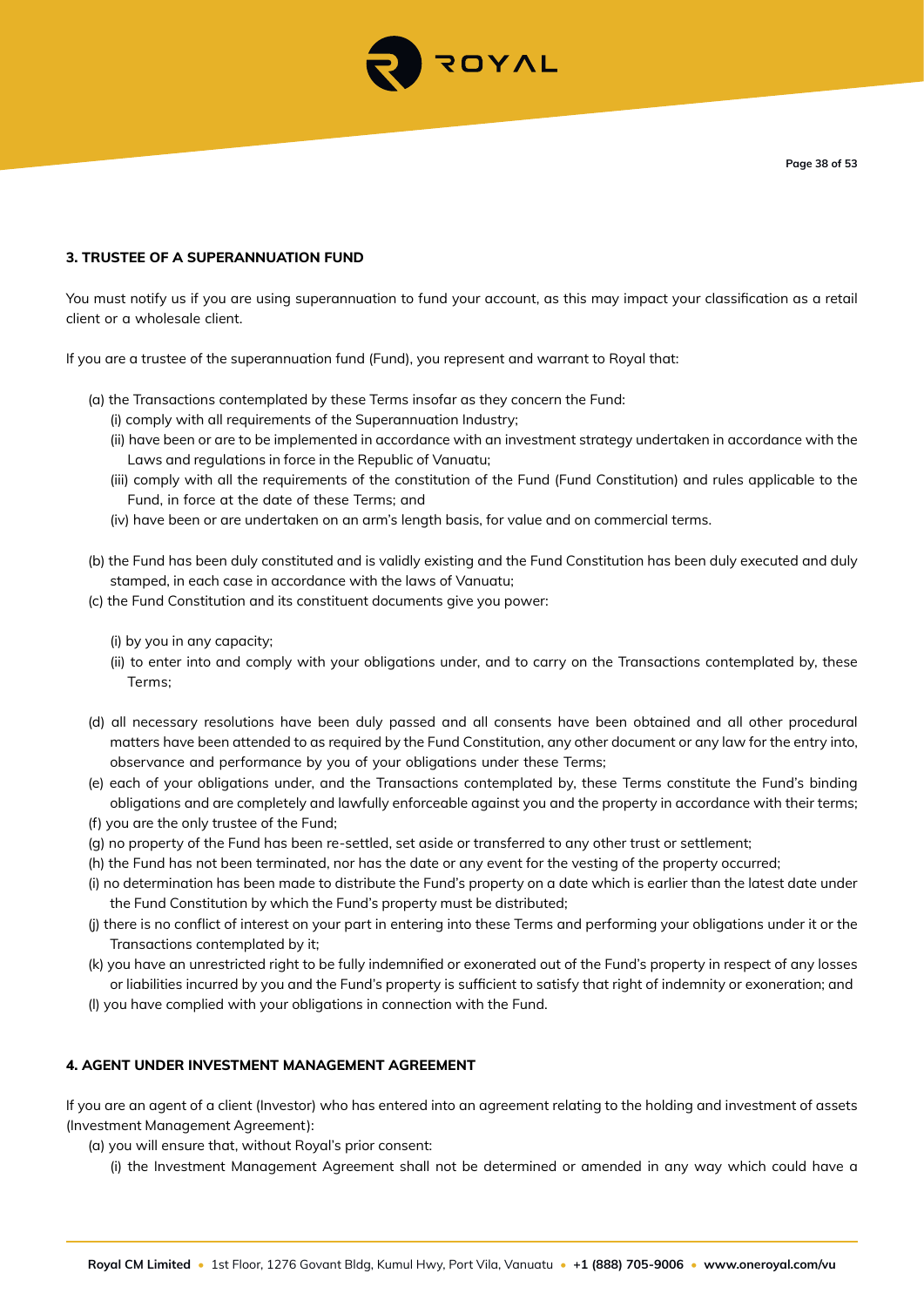

material Adverse affect on your ability to comply with your obligations under these Terms or could otherwise be prejudicial to Royal; and

- (ii) your obligations under the Investment Management Agreement and at law are fully complied with;
- (b) you represent and warrant to Royal that:
	- (i) you have received written acknowledgment from each Investor to the effect set out in the remainder of this paragraph 2(a) and paragraph 2(b) of this Schedule and you are not aware of anything that causes you to suspect that anything in those paragraphs are incorrect;
	- (ii) the Investment Management Agreement is valid and binding on you and the Investor, respectively;
	- (iii) you have the power, as agent for the Investor under the Investment Management Agreement, to enter into and observe all the provisions and to carry on the Transactions contemplated by, these Terms as agent for the Investor;
	- (iv) the Investor will be bound by instructions provided by you to Royal as if the Investor were named in these Terms as you and will be bound by any Transaction entered into by Royal on your instructions;
- (c) if an Investor is a trustee, the Investor has warranted to you and you reasonably believe that the Investor is empowered by the relevant trust deed and law:
	- (i) to enter into and comply with its obligations under, and to carry on the Transactions contemplated by, the Investment Management Agreement and each Transaction entered into by you on its behalf in connection with these Terms; and each of its obligations under, and the Transactions contemplated by, the Investment Management Agreement constitute binding obligations and are completely and lawfully enforceable against it and the relevant trust's property in accordance with their terms;
	- (ii) to enter into and perform the Investment Management Agreement and each Transaction entered into by you on its behalf in connection with these Terms and to carry on the Transactions contemplated by these Terms;
	- (iii) to carry on the trust's business as now conducted or contemplated and to own the trust's assets, in its capacity as trustee of the relevant trust; and there are no restrictions or conditions on this; and
	- (iv) all other procedures have been completed as required by the relevant trust deed for it to enter into and perform the Investment Management Agreement and Transactions entered into by you on its behalf in connection with these Terms (this includes all necessary resolutions and all consents and approvals); and
- (d) you enter into these Terms as agent of each of the Investors and in your personal capacity.

# **SCHEDULE 2**

#### **GUARANTEE AND INDEMNITY**

#### **1. INCORPORATION OF TERMS INTO THE DEED OF GUARANTEE AND INDEMNITY**

1.1 The terms of this Guarantee and Indemnity are terms which are incorporated into the Deed of Guarantee and Indemnity made by the person who executes it as "guarantor" in the Application Form which expressly refers to and incorporates by reference these terms.

1.2 The Guarantor guarantees to Royal the performance by the Client named in the Application Form of the Client's obligations under the Terms and agrees to indemnify and to keep indemnified Royal and its employees, agents and representatives against any and all liability or Loss (including any consequential loss or damage suffered by Royal) arising from, and any reasonable costs (including any reasonable legal costs and expenses on a solicitor and own client basis), damages, charges and expenses incurred by Royal arising out of any default, whether by act or omission, of the Client: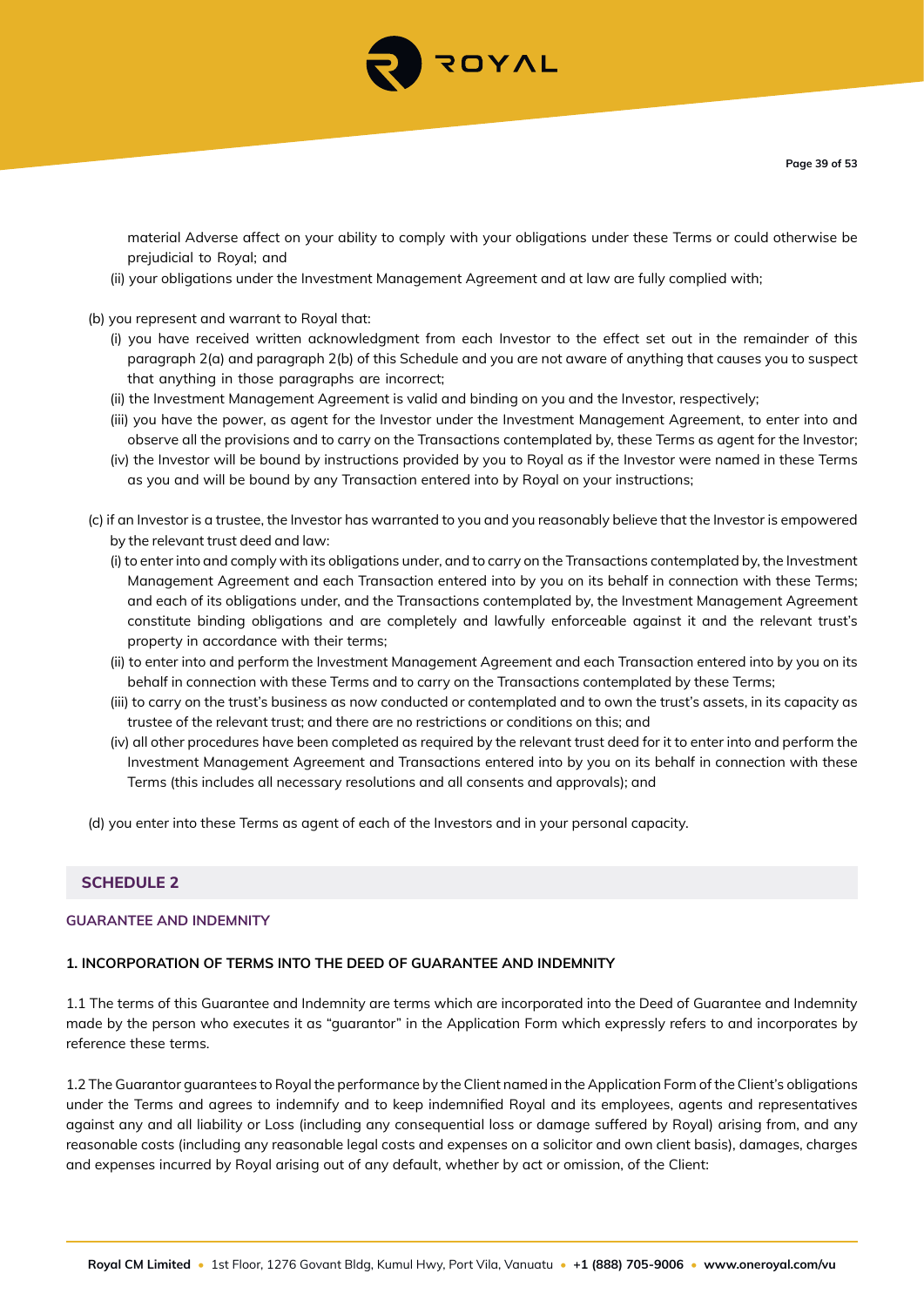

- (a) to pay Royal any moneys which are due and payable by the Client pursuant to the Terms; or
- (b) to fulfill the Client's obligations to Royal under the Terms.

1.3 This guarantee and indemnity are continuing several obligations of each person who signs or adopts these terms as Guarantor notwithstanding termination of all or any part of the Terms of dealing and will not be affected in any way by:

- (a) any indulgence, delay or period of grace allowed by Royal to the Client or a Guarantor;
- (b) any modification or variation of the Terms of dealing between the Client and Royal, including any addition to Financial Products or financial services or change to the Terms applying to Financial Products or financial services or generally;
- (c) any modification or variation of the fees and charges, however described, payable by the Client under the Terms;
- (d) whether any other person has signed or adopted these terms as a "Guarantor" or given any other credit support to Royal regarding the Client's obligations to Royal;
- (e) any other thing that would otherwise affect the obligations of a Guarantor; or
- (f) any change in the constitution of Royal, the Client or the Guarantor.

1.4 To the extent permitted by law, this guarantee and indemnity are in addition to and will not merge with, or be affected by, any other security held by Royal in respect of the obligations of the Client or the Guarantor, now or in the future, notwithstanding any rule of law or equity, or any statutory provision to the contrary.

1.5 The Guarantor acknowledges and agrees in favour of Royal that:

- (a) Royal may in its sole discretion choose to enforce this document against any one or more persons who have signed this document or adopted its terms as "Guarantor" or other provider of credit support to Royal regarding the Client's obligations to Royal;
- (b) this guarantee and indemnity applies to the Terms from the time of commencement of the Terms even if before the date of this document;
- (c) it will do everything to discharge its obligations under this guarantee and indemnity;
- (d) whoever executes this document or adopts its terms on behalf of the Guarantor has the power and authority to do so;
- (e) it has read the Terms; and
- (f) it will pay on demand of Royal a sum equal to all moneys due and payable by the Client to Royal under the Terms and the amount of Royal's loss suffered or liability incurred in relation to that without set-off or counter claim, whether or not the Guarantor is aware of the amount owed, the Transactions or the Financial Products or financial services used by the Client.

## **SCHEDULE 3**

# **FOREIGN EXCHANGE TRANSACTIONS**

#### **1. INTRODUCTION**

1.1 The following terms will apply to you, and you agree to be bound by them, each time you place an Order with Royal to deal in a Foreign Exchange Transaction (as defined in clause 2).

1.2 Any term not defined in this Schedule has the same meaning given to it in the Terms.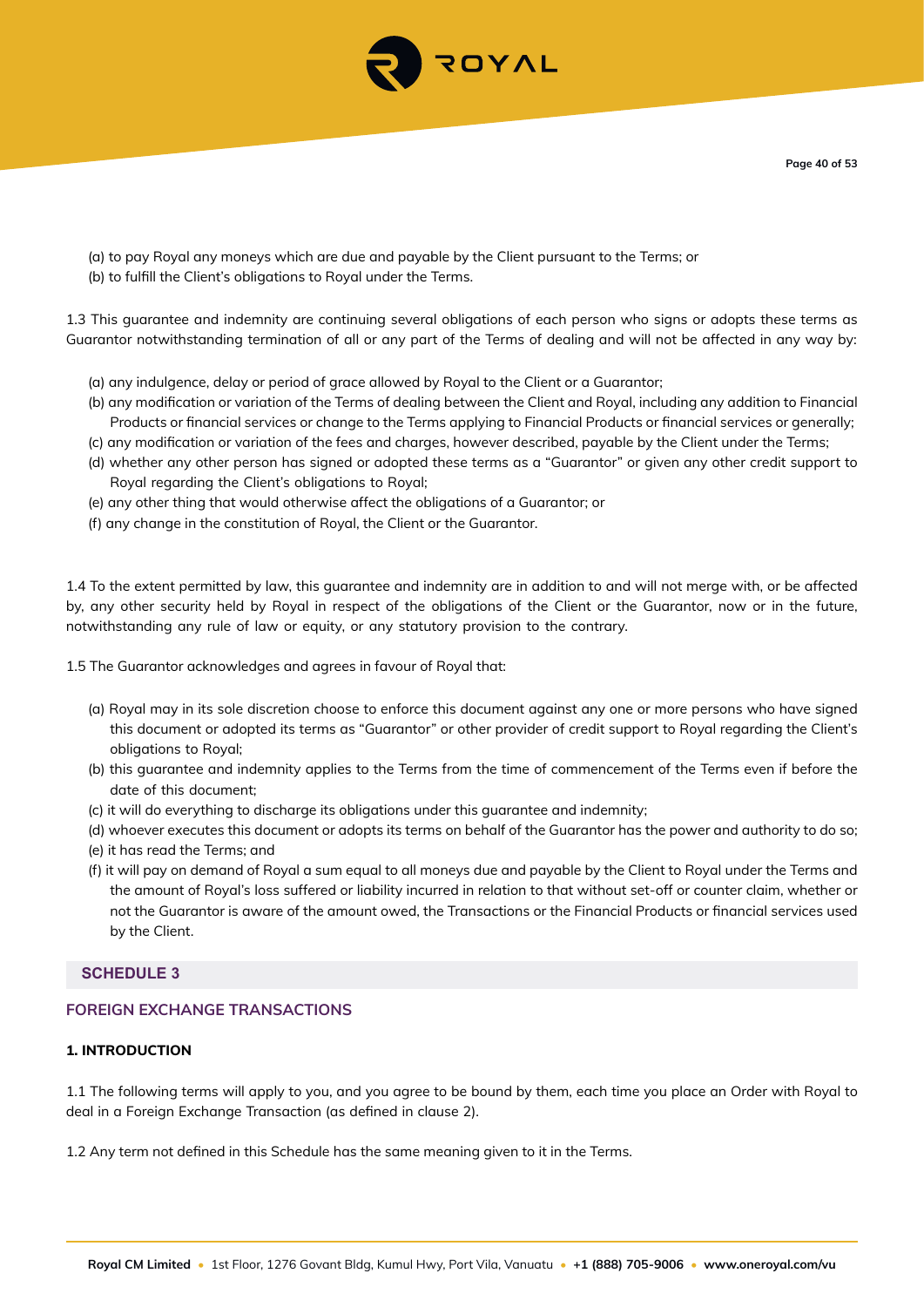

#### **2. INTERPRETATION**

In this Schedule, the following terms have the following meanings:

Authorised Person means a person authorised pursuant to clause 5 to bind you under these Terms.

Bought Currency means the currency to be received by you in exchange for the currency to be provided by you under a Position and in the case of an Option the currency to be received by you if it is exercised (and the amount of that currency may be nil).

Bought Option means an Option purchased by you pursuant to these Terms.

Call Option means an option which gives its buyer the right, exercisable at any time until Expiry Date, but not the obligation, to require the seller of the option to enter into with the buyer, a Position whereby the seller agrees to exchange a given amount of the Bought Currency for an amount of the Sold Currency, at the Strike Price of that option, for delivery on the Value Date of that Position. Deal has the meaning given in the Companies Act. Expiry Date means, in relation to each Option, is the last day upon which the Option may be exercised.

Bought Option means an Option purchased by you pursuant to these Terms.

Call Option means an option which gives its buyer the right, exercisable at any time until Expiry Date, but not the obligation, to require the seller of the option to enter into with the buyer, a Position whereby the seller agrees to exchange a given amount of the Bought Currency for an amount of the Sold Currency, at the Strike Price of that option, for delivery on the Value Date of that Position. Deal has the meaning given in the Corporations Act. Expiry Date means, in relation to each Option, is the last day upon which the Option may be exercised.

Foreign Exchange Transaction means a Transaction in respect of Foreign Exchange.

Market Rate means the rate of exchange which Royal determines in its discretion is its prevailing rate of exchange. Royal shall not be obliged to obtain quotes or to derive it directly or indirectly from quoted prices by a bank dealing in the interbank Foreign Exchange market nor is Royal obliged to substantiate its determination.

Option means a Call Option or Put Option bought or sold pursuant to these Terms.

Position means a Foreign Exchange Transaction entered into by you pursuant to these Terms under which the parties agree to exchange an agreed amount of one currency for an agreed amount of another currency for cash settlement (not physical delivery) on the Value Date (and, for the avoidance of doubt, either agreed amount may be nil).

Premium is the price of an Option as notified by Royal. Put Option means an option which gives its buyer the right exercisable at any time until Expiry Date, but not the obligation, to require the seller of the Option to enter into with the buyer, a Position whereby the seller agrees to exchange a given amount of the Sold Currency for an amount of the Bought Currency at the Strike Price of that option, for delivery on the Value Date of that Position. Sold Currency means in the case of a Position, the currency to be provided by you in exchange for the currency to be received by you, and in the case of an Option, the currency to be provided by you if it is exercised (the amount of that currency may be nil).

Sold Option means an Option sold by you pursuant to these Terms.

Spot Date means the date on which a Position entered into for spot delivery falls due for settlement in accordance with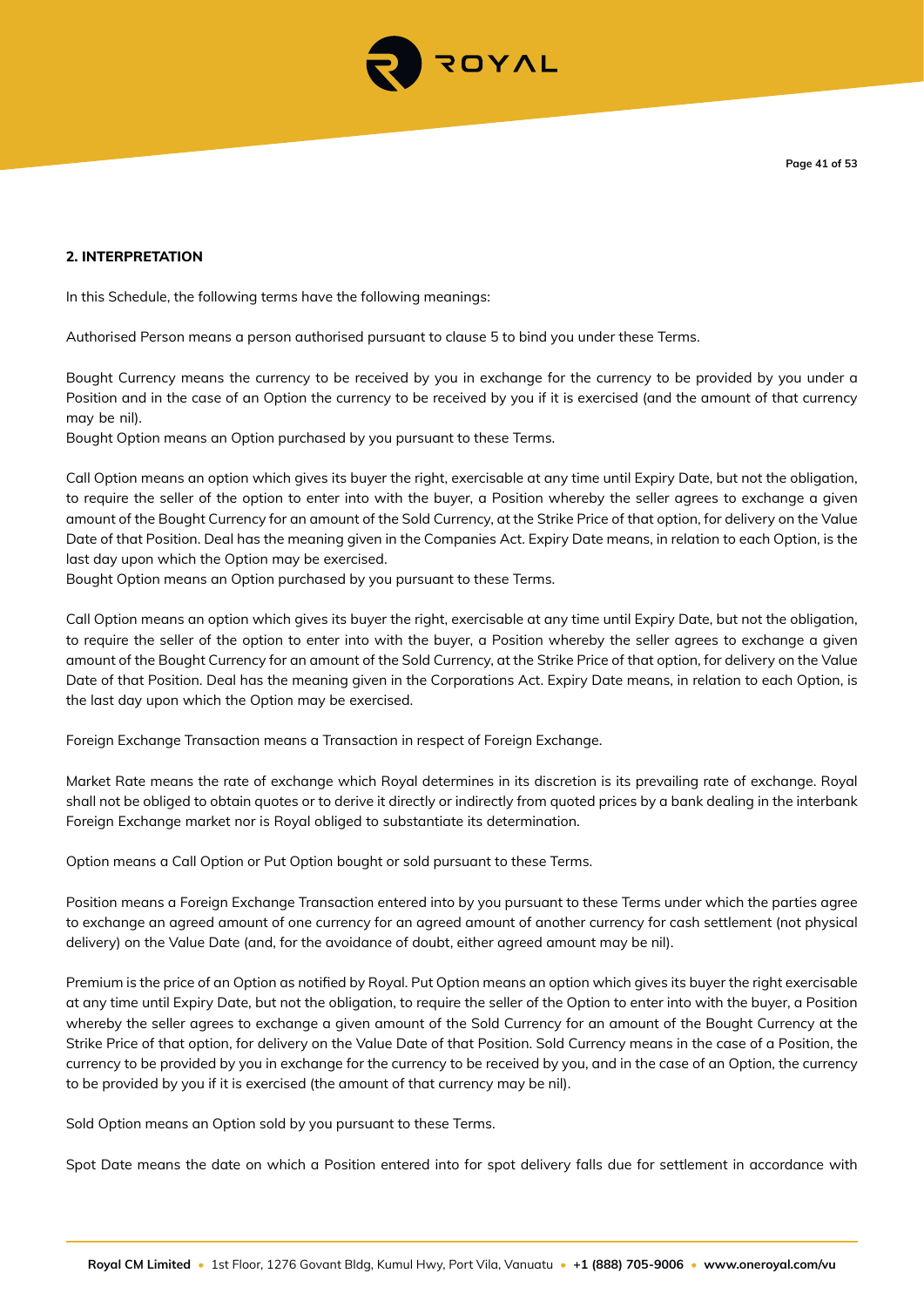

prevailing conventions in the interbank market. Strike Price means the rate of exchange at which an Option may be exercised.

Unusual Volatility means, in respect of a Position or Option, such fluctuation in inter-day rates and intra-day rates as Royal determines from time to time in its absolute discretion is unusual for the purposes of these Terms. Value Date means the date agreed at the time the relevant deal is entered in to, to be the date of settlement of that deal (specified in the Confirmation) and in the case of a Position created on exercise of an Option, two (2) Business Days after the Option is exercised or such other date agreed at that time.

Variation Margin means an amount deposited by you with Royal including any increase or reduction on settlement of a Closed Out Position or Option.

## **3. ACKNOWLEDGEMENTS**

In these Terms you acknowledge the following in favour of Royal:

- (a) A Foreign Exchange Transaction is cash settled with no physical exchange of the Underlying Security.
- (b) There is no definitive term attached to a Foreign Exchange Transaction, such a contract will continue until the Closing Date.
- (c) Anything Royal is permitted to do in accordance with this Schedule may be done in its absolute discretion, and any opinion or view required to be formed by Royal may be formed in its absolute discretion.
- (d) A Position or Option may be Closed Out without a physical exchange of the Bought Currency for the Sold Currency and references in the definition of Position to an exchange of currency and settlement and in the definitions of Bought Currency and Sold Currency to amounts to be received by you or provided by you under a Position will be construed as if that Position were to be unwound by delivery.
- (e) Notwithstanding it has an agreed Value Date, each Position continues indefinitely until it is unwound by delivery or by being Closed Out and references in the definition of Position and Value Date to settlement will be construed as if that Position were to be unwound by delivery.

#### **4. ENTERING INTO POSITIONS AND OPTIONS**

- (a) On any Business Day you may request Royal by telephone or otherwise to quote:
	- (i) the rate at which you may enter a Position and the Initial Margin required by nominating the amount; or
	- (ii) the Premium at which you may sell or buy an Option and (if applicable) the Initial Margin then required by nominating whether you wish to buy or sell, whether a Put Option or a Call Option is required, the amount and currency of either the Bought or the Sold Currency, the currency against which it is to be exchanged, the Strike Price and the Expiry Date.
- (b) Immediately upon receiving the quote, you may by telephone or otherwise instruct Royal to arrange the entry into by you of a Position or Option equivalent to that for which the quote was sought. Receipt by Royal of your instruction will constitute an offer by you to Royal to enter into such a Position or Option.
- (c) Royal is under no obligation to accept your offer to enter into a Position or Option, and without limitation, shall not be obliged to accept your offer to enter into a Position or Option:

(i) if you have exceeded or would exceed a limit applying to you as notified by Royal; or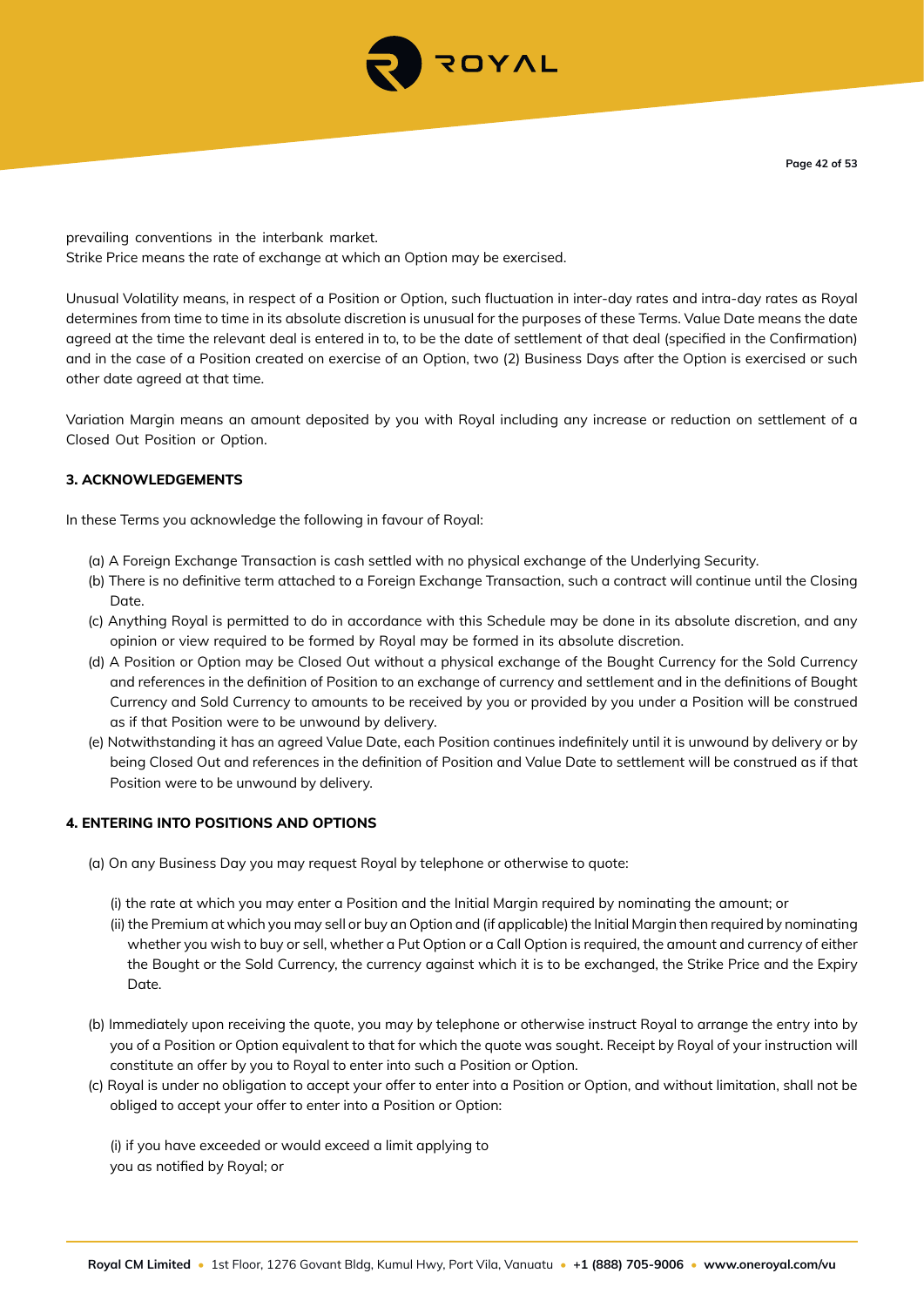

- (ii) until Royal has received the Initial Margin and the Premium required in respect of that Position or Option into the Trust Account, in cleared funds.
- (d) The Initial Margin required in respect of a Position or Sold Option or the Premium required in respect of a Bought Option (if not already received from you by Royal) will be payable prior to Royal accepting your offer to enter into a Position or buy or sell an Option.
- (e) If Royal accepts your offer to enter into a Position or Option, Royal will issue to you a written confirmation (or publish a written Confirmation available to you in your Online Service) of that Position or Option promptly after it has been entered into, in the form of a deal confirmation, but failure by Royal to issue or to publish a confirmation will not prejudice or affect that Position or Option. Royal will not have any liability as a result of a failure to issue or to publish a deal confirmation. If Royal decides not to accept your offer to enter into a Position or Option, Royal will advise you of that decision as soon as is practicable, subject to Trading Conditions.
- (f) You undertake to examine the terms of each Confirmation immediately upon receipt (or publication) and unless within 48 hours of issue of a confirmation you notify Royal of any disputed detail in the confirmation, you agree that the contents of the confirmation, in the absence of manifest error, will be conclusive evidence of the executed deal. Upon receipt within that 48 hours of written notice as to a disputed detail, Royal will investigate the matters disputed and you must cooperate with Royal in good faith to resolve the dispute. You must, notwithstanding any such dispute, continue to satisfy your obligation to pay Margin calls made by Royal in respect of that Position or Option as if the details contained in the confirmation were correct and not the subject of dispute.
- (g) Royal may, in its absolute discretion, limit the value of Positions or Options you may have outstanding under these Terms:
	- (i) beyond which if you decide to enter into any further Positions or Options, you must seek and obtain credit approval from Royal; and
	- (ii) beyond which you may not enter into any further Positions or Options.
- (h) Royal may vary this limit at any time by notice to you.
- (i) You may exercise an Option by notice to Royal during working hours on any Business Day until the Expiry Date for the Option. The exercise of an Option, subject to these Terms, creates the rights and obligations that constitute a Position.
- (j) Royal is under no obligation to accept the exercise of a Bought Option until Royal has received the Margin required in respect of the Option in cleared funds into the Trust Account. If Royal exercises a Sold Option, it will credit the Margin to your Account.
- (k) You undertake to advise Royal of your intention to take delivery of the Bought Currency at the time you offer to enter into a Position or exercises an Option and you agree that if you fail to advise of such intention, Royal may, in its absolute discretion, allow you to unwind that Position or Option on terms acceptable to Royal. Any notice to take delivery is irrevocable.

#### **5. INTEREST CHARGES ON POSITIONS REMAINING OPEN AFTER VALUE DATE**

- (a) Royal is entitled to interest which will accrue on a daily basis and be payable daily by you in respect of a borrowing by you of the Sold Currency under a Position.
- (b) You are entitled to interest which will accrue on a daily basis and be payable daily by Royal in respect of a borrowing by Royal from you of the Bought Currency under a Position, from the Value Date of the Position until the date that the Position is unwound by delivery or by being Closed Out at Royal's prevailing rates of interest.
- (c) Interest payments will be settled by Royal on each day by debiting or crediting your Account with the daily interest rate differential between the amount of interest payable by you under the Position and the amount of interest payable by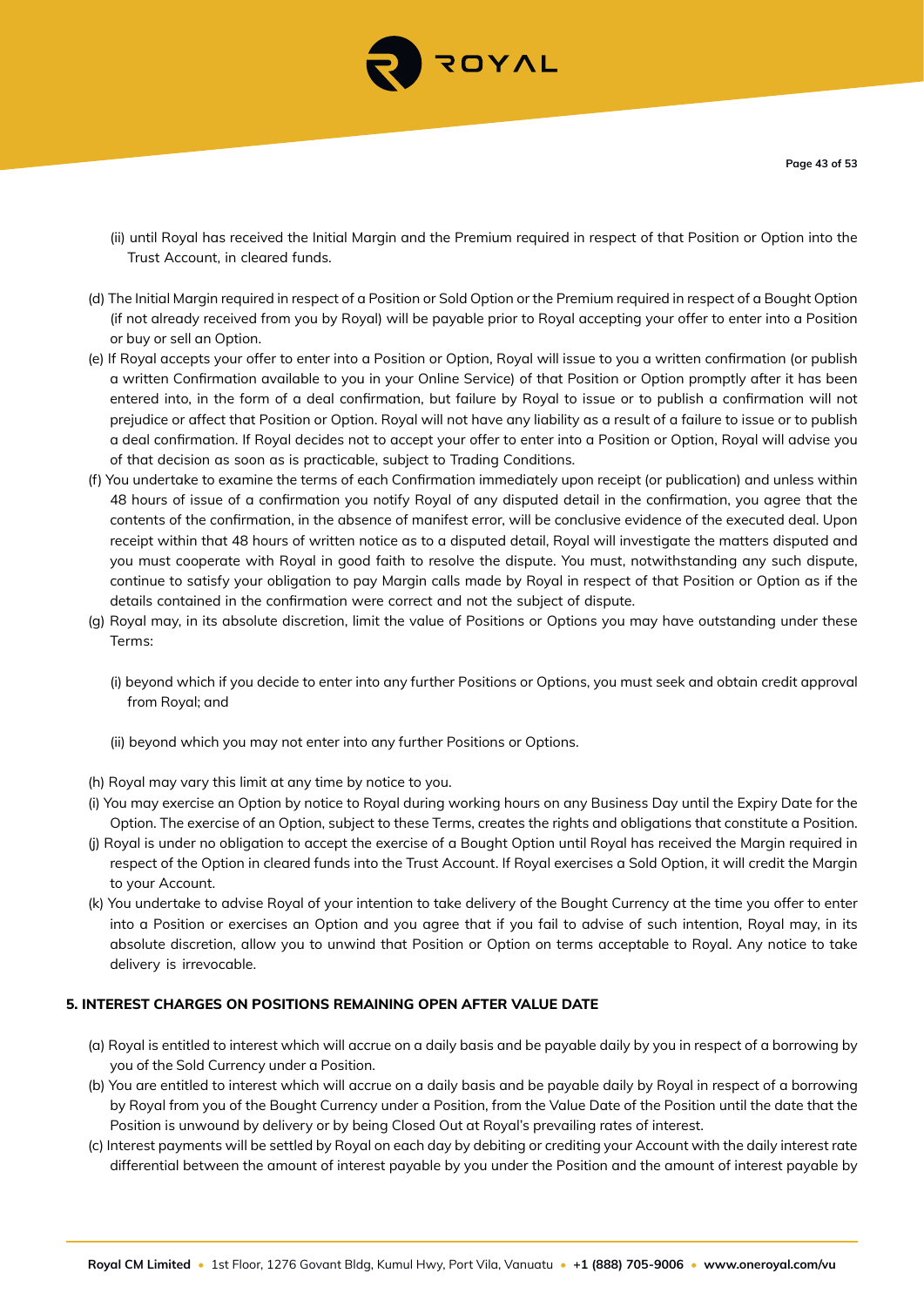

Royal to you under the Position. In the event that there is no Free Margin in your Account, you acknowledge that any amount due under this Schedule is a debt due and owing by you to Royal.

- (d) In debiting or crediting interest to your Account, Royal may charge or pay you interest at a rate different to the interest rate which Royal is charged or paid on equivalent borrowings of foreign currency by a bank and may retain the difference.
- (e) The rates of interest applicable under this Schedule may be as agreed between you and Royal from time to time and, in the absence of such agreement, will be a rate determined by Royal in its absolute discretion.

## **6. CLOSE OUT OF POSITIONS AND OPTIONS**

- (a) You may at any time give Royal notice of your request to have all or any of your Positions or Options Closed Out. Following receipt of such a notice Royal may at a time it chooses in its absolute discretion, enter into a matching an opposite Position or Option to Close Out those Transactions. Without limiting Royal's discretion you acknowledge that this may occur as soon as practicable after the later of:
	- (i) receipt from you of such notice; and
	- (ii) any time and date specified in such notice at which you request the Close Out to occur, Royal will Close Out at the Market Rate for delivery on the later of the Value Date of the original Position and the Spot Date in respect of the matching Position.
- (b) The difference (if any) between the amount of the Bought Currency under the matching Position and the amount of the Sold Currency under the original Position or, in respect of an Option the difference between the Premium paid by you for the original or matching Option and the Premium received by you for the matching or original Option respectively, if positive, will be a "Realised Gain" and, if negative, will be a "Realised Loss".
- (c) The Closing Out of a Position or Option in accordance with this Schedule will constitute a complete discharge of all obligations of Royal and you will give or take delivery of any currency under that Position or Option and has the effect of immediately cancelling the Position or Option so that the only obligations that continue in respect of the Position or Option are those provided for under this Schedule.
- (d) You acknowledge that if you give Royal standing instructions to enter into a Position or Option when a particular price level is reached, then the price at which the Position or Option is entered into might not be that exact price.

#### **7. SETTLEMENT OF CLOSED OUT POSITIONS AND OPTION**

- (a) When a Position or Option is Closed Out in accordance with this Schedule which:
	- (i) results in a Realised Gain, Royal will credit your Account the Realised Gain; or
	- (ii) results in a Realised Loss, you must pay to Royal the Realised Loss in such currency as Royal may require in cleared funds within 24 hours of being advised of the amount so payable.
- (b) If there is then no Free Margin any amount owing by you under this Schedule may be settled in whole or in part by debiting your Account with Royal.
- (c) If you have requested payment of any money owed to you under this Schedule, Royal will (at its discretion) deduct that money from your Account and pay it to you by cheque or in such other manner as may be agreed between Royal and you.
- (d) Royal may set off any money owed to you under this Schedule against any money owed by you in respect of a Foreign Exchange Transaction. If such a set-off is made, references in this Schedule to Realised Gain and Realised Loss will be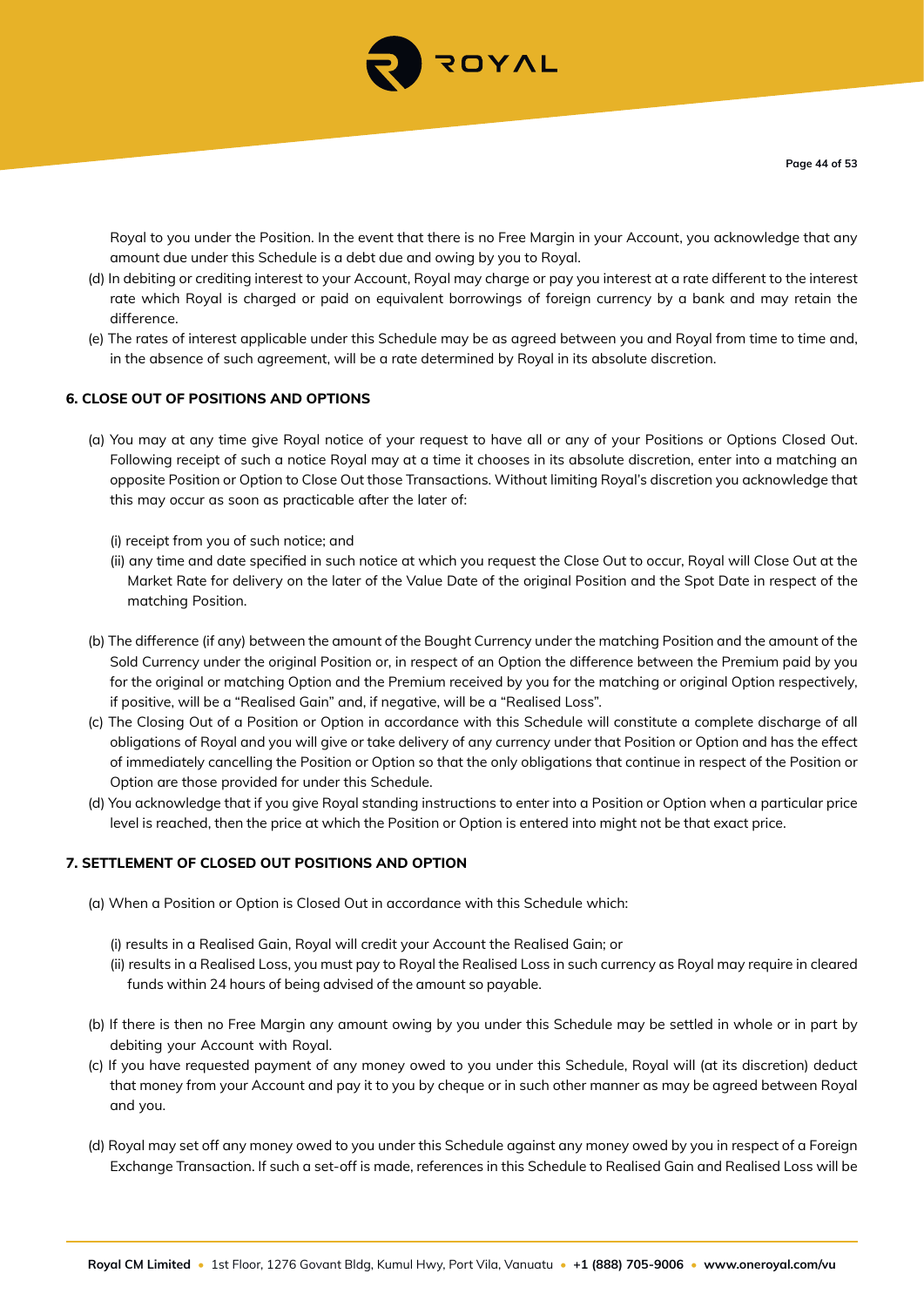

read as including the net amount of Realised Gain or Realised Loss (as the case may be) remaining after the set-off. **8. REVALUATIONS**

Royal may at any time, by reference to the Market Rate, revalue all Positions and Options. Such revaluation will be effected in the following manner:

- (a) for the purpose of this Schedule:
	- (i) an Option created by the sale by you to Royal of a Call Option ("Sold Option") will be treated as a Position under which the amount and denomination of the currency specified in the Call Option will be regarded as that amount of currency sold at the Strike Price of the Call Option;
	- (ii) an Option created by the sale by you to Royal of a Put Option ("Sold Option") will be treated as a Position under which the amount and denomination of the currency specified in the Put Option will be regarded as that amount of currency bought at the Strike Price of the Put Option; and
	- (iii) any other Option will be referred to as a "Bought Option";
- (b) in order to carry out a revaluation under this Schedule, Royal will ascertain:
	- (i) in relation to each Position or Sold Option, the amount of the Sold Currency which could be purchased with the amount of the Bought Currency at the prevailing Market Rate; or
	- (ii) in relation to each Bought Option, the rate at which Royal would repurchase the Option;
- (c) if the amount calculated in accordance with sub-clause 9(b):
	- (i) is greater than the amount of the Sold Currency under the Position or Sold Option or greater than the original Premium paid for a Bought Option, then the difference will represent an Unrealised Gain; and
	- (ii) is less than the amount of the Sold Currency under the Position or Sold Option or less than the original Premium paid for a Bought Option, then the difference represents an Unrealised Loss; and
- (d) the sum of each Unrealised Gain will be the "Unrealised Gains" and the sum of each Unrealised Loss will be the "Unrealised Losses".

# **SCHEDULE 4**

#### **SYNTHETIC EQUITIES**

#### **1. INTRODUCTION**

1.1 The following terms will apply to you, and you agree to be bound by them, each time you place an Order with Royal to deal in a Synthetic Equity (as defined in clause 2 of this Schedule).

1.2 Any term not defined in this Schedule has the same meaning given to it in the Terms.

## **2. INTERPRETATION**

In this clause, the following terms have the following meanings: Adjustment Event means, any event in respect of which Royal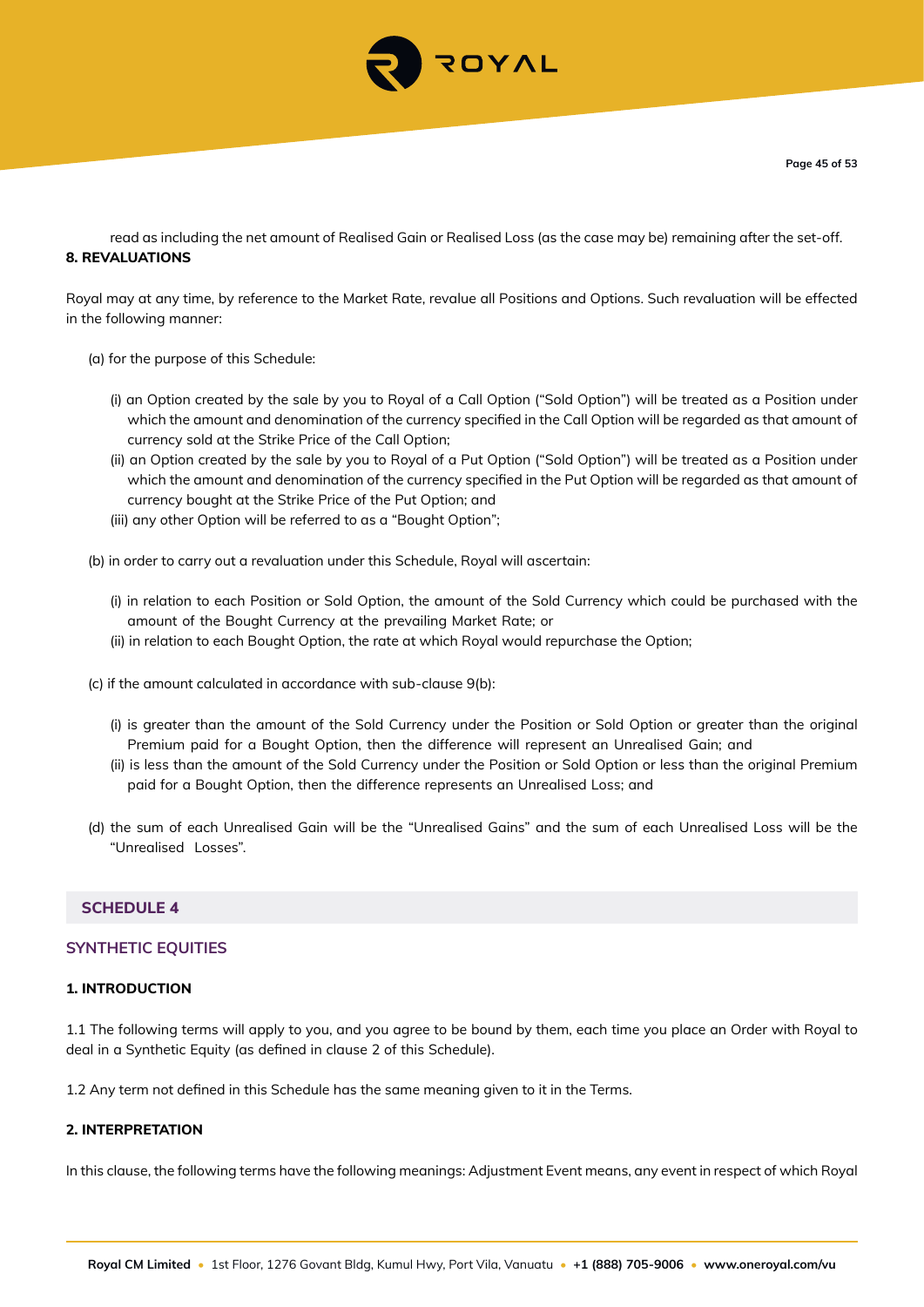

considers in its absolute discretion an adjustment to the terms of a Synthetic Equity is appropriate including, for example:

- (a) if the Reference Asset is a share, debenture, unit or other security (or depositary receipt of any kind in respect of any of them) a bonus issue for combination of rights issued, rights issue, stock split, share or other capital consolidation, security reclassification or sub-division return of capital, buy back, special dividend (however legal constituted), in specie distribution, takeover, scheme of arrangement or similar event or other corporate action event in respect of the security, whether or not the event triggers an adjustment to any Exchange traded derivative of it,
- (b) a distribution to existing holders of additional shares or other securities or other Financial Products granting them the right to receive dividends or other proceeds equally and proportionately with payments made to holders of the underlying securities; or securities, rights or warrants granting the right to a distribution of shares or to purchase, subscribe, or receive shares, in any case for payment (in money cash or money's worth) at less than the prevailing market price per share as determined by Royal;
- (c) an event that has a dilutive or concentrative effect on the market value of the shares;
- (d) if the Reference Asset is an index, a substantial adjustment to the composition of the index outside its own terms allowing for adjustments or weightings; a failure to publish the index or a suspension or cancellation of the index; and
- (e) if the Reference Asset is a Derivative which is able to be traded on a Financial Market any event in respect of which the operator of the Financial Market makes an adjustment to the terms of the Derivative.

Close of Business means the normal time of close of trading of the relevant Exchange.

Close Out, in relation to a Synthetic Equity Transaction, means discharging or satisfying your obligations to Royal under the Synthetic Equity Transaction and this includes:

- (a) by delivering the amount or value of the Underlying Security (including a dollar multiple of an index) required in accordance with the terms of the Synthetic Equity Transaction; or
- (b) as a result of the matching up of the Synthetic Equity Transaction with a Synthetic Equity Transaction of the same kind under which you have assumed an offsetting opposite position;
- (c) making adjustments for fees and charges.
- Closing Date means the date on which the Synthetic Equity Transaction is agreed to be Closed Out, or earlier, if actually or deemed to be Closed Out in accordance with the Terms or the Underlying Security expires according to its terms or the Rules governing its contract specifications. Closing Price means the price of the Synthetic Equity at the Closing Date.

Closing Value means the value determined by multiplying the number of Synthetic Equities by the value or level of the Synthetic Equity's Underlying Security at the Closing Date. Contract Value means the face value of the Synthetic Equity, and is calculated by Royal by multiplying the price (or, if an index, the level) of the relevant Underlying Security by the number of securities (or, if an index, multiplier) specified in the Synthetic Equity.

Hedge Contract means a contract between Royal and a Hedge Counterparty on the same, or substantially similar, terms as the Synthetic Equity (including if one or more Synthetic Equities from you and other clients which in aggregate correspond with the Hedge Contract).

Hedge Counterparty means a person with whom Royal enters into a Hedge Contract to hedge Royal's exposure to Synthetic Equities or other products.

Reference Asset means an Underlying Security, as determined by Royal and, in the case of a Synthetic Equity Transaction, the Underlying Security specified in the Confirmation. The Reference Asset can refer to an index, in which cases, references in these Terms must be applied and interpreted with such changes as necessary to reflect an index instead of a Financial Product. Synthetic Equity means a Transaction, being a Derivative, which derive its value by reference to one or more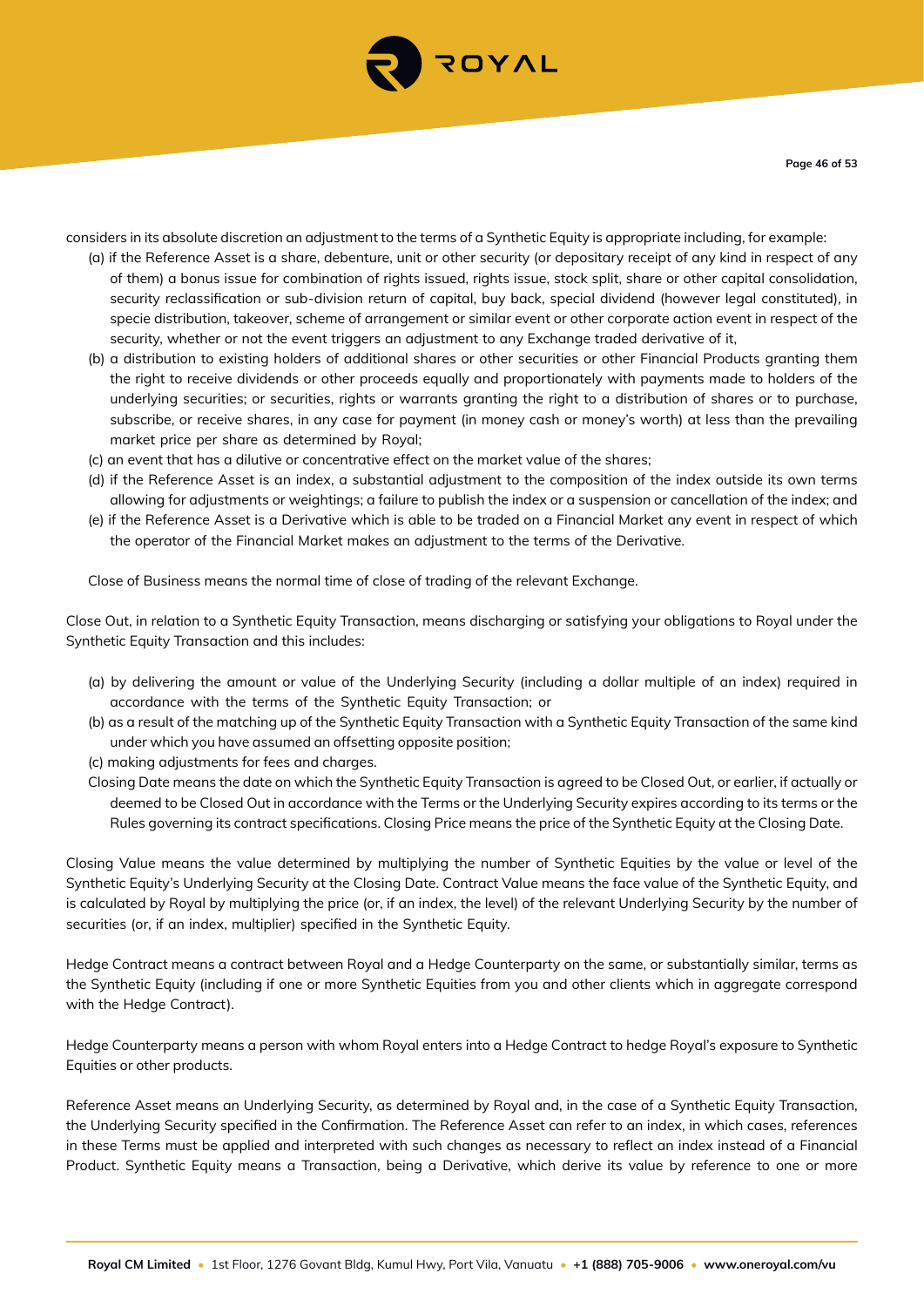

Reference Assets and is on the Terms including this Schedule. Synthetic Equity Transaction means a Transaction in respect of one or more Synthetic Equities.

#### **3. ACKNOWLEDGEMENTS**

In these Terms you acknowledge the following in favour of Royal:

- (a) Synthetic Equity Transactions are cash settled with no physical exchange of the Underlying Security;
- (b) there is no definitive time to the life of a Synthetic Equity, so such a contract will continue until the Closing Date (including when the Closing Date occurs by reason of the Underling Security expiring).

#### **4. OPENING AND CLOSING SYNTHETIC EQUITY TRANSACTIONS**

4.1 All Synthetic Equity Transactions are entered into between you and Royal as principal. The acquisition of a Synthetic Equity involves entering into, or opening, a Synthetic Equity. The disposal of a Synthetic Equity requires Closing Out an open Synthetic Equity.

4.2 Royal will from time to time state the prices or values at which it may enter into a Synthetic Equity Transaction with you, either to open or to Close Out a Synthetic Equity. If you wish to enter into a Synthetic Equity Transaction you may submit an Order to Royal (including by Online Service). Royal shall not be bound to enter into any Synthetic Equity Transaction with you and reserves the right to state another price or value at which it may deal with you.

- (a) You may request on any given Business Day Royal to quote a price at which Royal may be prepared to enter into a Synthetic Equity. You agree to and acknowledge that a price quotation pursuant to this request does not constitute an offer to enter into a new or close an existing Synthetic Equity.
- (b) Upon receiving the quote from Royal, you may offer to enter into a Synthetic Equity with Royal at the price quoted by Royal.
- (c) Royal shall not be obliged to accept your offer to enter into a Synthetic Equity and, without limitation, shall not be obliged to accept your offer to enter into a Synthetic Equity:

(i) if you have exceeded or would exceed a pre-determined limit imposed on you under clause 4.2(g) below; or

- (ii) until Royal has received from you the Initial Margin required in the form of cleared funds to enter into the respective Synthetic Equity.
- (d) The Initial Margin required to enter into a Synthetic Equity, if not already received from you, will be payable to Royal upon acceptance by Royal of your offer to enter into the Synthetic Equity.
- (e) If Royal accepts your offer to enter into a Synthetic Equity, Royal will issue to you an electronic Confirmation of the Synthetic Equity entered into shortly after it has been entered into. Failure by Royal to issue a Confirmation will not prejudice or affect the relevant Synthetic Equity. Royal will not bear any liability whatever resulting from the failure to issue a Confirmation. Royal will promptly advise you if Royal decides not to accept your offer to enter into a Synthetic Equity.
- (f) You agree to examine the terms of each Confirmation immediately upon receipt and you agree that the contents of the Confirmation, in the absence of manifest error, will be conclusive evidence of the executed deal, unless within fourteight (48) hours of issue of a written Confirmation you notify Royal of any disputed detail in the Confirmation received by you. Upon receipt of written notice within fourt-eight (48) hours of a disputed Transaction, Royal will investigate the dispute and in cooperation with you must endeavour to resolve the dispute in good faith. Notwithstanding any such dispute, you must continue to satisfy your obligations to maintain Margin Cover and to pay Margin calls made by Royal in respect of the Synthetic Equity as if the Confirmation was correct and the details contained in the Confirmation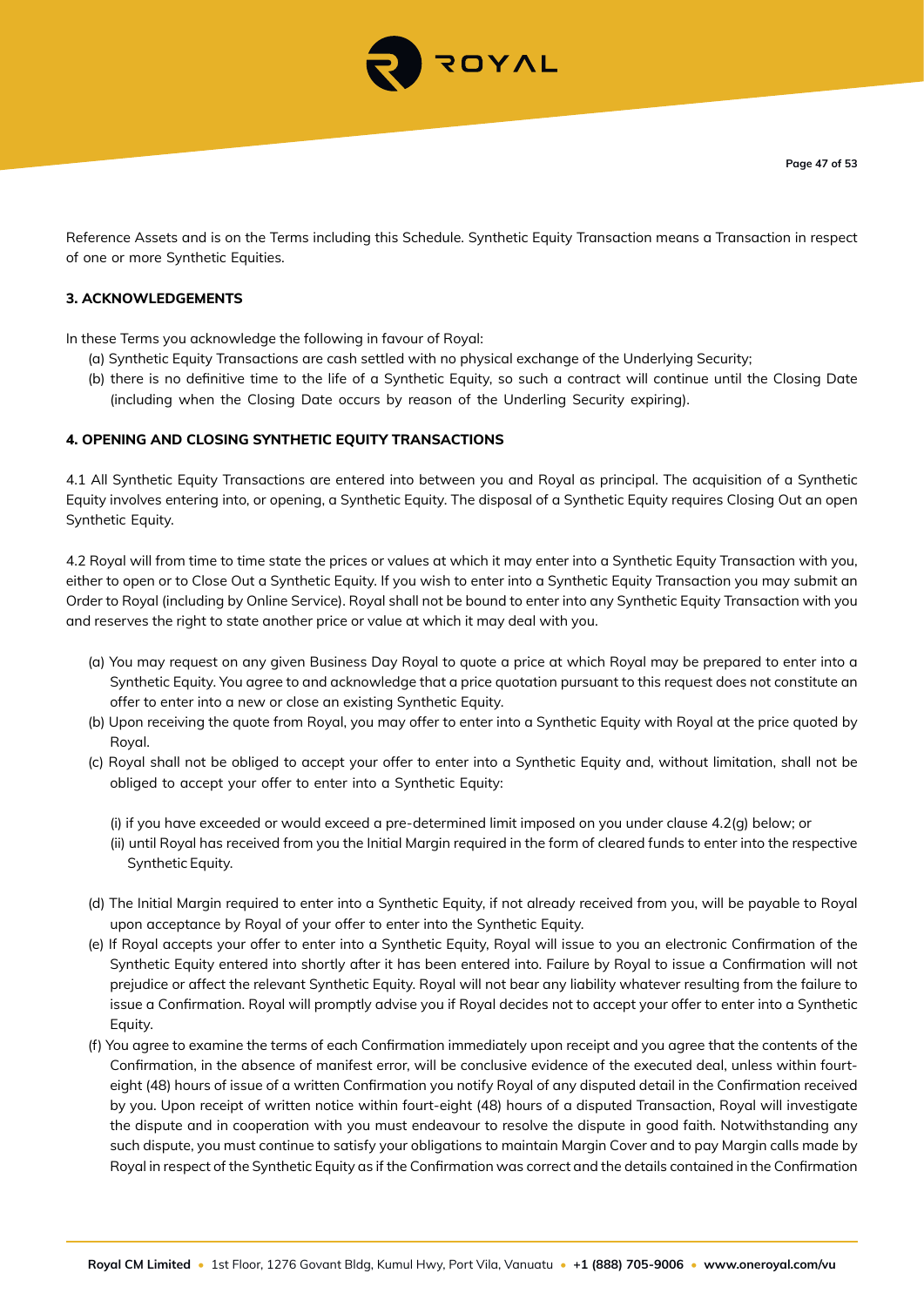

were not the subject of dispute.

- (g) In its absolute discretion, Royal may limit the value of Synthetic Equities you may have outstanding under these Terms. If you wish to enter into any further Synthetic Equities, you must seek and obtain approval from Royal, beyond which you may not enter into any further Synthetic Equities whatever.
- (h) Royal may vary the limit imposed at any time in its absolute discretion.

4.3 If Royal enters into a Synthetic Equity Transaction with you for the acquisition of one or more Synthetic Equities:

- (a) Royal will give you a Confirmation in respect of the Synthetic Equity Transaction setting out, among other things, the number of Synthetic Equities acquired and the amount or amounts which you are required to pay, or are entitled to receive, in connection with the acquisition of the Synthetic Equity; and
- (b) you or Royal (as applicable), must pay the relevant amount referred to in paragraph (a) by the time specified in the Confirmation.

4.4 If Royal enters into a Synthetic Equity Transaction with you for the disposal of one or more Synthetic Equities (by way of Closing Out that contract):

- (a) Royal will give you a Confirmation in respect of the Synthetic Equity Transaction setting out, among other things, the number of Synthetic Equities disposed of and the amount or amounts which you are required to pay, or are entitled to receive, in connection with the disposal of the Synthetic Equity; and
- (b) you or Royal (as applicable) must pay the relevant amount referred to in paragraph (a) by the time specified in the Confirmation or Trading Conditions, subject to this Schedule.

4.5 All communications, notices, offers, statements and Orders for Synthetic Equities must be made by an Online Service unless Royal expressly agrees that they may be made by telephone or otherwise.

#### **5. SETTLEMENT OF DIFFERENCE**

- (a) After Close of Business on each Business Day over the term of an open Synthetic Equity, Royal will determine at Close of Business the Contract Value of the Synthetic Equity.
- (b) If the Contract Value determined by Royal in accordance with clause 5(a) above is higher than the Contract Value determined by Royal in respect of the previous Close of Business, then the Short Party must pay to the Long Party the difference.
- (c) If the Contract Value determined by Royal in accordance with clause 5(a) above is lower than the Contract Value determined by Royal in respect of the previous Close of Business, then the Long Party must pay to the Short Party the difference.
- (d) In order to determine in accordance with clause 5(b) or 5(c) the Contract Value at Close of Business on the Business Day on which the Synthetic Equity is entered into, the Contract Value will be determined by Royal using the Underlying Security Price at which Royal and you agreed to enter into the Synthetic Equity.
- (e) If Royal determines that the Contract Value of a Synthetic Equity at Close of Business cannot be determined in accordance with clause 5(a) above for any reason, the Contract Value at Close of Business will be the value determined by Royal in its sole discretion.
- (f) Without limiting clause 5(e), if at any time trading on an Exchange is suspended or halted in any Underlying Security, Royal will, when determining the Contract Value, at its discretion consider (but is not limited to) the last traded price before the trading suspension or halt.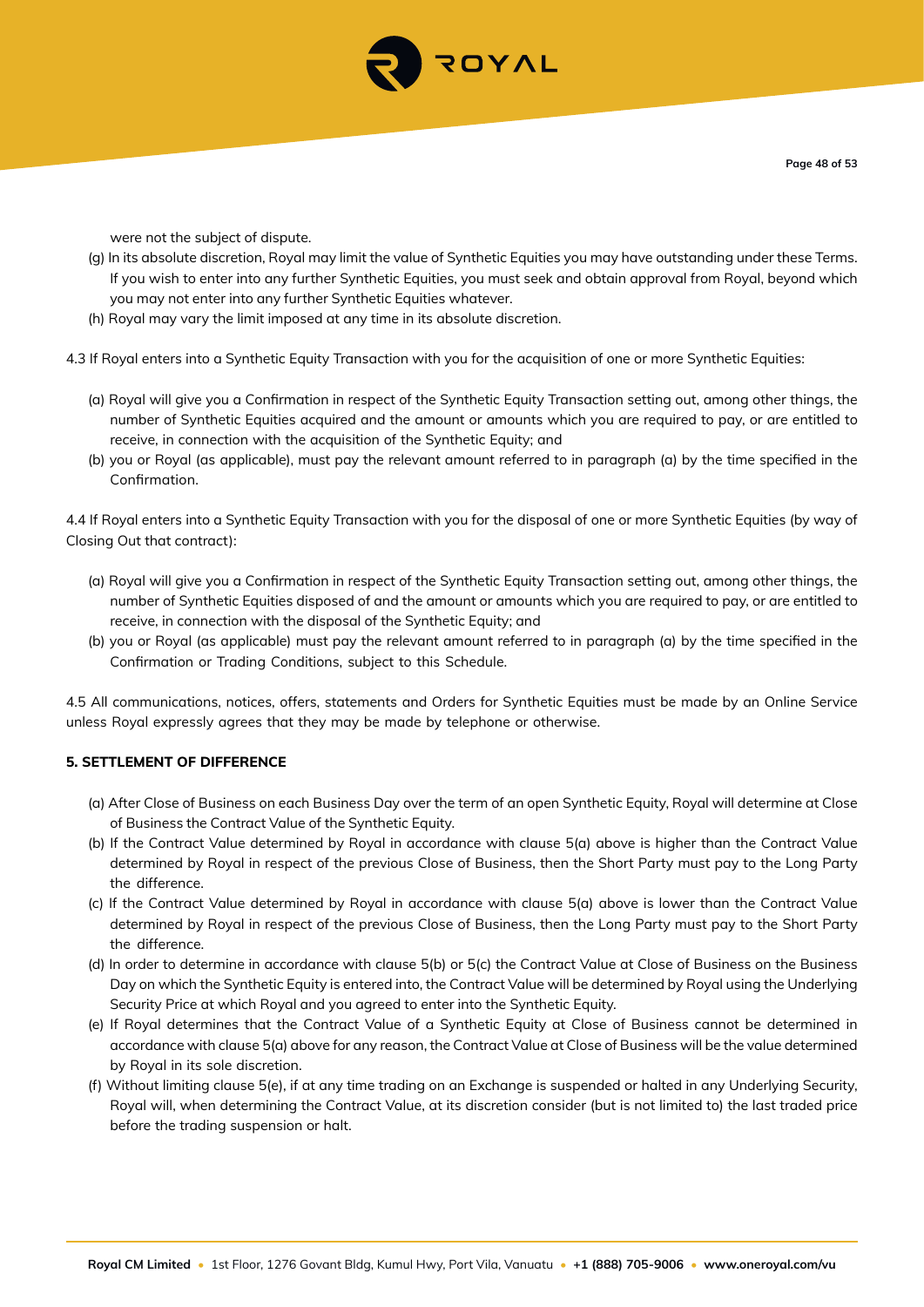

#### **6. DIVIDEND PAYMENT AND RECEIPT**

- (a) If you are the Long Party to a Synthetic Equity, and the issuer of the Reference Asset makes a cash distribution in respect of the Reference Asset (for example, a dividend in respect of a Reference Asset which is a security), Royal will credit to your Account in respect of the Synthetic Equity an equivalent amount (less any Taxes and costs) within a reasonable period following the date the cash distribution is paid in respect of the Reference Asset corresponding with your Synthetic Equity being the amount that will be equal to the cash dividend payable to the holder of the Underlying Security multiplied by the quantity on the first Business Day following the ex-dividend date for the Underlying Security. Royal is not obliged to pay to you any amount under this clause (a) unless and until it receives that amount as the owner of the Reference Asset or an equivalent amount under the Hedge Contract acquired in respect of the Synthetic Equity. Further, Royal is not liable to pay to you any amount in excess of the amount (less any Taxes and costs) which Royal itself receives either as the owner of the Reference Asset or pursuant to a Hedge Contract acquired in respect of the Synthetic Equity.
- (b) If you are the Short Party to a Synthetic Equity, Royal will debit your (relevant) Account with an amount that will be equal to the cash dividend plus any imputation or franking credits payable to the holder of the Underlying Security multiplied by the quantity on the first Business Day following the ex-dividend date for the Underlying Security.

#### **7. CLOSING OUT A SYNTHETIC EQUITY**

- (a) At any time you may give Royal notice of your intention to close any Synthetic Equity (whether in whole or part) by specifying the Underlying Security and the quantity of Synthetic Equities that you wish to close.
- (b) Upon receipt of notice of intent to close a Synthetic Equity, Royal will use reasonable endeavours to provide a quote for the Closing Price and notify you of that quote (by telephone or otherwise). It is your obligation to notify Royal as soon as possible as to whether you are willing to accept the Closing Price quote. If you accept the Closing Price quoted by Royal, the Synthetic Equity, or relevant portion of the Synthetic Equity, will be closed on the Closing Date by issuing you with a Synthetic Equity which is equal but opposite to the open Synthetic Equity, or relevant portion of the Synthetic Equity, to be closed.
- (c) If the Underlying Security for the Synthetic Equity is on terms that provide for its redemption, exchange or termination and you do not give notice to Royal of your intention to Close out the Synthetic Equity or to roll it over on terms and by the time acceptable to Royal (whether or not you have any prior notice of that), you will be deemed to have given notice to Royal to Close Out that Synthetic Equity at the Closing Price reasonably determined by Royal. In this case, Royal will Close Out the Synthetic Equity as at the time determined by it.
- (d) At the Close of Business on the Closing Date, if there is a difference between the Closing Value and the Contract Value of the Synthetic Equity (or portion of it closed under clause 7(b)) it must be accounted for in the following way:
	- (i) If the Closing Value is greater than the Contract Value, the Short Party must pay to the Long Party the difference; and
	- (ii) If the Closing Value is less than the Contract Value, the Long Party must pay to the Short Party the difference.
- (e) If the issuer whose security represents the Underlying Security on which all or part of a Synthetic Equity is based becomes externally administered in accordance with the meaning in the Companies Act (or equivalent legislation), the Synthetic Equity will be taken to have been Closed at that time. The Closing Price of the Synthetic Equity will be determined by Royal who may consider a number of factors it deems appropriate including, for example, the last traded price of the Underlying Security.
- (f) If the Underlying Security on which the Synthetic Equity is based ceases to be listed for quotation on an Exchange, or is suspended from quotation for 5 consecutive Business Days, Royal may, in its absolute discretion, without limiting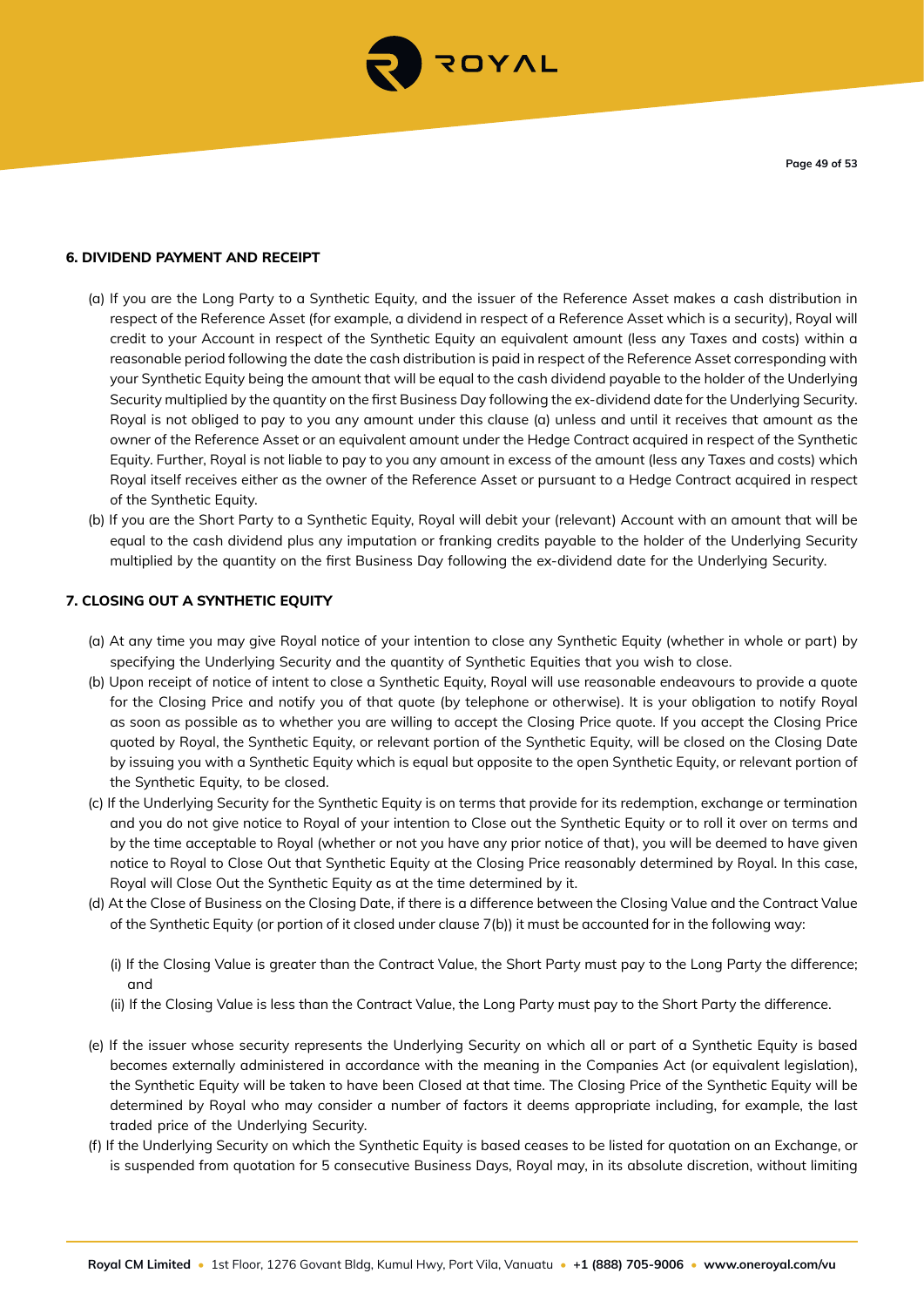

clause 7(g) elect to terminate the relevant Synthetic Equity. If Royal elects to do so then: (i) the Closing Date will be deemed to be the date which Royal determines (Early Closing Date); and (ii) you will be treated as having given notice under clause 7(a) on the Early Closing Date.

- (g) If Royal determines that the Closing Value of a Synthetic Equity cannot be calculated on or with effect on the Closing Date for any reason, the Closing Value will be the value determined by Royal in its sole discretion.
- (h) Without limiting clause 7(g), if at any time trading in the Underlying Security on an Exchange is suspended or halted at any time, Royal will, in its absolute discretion in determining the Closing Value of a Synthetic Equity, have regard to (but is not limited by) the last traded price before the suspension or halt.
- (i) All calculations made by Royal in accordance with these Terms in the absence of any manifest error will be binding on you.

#### **8. SETTLEMENT OF POSITIONS**

- (a) Payments to be made to you with respect of any Synthetic Equity must be made in accordance with this clause 8.
- (b) If a Synthetic Equity is Closed Out in accordance with clause 7 above, or settlement for difference being made in accordance with clause 5 above:
	- (i) Royal will credit to your (relevant) Account any amount payable by Royal to you; or
	- (ii) subject to clause 8(c) below you must pay to Royal any amount payable by you to Royal in cleared funds in any such currency that Royal may require immediately upon the payment request being made.
- (c) If there is any Free Margin in your Account, any amount owing by you in accordance with clause 8(b) above will be settled in whole or in part by debiting your Account with Royal.
- (d) If you request payment of any money owed to you under this clause 8, Royal will deduct the amount of the requested payment from your Account and pay you, electronically, by cheque or in any other manner as agreed. Money owed to you that has not been the subject of any payment request by you will remain in your Account.
- (e) Royal may offset any money owed to you under these Terms or any other agreement against any moneys owed by you under these Terms or any other agreement.

#### **9. ADJUSTMENT EVENTS**

- (a) If the Underlying Security on which a Synthetic Equity is quoted is subject to an Adjustment Event or possible Adjustment Event, Royal will determine the adjustment, if any, that will be made to the Contract Value of that Underlying Security, the related quantity (or both) that would have placed the parties in substantially the same economic position they would have been in had the event not occurred. Royal will notify you as soon as practicable of the adjustment. In the absence of any manifest error any adjustment determined will be deemed to be conclusive and binding on you.
- (b) Royal may give you an opportunity to elect to participate in an adjustment to the Synthetic Equity which corresponds with the Adjustment Event, but Royal shall not be obliged to give you that opportunity, or give reasonable notice of it or make its terms correspond exactly with the Adjustment Event, nor is Royal obliged to accept in part or at all any election you make to participate. Any adjustment will take effect at the time determined by Royal.
- (c) If the Underlying Security is subject to a takeover offer or similar event, Royal may at any time prior to the closing date of the offer provide you notice of Royal's intention to Close the Synthetic Equity, in accordance with clause 7, with the Closing Price being the price notified to you by Royal.
- (d) If at any time an Adjustment Event occurs and it is not reasonably practicable as determined by Royal in its absolute discretion to make an adjustment in accordance with clause 9(a) above, then without limiting 9(a) above, Royal may at any time after the Adjustment Event give you notice of Royal's intention to Close Out the Synthetic Equity. If this occurs you will be taken to have been provided with Closing Notice in accordance with clause 7 above, with the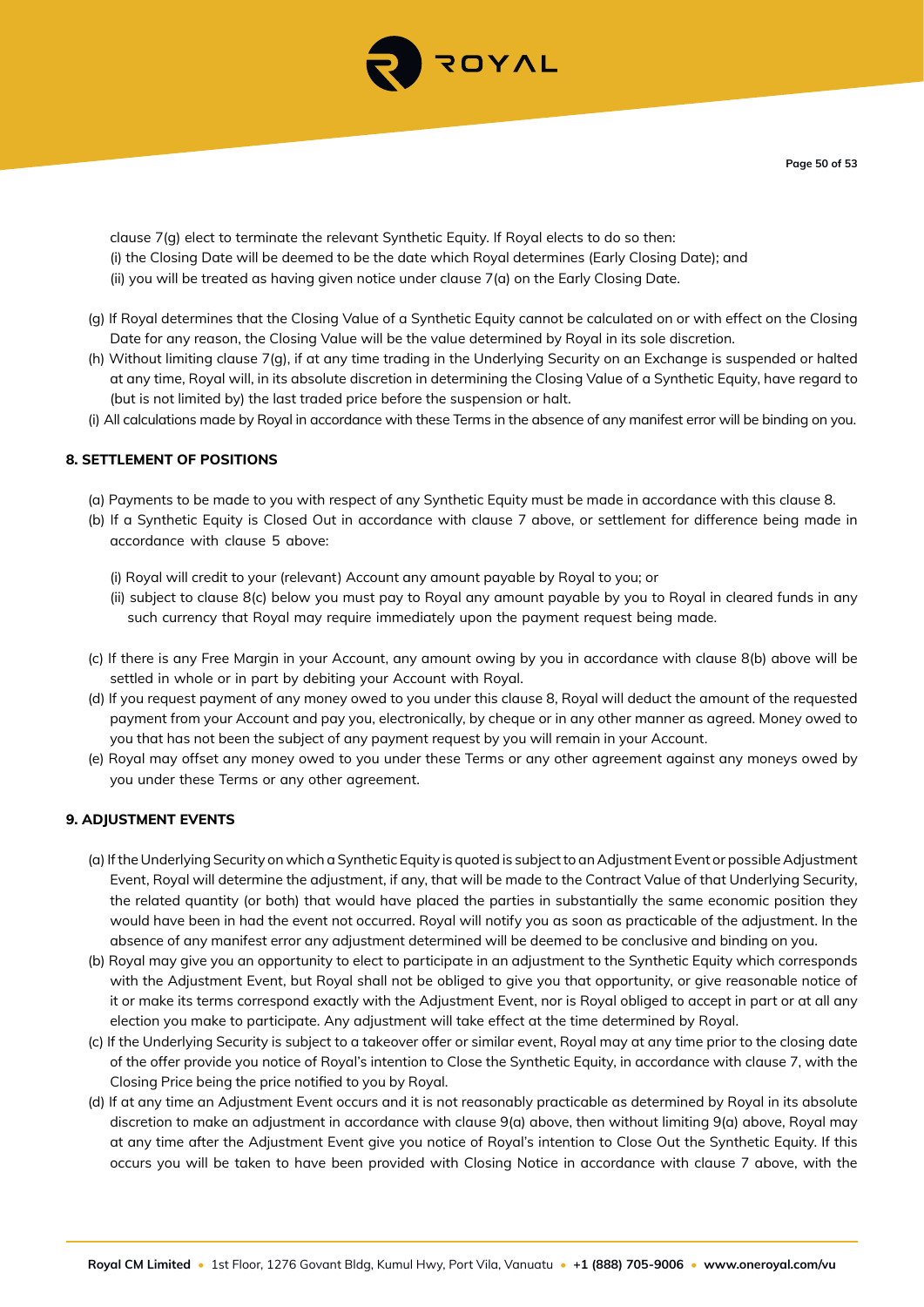

## Closing Price being the price notified to you by Royal. **10. INTEREST ON OPEN SYNTHETIC EQUITY POSITIONS**

#### (a) Finance Charges:

- (i) when you are a Long Party under a Synthetic Equity, Royal charges you a Finance Charge by interest payments which accrue on a daily basis and are payable to Royal daily by you; and
- (ii) when you are a Short Party under a Synthetic Equity, you may be entitled to receive interest payments (which is a credit of a Finance Charge in your favour) which will accrue on a daily basis and are payable to you by Royal daily, from the date the Synthetic Equity is entered into until the Closing Date at the interest rate and on the terms referred to in accordance with clause 10(e) below.
- (b) Each day Royal will make interest payments by debiting or crediting your Account with the interest rate differential between the Finance Charges (being the amount of interest payable by you under the Finance Charges and the amount of interest payable by Royal to you as a credit of Finance Charges). If you have insufficient free equity in your Account such that there is a net Finance Charge payable by you, under this clause you acknowledge that any such amount is a debt owed by you to Royal.
- (c) When debiting or crediting amounts of interest to your Account, Royal may charge or pay you interest at different rates and at rates that are different from the rates which Royal is charged or is paid on equivalent borrowings from its bank or any other client or counterparty, including Hedge Counterparties.
- (d) Royal will retain the difference between the amount Royal may charge or pay you and the amount Royal may charge or paid on equivalent or similar borrowings with its bank or counterparty.
- (e) The interest rate applicable under this clause is the Base Rate. The basis for charging you the Finance Charge or crediting you the Finance Charge will be as notified to you from time to time, including by a PDS or to the extent permitted, by email to you or posting the information on Royal's website or on the Online Service which is accessible by you.

## **11. MARGIN REQUIREMENTS**

- (a) This clause 11 supplements clause 15 of the Terms and only prevails over it to the extent of any inconsistency.
- (b) Prior to entering into a Synthetic Equity with Royal you acknowledge that Royal requires you to pay cleared funds into the Trust Account as an Initial Margin and to maintain the minimum Margin Cover determined by Royal in its absolute discretion from time to time. The Margin Cover requirements may be determined automatically by an Online Service. The required Margin Cover may change at any time, including outside of trading hours and without prior notice to you. The amount of Initial Margin required by Royal and the time at which it is required will be at the absolute discretion of Royal. Royal is not obliged to permit any offset of any Initial Margin required by Royal.
- (c) A Margin payment is credited by Royal at the time cleared funds have been received into the Trust Account or such earlier time as allowed by Royal so a Margin Cover requirement or a Margin call is not satisfied until your payment is received in cleared funds into the Trust Account.
- (d) You have an absolute obligation to maintain the amount of Margin Cover required by Royal from time to time, even if Royal also calls for more Margin. Your failure to maintain the required Margin Cover is automatically a Default.
- (e) The Initial Margin requirement applicable in respect of any Synthetic Equity may be increased by Royal in its absolute discretion in respect of the time for payment and the amount of it. In the event of such an increase Royal may require that you pay Royal additional cleared funds equal to such an increase.
- (f) Without affecting your obligation to maintain the required amount of Margin Cover, at any time in the discretion of Royal you may be required by Royal to pay additional Margin by paying Royal cleared funds into the Trust Account.
- (g) Without affecting your obligation to maintain the required amount of Margin Cover, if Royal requires additional funds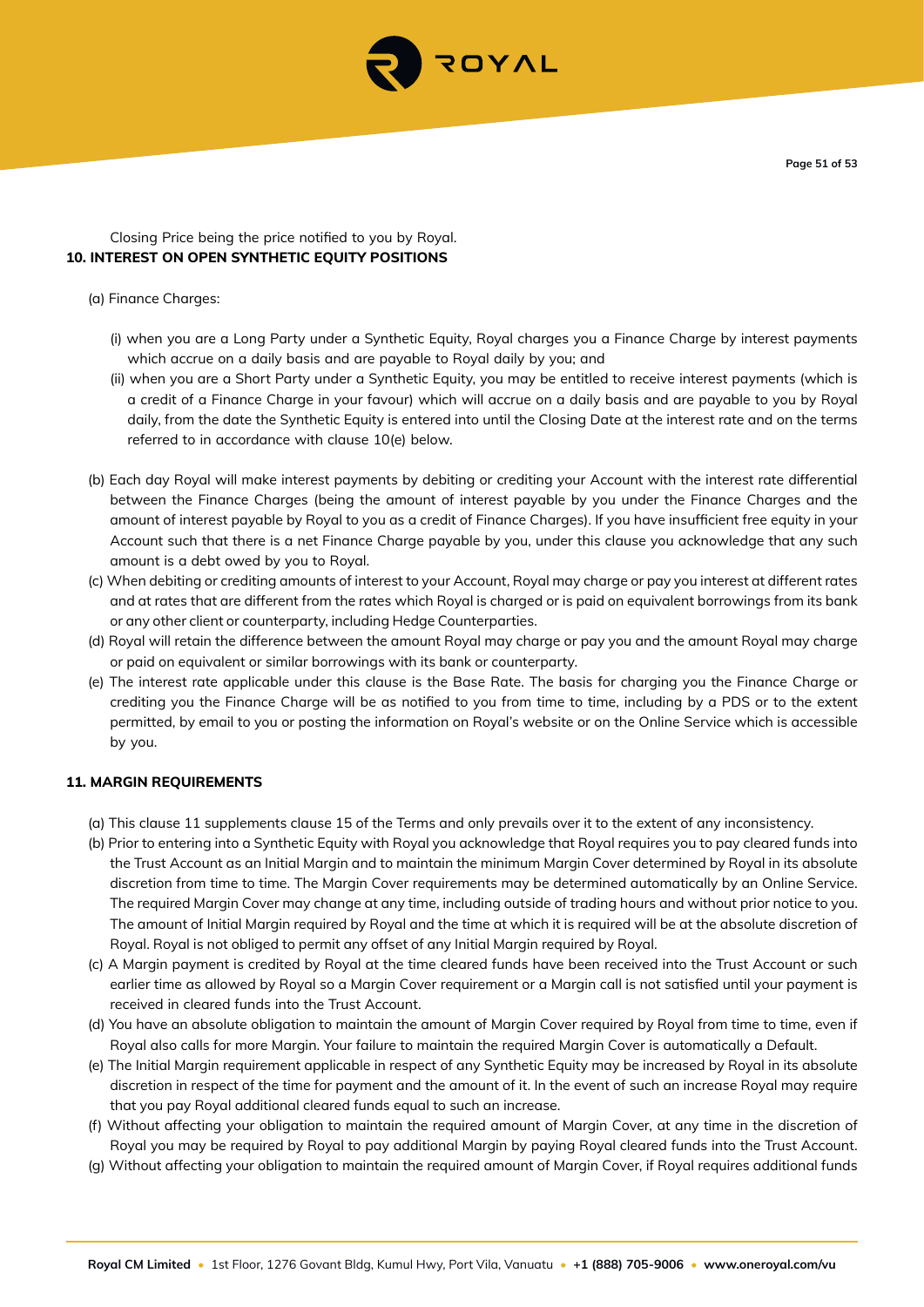

from you to pay Margin (sometimes referred to as "calling for more Margin") or making a Margin call you must pay the amount called by Royal by the time required by Royal, which could be immediately. If no time is specified, the time specified for payment of the Margin is within 24 hours of the Margin call being made, whether or not you actually receive notice of the Margin call. Failure to satisfy a Margin call will result in you being taken to be in Default under these Terms. Royal may require payment within a shorter time period (for example, without limitation, when there is Unusual Volatility).

- (h) Your payment into a Trust Account will not satisfy your obligation to make payment to Royal in cleared funds, even if Royal temporarily waives reliance on this term. The payment obligation is not satisfied unless and cleared funds are received for the benefit of Royal.
- (i) In all respects, time is of the essence for all of your payment obligations to Royal.
- (j) If Royal increases the required Margin Cover or makes a call for more Margin, you acknowledge and agree that Royal may refuse any request by you to enter into any further Synthetic Equity positions until Royal has confirmed the receipt of the payment for more Margin in the form of cleared funds.
- (k) Any net positive amount of Margin credited to your Account will not constitute a debt due by Royal to you. Subject to you meeting all Margin Cover requirements and all Margin calls, you are entitled to be paid by Royal an amount equal to the Withdrawable Funds and, on being paid, there will be a corresponding reduction in the balance of your Account.
- (l) You acknowledge that your liability with respect to maintaining Margin Cover or to pay calls for more Margin (if any) is not limited to the amount you initially or later pay Royal. You authorise Royal to withdraw or otherwise apply funds or Financial Products held for your benefit by Royal in any Account, or funds in any Trust Account, to satisfy partially or fully any liability you have to maintain Margin Cover or to pay a Margin Call.
- (m) Royal will have sole, absolute and unfettered discretion, as to the exercise of any power or right under this clause 11, including, without limitation, the calling of Margin.
- (n) Any power or right exercised by Royal under this clause 11, including, without limitation, the calling of Margin, will be binding upon you.
- (o) Any reference to time under this clause 11 includes weekends and public holidays.

#### **12. ACTIONS FOLLOWING A DEFAULT**

- (a) Upon or after any Default occurs, Royal, without prejudice to any other rights it may have under these Terms, has the right and power in its sole absolute and unfettered discretion and without necessity to give prior or any notice to you to do any one or more of the following:
	- (i) in accordance with clause 15 terminate these Terms;
	- (ii) Close Out all or any open Synthetic Equity positions you may have as if you had given a Closing Notice to Royal and had accepted the Closing Price determined by Royal in accordance with clause 7;
	- (iii) in accordance with clause 12(d) treat all or any open Synthetic Equity positions as having been terminated by you; (iv) terminate any agreement or account whatever you have or may have with Royal;
	-
	- (v) in the event of there being insufficient funds in your Account to satisfy amounts owing to Royal (including to maintain the Margin Cover), Royal may cancel any outstanding Orders in order to close your Account;
	- (vi) satisfy obligations that you have to Royal out of any property belonging to you including, money or security in Royal's custody or control including, without limitation, the Trust Account or by selling securities lodged by you with Royal or setting off obligations such that security transferred as collateral is not required to be returned but instead the value of them (as determined by Royal) is applied in calculation of the set-off of obligations and to enforce any asset or security held by Royal in such manner as it sees ft at your risk and expense;
	- (vii) transfer from your other accounts or the Trust Account, if any, such funds as may be required for that purpose to satisfy any obligation you may have to Royal; and
	- (viii) exercise any power or right that Royal may have in accordance with these Terms or in law or equity or take any